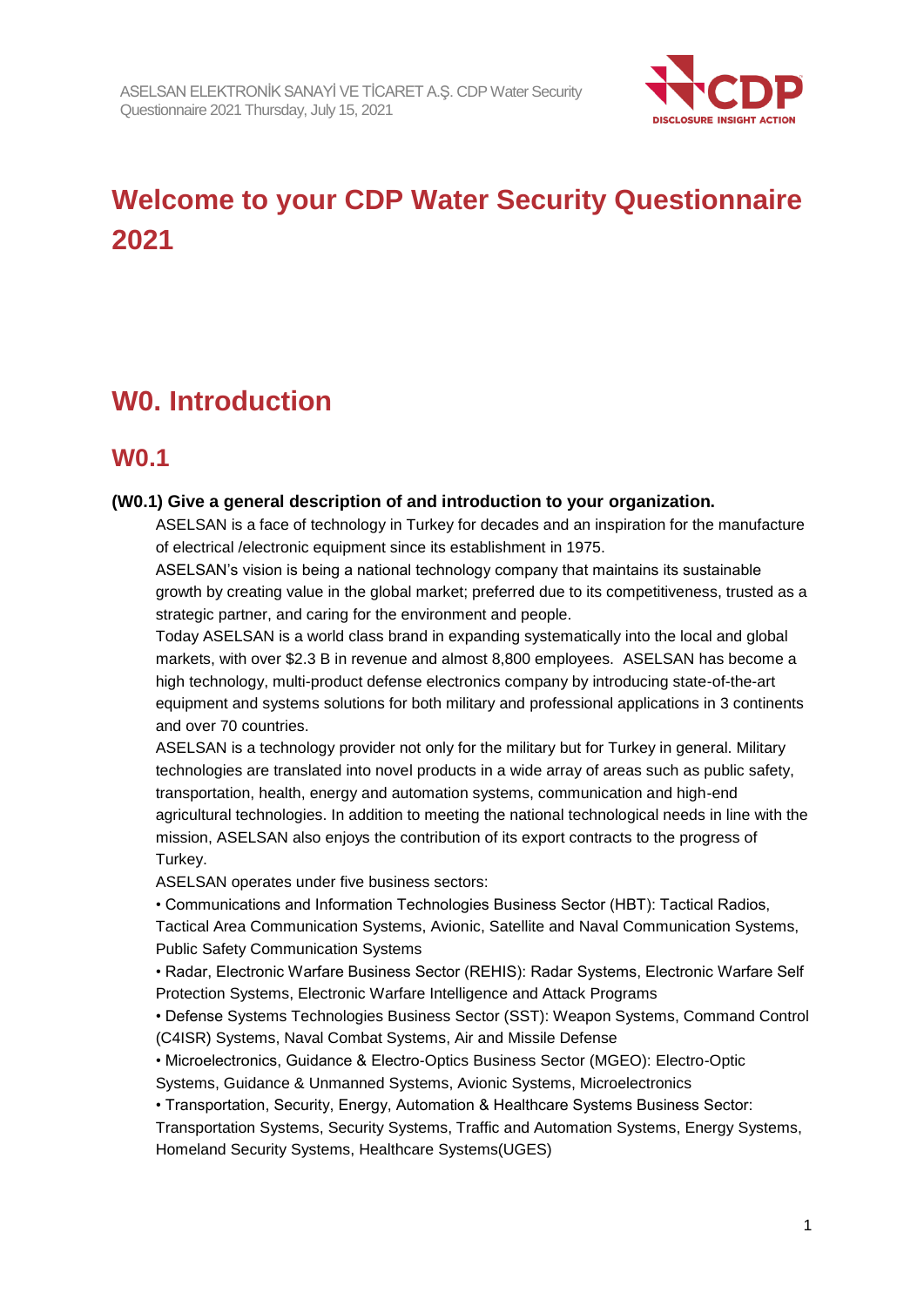

The Company maintains engineering operations in Ankara, production and engineering operations in Macunköy, Akyurt and Gölbaşı. General Management is located in Ankara Macunköy. Some management offices are located in Istanbul Teknopark.

The Macunköy Facility was established over a total area of 186,000 m2 of which 132,551 m2, is closed. ASELSAN Macunköy Facility is home to the CEO, Communications and Information Technologies Business Sector and Defense System Technologies Business Sector and Transportation, Security Energy Automation and Health Business Sector.

The Akyurt Facility was established on a total area of 302,402 m2 of which 80,672 m2 is closed. The Microelectronics Guidance and Electro-Optic Business Sector is located in the ASELSAN Akyurt Facility.

The Gölbaşı Facility was established in the Gölbaşı district of Ankara, and houses production plants for radar and electronic warfare systems for land, air, sea, space and unmanned platforms. This Facility was established on a total area of 664,273, of which 84,530 m2 is closed. In the reporting year; Teknokent (ODTU- Titanium) offices and Akyurt 2 facility were included in the boundaries.

In ASELSAN, where decreasing carbon emission is one of the strategic goals, carbon emission is monitored since 2009. In 2020, ASELSAN was ranked in A (-) band, she is the first and only company that is ranked with the highest initial score among Defense Industry firms in Turkey and in the Region, participating in CDP survey. ASELSAN has decreased carbon emission significantly through its efforts, and continues its operations by increasing momentum in the fields of increasing energy efficiency in production, giving priority to production technologies that decrease carbon emission, switching to use of energy that does not cause carbon emission. On-line training on ISO 50001:2018 EMS and climate change related impacts of energy usage, have been completed in 2020, covering all workers of ASELSAN.

The evaluation of corporate governance rating performed by SAHA Corporate Governance and Credit Rating Services was confirmed as 9.29 out of 10 on 11.12.2020.

ASELSAN, which has been working seriously since the first day of the Covid-19 pandemic process, won the Silver Award at the Stevie International Business Awards with its practices that add value to its employees and stakeholders. The company became the first defense industry company to be awarded the COVID 19 Safe Production / Safe Service Certification by fulfilling all the standards set by the TSE.

Deloitte, which has determined the fastest growing technology companies in Turkey for the 143rd time with the Technology Fast 50 Turkey Program, has awarded ASELSAN in the Big Star and Fast 50 categories.

### **W0.2**

#### **(W0.2) State the start and end date of the year for which you are reporting data.**

|                | <b>Start date</b> | End date          |  |
|----------------|-------------------|-------------------|--|
| Reporting year | January 1, 2020   | December 31, 2020 |  |

### **W0.3**

**(W0.3) Select the countries/areas for which you will be supplying data.**

**Turkey**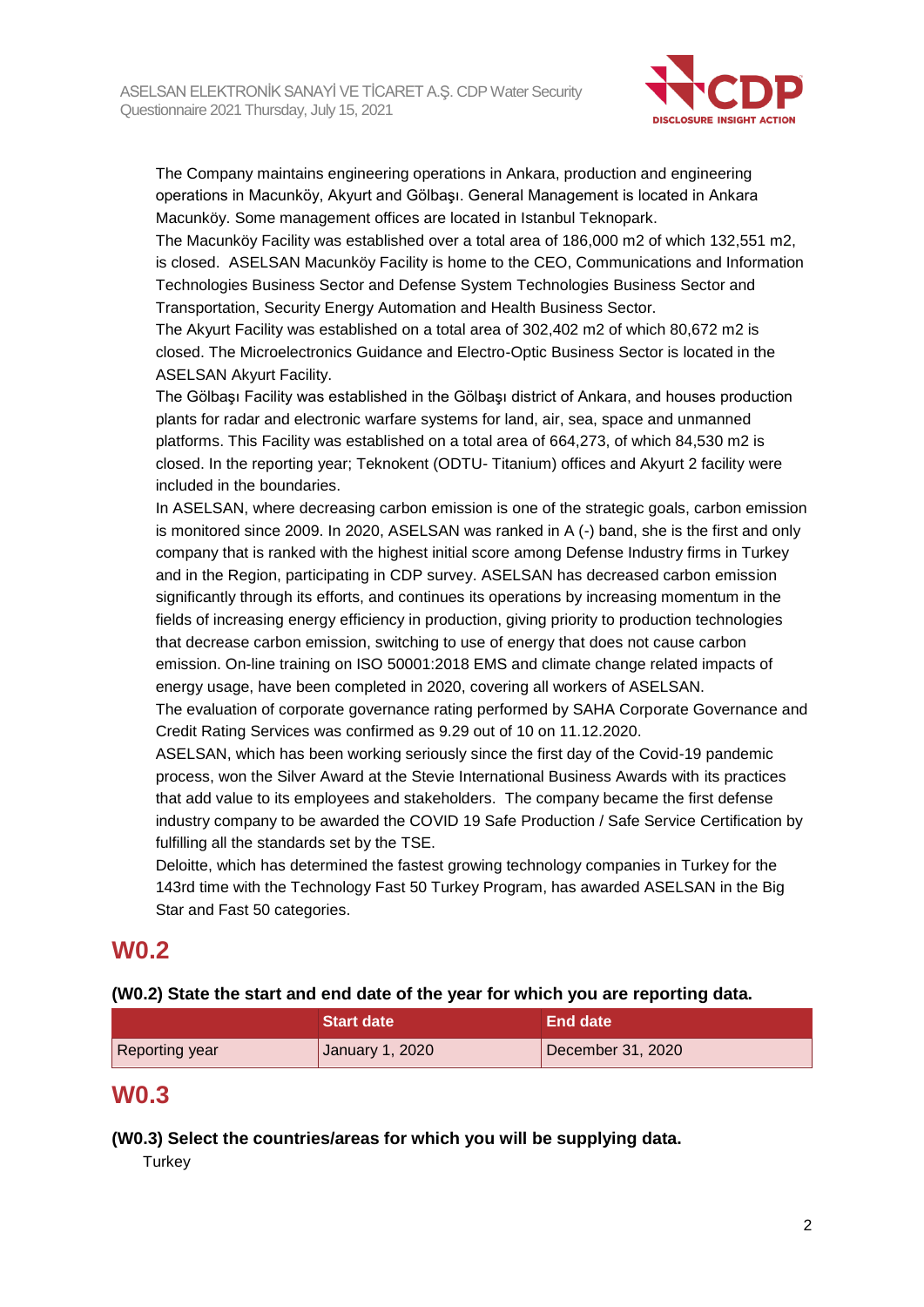

### **W0.4**

**(W0.4) Select the currency used for all financial information disclosed throughout your response.**

**TRY** 

### **W0.5**

**(W0.5) Select the option that best describes the reporting boundary for companies, entities, or groups for which water impacts on your business are being reported.**

Companies, entities or groups over which operational control is exercised

### **W0.6**

**(W0.6) Within this boundary, are there any geographies, facilities, water aspects, or other exclusions from your disclosure?**

No

# **W1. Current state**

### **W1.1**

**(W1.1) Rate the importance (current and future) of water quality and water quantity to the success of your business.**

|                                                                                 | <b>Direct use</b><br><b>importance</b><br>rating | <b>Indirect use</b><br>importance<br>rating | <b>Please explain</b>                                                                                                                                                                                                                                                                                                                                                                                                                                                                                                                                                                                                                                                                                                                                                                                                                                                                                      |
|---------------------------------------------------------------------------------|--------------------------------------------------|---------------------------------------------|------------------------------------------------------------------------------------------------------------------------------------------------------------------------------------------------------------------------------------------------------------------------------------------------------------------------------------------------------------------------------------------------------------------------------------------------------------------------------------------------------------------------------------------------------------------------------------------------------------------------------------------------------------------------------------------------------------------------------------------------------------------------------------------------------------------------------------------------------------------------------------------------------------|
| <b>Sufficient</b><br>amounts of good<br>quality freshwater<br>available for use | Important                                        | Important                                   | Access to sufficient volumes and good quality<br>water is required in direct or indirect operations,<br>the operations are not water intensive. The direct<br>use of water in our facilities' offices, laboratories,<br>printed circuit board manufacturing area, cafeteria<br>services and green areas covers operational and<br>maintenance activities for cooling, heating,<br>laboratory tests and cleaning/ hygiene purposes.<br>In the short term, reducing water usage during<br>these services is in our plans in the context of ISO<br>50001:2018 activities. For current conditions, the<br>efficient use of water has importance for indirect<br>activities performed by our suppliers. Due to our<br>risk assessments, in 5 years the water efficiency<br>will be in their concern base on water<br>management principles. So, there is a need to<br>understand the relevant water aspects and |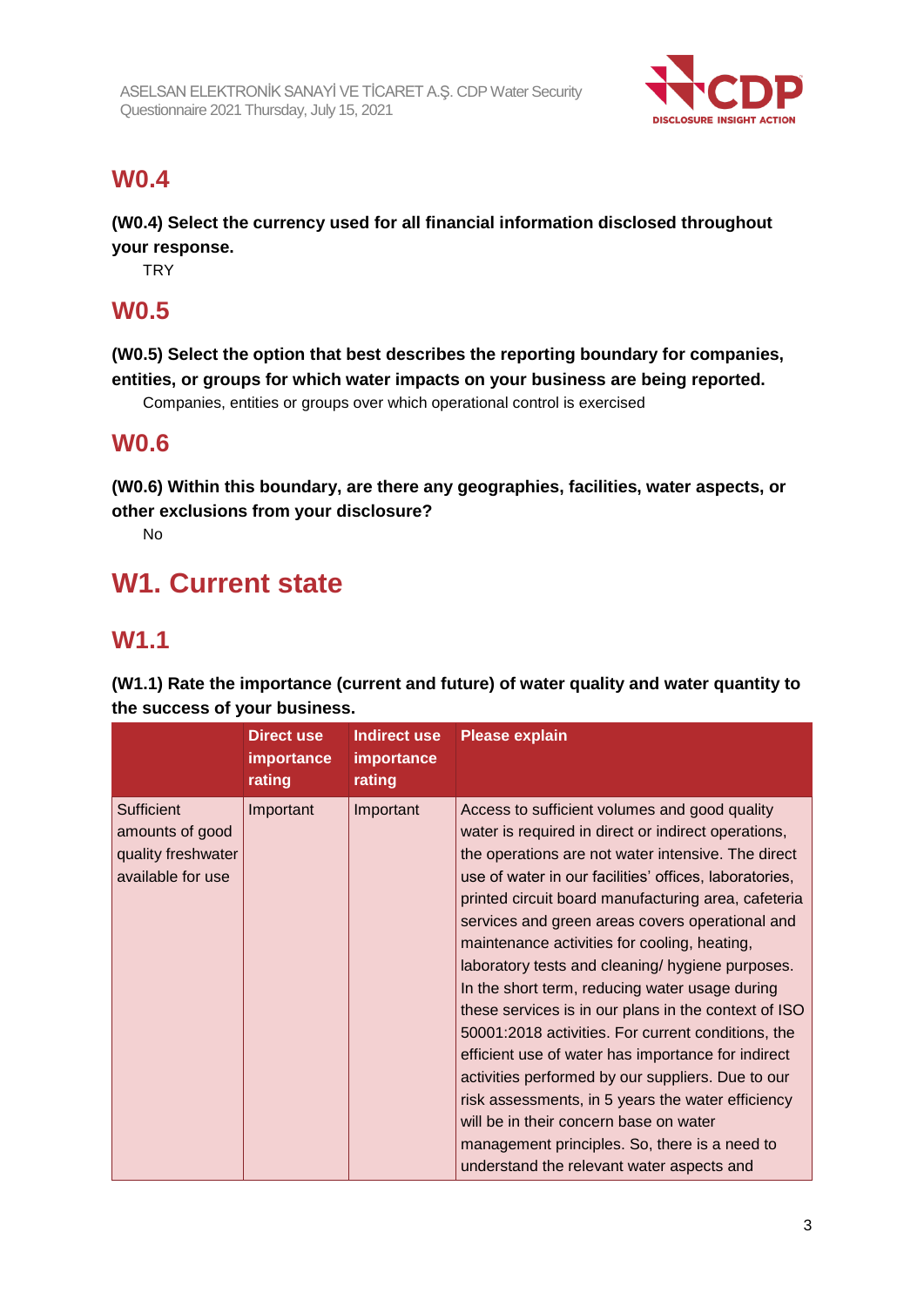

|                                                                                                 |           |                | volumetric data for indirect uses. The water<br>related data collection process from our supply<br>chain is in place, and it is in the improvement<br>phase.<br>Reducing water usage by monitoring water<br>quantity and quality is always in our concern<br>during our activities. In the short term ISO 14046<br>certification process will be included in our<br>business plan.                                                                                                                                                                                                                                                                                                                                                  |
|-------------------------------------------------------------------------------------------------|-----------|----------------|-------------------------------------------------------------------------------------------------------------------------------------------------------------------------------------------------------------------------------------------------------------------------------------------------------------------------------------------------------------------------------------------------------------------------------------------------------------------------------------------------------------------------------------------------------------------------------------------------------------------------------------------------------------------------------------------------------------------------------------|
| Sufficient<br>amounts of<br>recycled,<br>brackish and/or<br>produced water<br>available for use | Important | <b>Neutral</b> | For our facilities reducing water stress risk and<br>ensuring adequate water for all needs are<br>important. For current conditions, there is no any<br>urgent need for recycled or produced water both<br>for direct and indirect use. In the med- term;<br>quality and quantity of water may be affected by<br>pollution or salinity, which may increase the need<br>for recycled water.<br>For this reason, we prefer to use water efficiently<br>in our activities. In the med- term, the recovery of<br>wastewater through water management will be in<br>our activity plan. For this purpose, the feasibility<br>work for the recycle/reuse of the waste water has<br>a great importance in the domestic treatment<br>plants. |

### **W1.2**

**(W1.2) Across all your operations, what proportion of the following water aspects are regularly measured and monitored?**

|                                      | $%$ of<br>sites/facilities/operations | <b>Please explain</b>                                                                                                                                                                                                                                                                                                                                                                                                                                                                                                                                                                                                                             |
|--------------------------------------|---------------------------------------|---------------------------------------------------------------------------------------------------------------------------------------------------------------------------------------------------------------------------------------------------------------------------------------------------------------------------------------------------------------------------------------------------------------------------------------------------------------------------------------------------------------------------------------------------------------------------------------------------------------------------------------------------|
| Water withdrawals -<br>total volumes | 100%                                  | 100% of the organization's facilities are regularly<br>(at least annually) measured for each of the<br>defined aspects; 8% of it represents various<br>offices located in Istanbul and in Ankara<br>Campuses that fall outside of our control<br>boundary. The main 3 facilities: Macunköy,<br>Akyurt(I&II) and Gölbaşı are into our control<br>boundaries.<br>In all facilities & offices 100% of water used is<br>withdrawn from municipal supply system; ASKI<br>(Ankara Municipality Waterworks) & ISKI<br>(Istanbul Municipality Waterworks).<br>The water taken by tanker as 3 rd party, is used<br>for irrigation purposes, in case of any |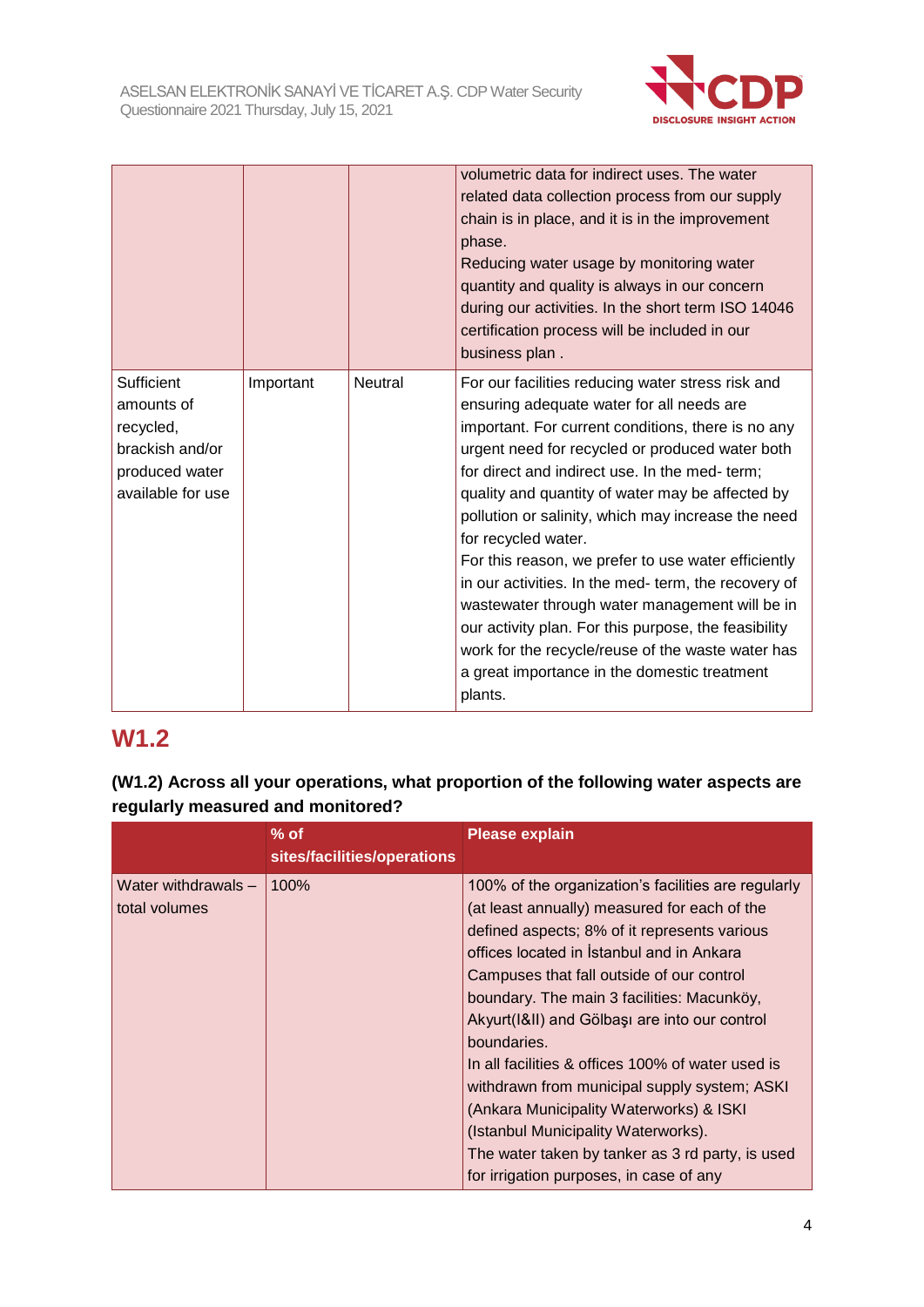

|                                          |       | requirement.<br>Total Volumes are cross-checked by bills.<br>The data is entered monthly into a corporate<br>database, to evaluate consumption trends and<br>reduction target.                                                                                                                                                                                                                                                                                                                                                                                                                                                                                                                                                                                                                                                                                                                                                                                                        |
|------------------------------------------|-------|---------------------------------------------------------------------------------------------------------------------------------------------------------------------------------------------------------------------------------------------------------------------------------------------------------------------------------------------------------------------------------------------------------------------------------------------------------------------------------------------------------------------------------------------------------------------------------------------------------------------------------------------------------------------------------------------------------------------------------------------------------------------------------------------------------------------------------------------------------------------------------------------------------------------------------------------------------------------------------------|
| Water withdrawals -<br>volumes by source | 100%  | 100% of the organization's facilities are regularly<br>(at least annually) measured for each of the<br>defined aspects; 8% of it represents various<br>offices located in Istanbul and in Ankara<br>Campuses that fall outside of our control<br>boundary. The main 3 facilities: Macunköy,<br>Akyurt(I&II) and Gölbaşı are into our control<br>boundaries.<br>Water is important for our activities and we<br>measure water withdrawals by their sources. In<br>all facilities and offices 100% of water used is<br>withdrawn from municipal supply system; ASKI &<br><b>ISKI</b><br>The data is entered monthly into a corporate<br>database, to evaluate consumption trends and<br>reduction target.                                                                                                                                                                                                                                                                               |
| <b>Water withdrawals</b><br>quality      | 100%  | 100% of the organization's facilities are regularly<br>(at least annually) measured and monitored for<br>each of the defined aspects; 8% of it represents<br>various offices located in Istanbul and in Ankara<br>Campuses that fall outside of our control<br>boundary. The main 3 facilities:<br>Macunköy, Akyurt(I&II) and Gölbaşı are into our<br>control boundaries. Ankara Municipal<br>Waterworks Directorate reports and monitors the<br>water quality in daily periods. The quality of water<br>could be regularly accessed through their official<br>website. We can monitor the quality of water from<br>their system. In our activities, the municipal water<br>is used for all facilities and offices. As a cross<br>check of quality, the clean water is sampled and<br>monitored periodically in our facilities, in the<br>context of WASH services. The data is entered<br>monthly into a corporate database, to evaluate<br>consumption trends and reduction target. |
| Water discharges -<br>total volumes      | 76-99 | 100% of the organization's facilities are regularly<br>(at least annually) measured for each of the<br>defined aspects; 8% of it represents various<br>offices located in Istanbul and in Ankara<br>Campuses that fall outside of our control                                                                                                                                                                                                                                                                                                                                                                                                                                                                                                                                                                                                                                                                                                                                         |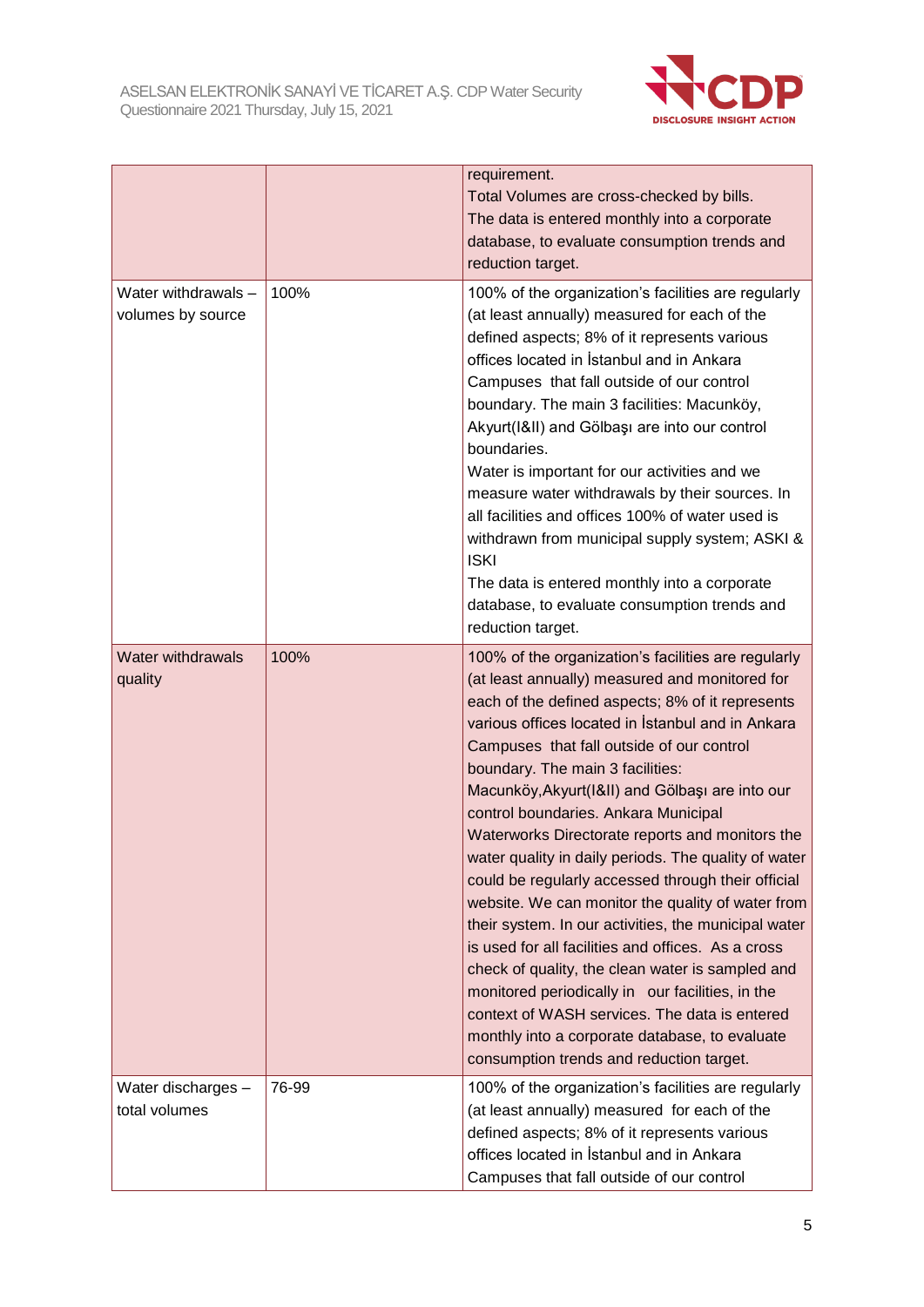

|                                                      |       | boundary. The main 3 facilities: Macunköy,<br>Akyurt(I&II) and Gölbaşı are into our control<br>boundaries where total volumes of water<br>discharges are measured.<br>The data is entered monthly into a corporate<br>database, to evaluate consumption trends and<br>reduction targets.                                                                                                                                                                                                                                                                                                                                                                                                                                                                                                                                                                                                                                                                                                                     |
|------------------------------------------------------|-------|--------------------------------------------------------------------------------------------------------------------------------------------------------------------------------------------------------------------------------------------------------------------------------------------------------------------------------------------------------------------------------------------------------------------------------------------------------------------------------------------------------------------------------------------------------------------------------------------------------------------------------------------------------------------------------------------------------------------------------------------------------------------------------------------------------------------------------------------------------------------------------------------------------------------------------------------------------------------------------------------------------------|
| Water discharges -<br>volumes by<br>destination      | 76-99 | 100% of the organization's facilities are regularly<br>(at least annually) measured for each of the<br>defined aspects; 8% of it represents various<br>offices located in Istanbul and in Ankara<br>Campuses that fall outside of our control<br>boundary. The main 3 facilities: Macunköy,<br>Akyurt(I&II) and Gölbaşı are into our control<br>boundaries where discharged water volumes by<br>destination are measured internally, it is cross-<br>checked by the bills. In Gölbaşı Facility the<br>domestic waste water is first treated in the<br>biologic treatment plant then discharged into the<br>river by monitoring with flow-meter.<br>In Macunköy Facility the domestic waste water is<br>first treated in the chemical treatment plant then<br>discharged to sewer system.<br>The discharge volume by destination is<br>monitored by legal authority -ASKİ in real-time.<br>The data is entered monthly into a corporate<br>database, to evaluate consumption trends and<br>reduction targets. |
| Water discharges -<br>volumes by<br>treatment method | 76-99 | 100% of the organization's facilities are regularly<br>(at least annually) measured and monitored for<br>each of the defined aspects; 8% of it represents<br>various offices located in Istanbul and in Ankara<br>Campuses that fall outside of our control<br>boundary. The main 3 facilities: Macunköy,<br>Akyurt(I&II) and Gölbaşı are into our control<br>boundaries where discharged water volumes by<br>treatment method and quality parameters are<br>monitored internally by ASELSAN and<br>externally by the legal authority ASKI in real-time.<br>In Gölbaşı Facility, the domestic waste water is<br>first treated in the biologic treatment plant then<br>discharged into the river.<br>In Macunköy Facility, the domestic waste water is<br>discharged to sewer system.<br>The data is entered monthly into a corporate                                                                                                                                                                         |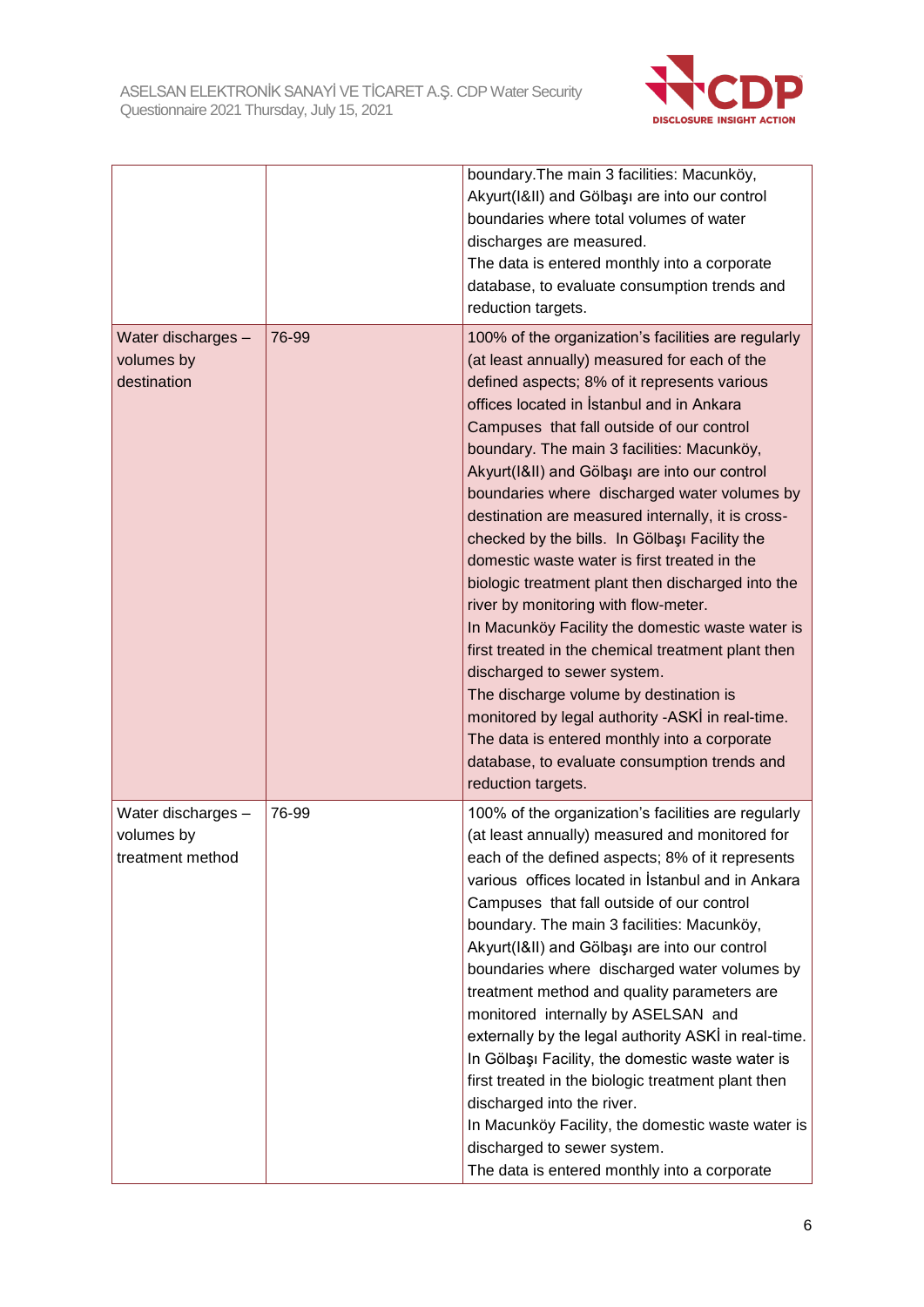

|                                                                 |              | database, to evaluate consumption trends and<br>reduction targets                                                                                                                                                                                                                                                                                                                                                                                                                                                                                                                                                                                                                                                                                                                                                                                                                                                                                                         |
|-----------------------------------------------------------------|--------------|---------------------------------------------------------------------------------------------------------------------------------------------------------------------------------------------------------------------------------------------------------------------------------------------------------------------------------------------------------------------------------------------------------------------------------------------------------------------------------------------------------------------------------------------------------------------------------------------------------------------------------------------------------------------------------------------------------------------------------------------------------------------------------------------------------------------------------------------------------------------------------------------------------------------------------------------------------------------------|
| Water discharge<br>quality - by standard<br>effluent parameters | 76-99        | 100% of the organization's facilities are regularly<br>(at least annually) measured and monitored for<br>each of the defined aspects; 8% of it represents<br>various offices located in Istanbul and in Ankara<br>Campuses that fall outside of our control<br>boundary. The main 3 facilities:<br>Macunköy, Akyurt(I&II) and Gölbaşı are into our<br>control boundaries where standard effluent<br>parameters are internally and externally<br>monitored:<br>The parameters:<br>COD, SS, pH, Oil & Grease, Fe, Pb, Ni, Cr, Cu,<br>Zn, AI for Macunköy chemical treatment plant<br>COD, BOD, SS, pH for Gölbaşı biological<br>treatment plant.<br>The Akyurt's water is discharged directly into the<br>sewer system where ASKI the local authority<br>takes regular samples to control the discharge.<br>Plant effluents are always monitored and verified<br>by an accredited external company and the<br>results are always reported to the Legal Authority<br>(ASKI). |
| Water discharge<br>quality $-$<br>temperature                   | Not relevant | It is at ambient temperature level; this is not a<br>relevant metric for ASELSAN. Other discharge<br>volume and quality parameters are monitored by<br>legal authority ASKİ in real-time.                                                                                                                                                                                                                                                                                                                                                                                                                                                                                                                                                                                                                                                                                                                                                                                 |
| Water consumption<br>- total volume                             | 100%         | In all facilities and offices, water consumption<br>100% measured as total volume to assess<br>consumption trends and reduction targets.<br>In our reporting the term "water consumption"<br>refers to "water withdrawal" which is defined as<br>"the sum of all water drawn into the boundaries of<br>the organization from all sources and not<br>discharged to the same source as destination"                                                                                                                                                                                                                                                                                                                                                                                                                                                                                                                                                                         |
| Water<br>recycled/reused                                        | Less than 1% | ASELSAN has office and R&D base activities.<br>The cafeteria base activities could bring some<br>future burdens in case of any scarcity in urban/<br>municipal water supply. In case of the<br>occurrence of this risk, ASELSAN is able to<br>collect rainwater and the wastewater of the<br>cooling towers in the facilities for irrigation                                                                                                                                                                                                                                                                                                                                                                                                                                                                                                                                                                                                                              |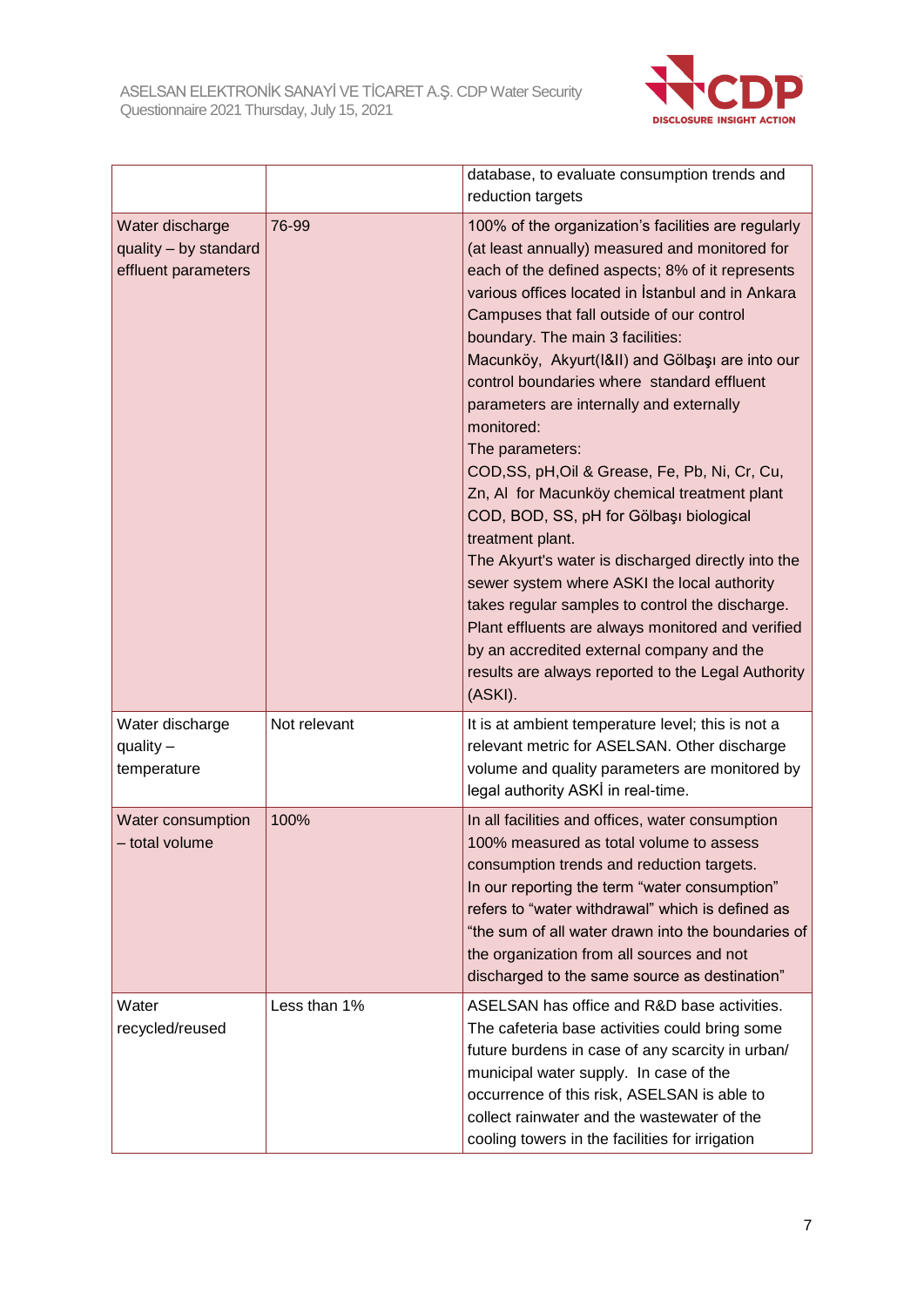

|                                                                                             |      | purpose. For the time being the amount of<br>recycled water is less than 1%.                                                                                                                                                                                                          |
|---------------------------------------------------------------------------------------------|------|---------------------------------------------------------------------------------------------------------------------------------------------------------------------------------------------------------------------------------------------------------------------------------------|
| The provision of<br>fully-functioning,<br>safely managed<br>WASH services to all<br>workers | 100% | The Corporate Responsibility requirements are<br>fully clear to provide a fully-functioning, safely<br>managed WASH services to all workers at 100%<br>of our facilities. At existing facilities WASH<br>services are measured and monitored 100% to<br>ensure the fully-functioning. |

### **W1.2b**

#### **(W1.2b) What are the total volumes of water withdrawn, discharged, and consumed across all your operations, and how do these volumes compare to the previous reporting year?**

|                      | <b>Volume</b><br>(megaliters/year) | <b>Comparison</b><br>with previous<br>reporting year | <b>Please explain</b>                                                                                                                                                                                                                                                                                                                                                                                                                                                                                                                    |
|----------------------|------------------------------------|------------------------------------------------------|------------------------------------------------------------------------------------------------------------------------------------------------------------------------------------------------------------------------------------------------------------------------------------------------------------------------------------------------------------------------------------------------------------------------------------------------------------------------------------------------------------------------------------------|
| Total<br>withdrawals | 502.71                             | This is our first<br>year of<br>measurement          | The data is entered monthly into a corporate<br>database, to evaluate consumption trends and<br>reduction targets for the purpose to understand<br>the overall scale of our impact to environment.<br>Water management process and water<br>withdrawal values are publicly available in our<br>Sustainability Report (In the Report water<br>withdrawal is referred to as water consumption)                                                                                                                                             |
| Total<br>discharges  | 502.71                             | This is our first<br>year of<br>measurement          | The data is entered monthly into a corporate<br>database, to evaluate consumption trends and<br>reduction targets for the purpose to understand<br>the overall scale of our impact to environment.<br>Water management process and water<br>withdrawal values are publicly available in our<br>Sustainability Report (In the Report water<br>withdrawal is referred to as water consumption)                                                                                                                                             |
| Total<br>consumption | 502.71                             | This is our first<br>year of<br>measurement          | Here the term "water consumption" refers to<br>"water withdrawal" which is defined as "the sum<br>of all water drawn into the boundaries of the<br>organization from all sources and not<br>discharged to the same source as destination.<br>The data is entered monthly into a corporate<br>database, to evaluate consumption trends and<br>reduction targets for the purpose to understand<br>the overall scale of our impact to environment.<br>Water management process and water<br>withdrawal values are publicly available in our |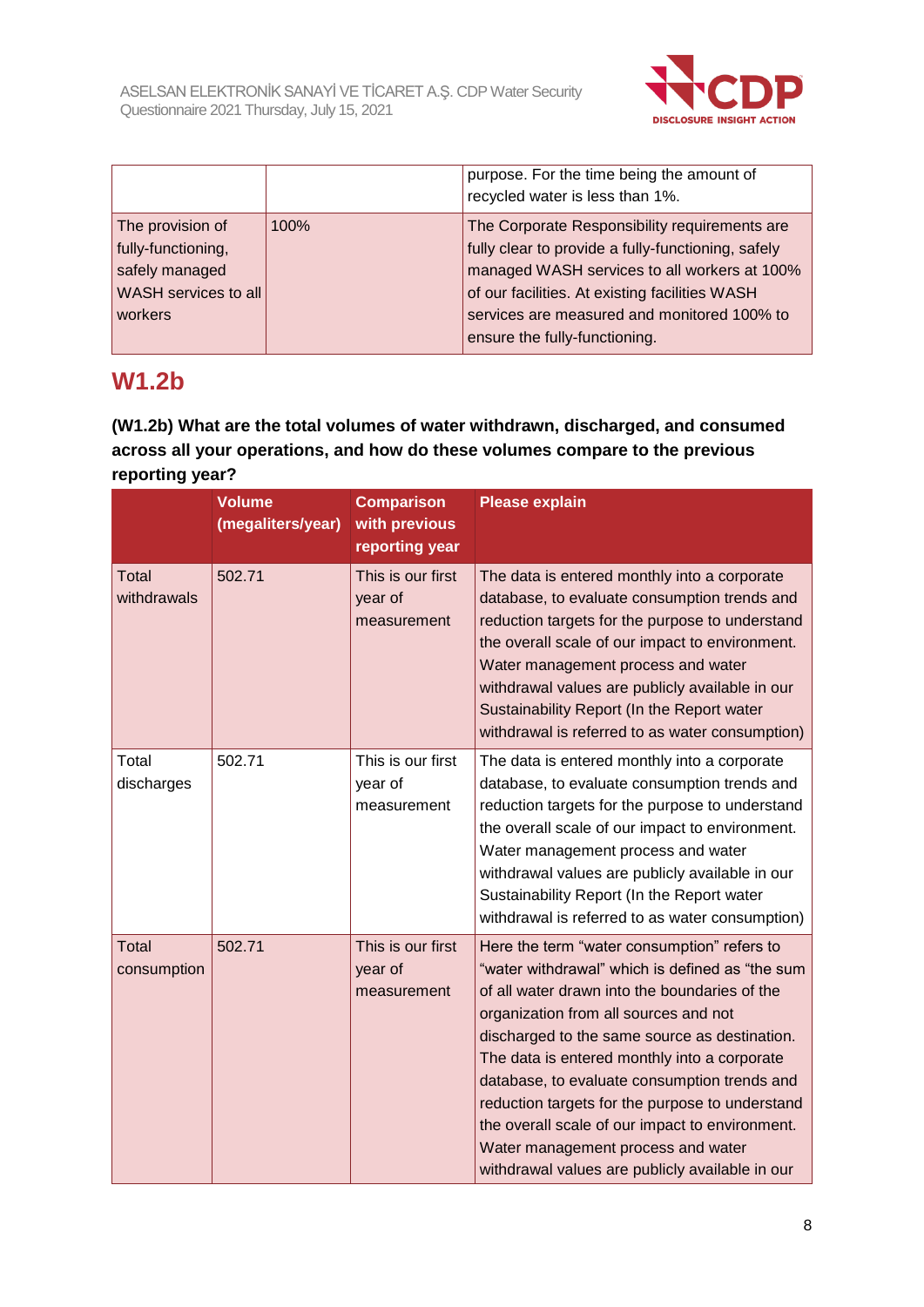

|  | Sustainability Report (In the Report water      |
|--|-------------------------------------------------|
|  | withdrawal is referred to as water consumption) |

### **W1.2d**

### **(W1.2d) Indicate whether water is withdrawn from areas with water stress and provide the proportion.**

|          | <b>Withdrawals</b><br>are from areas withdrawn<br>with water<br><b>stress</b> | $\frac{9}{6}$<br>from areas<br>with water<br><b>stress</b> | <b>Comparison</b><br>with previous<br>reporting year | tool                   | <b>Identification Please explain</b>                                                                                                                                                                                                                                                                                                                                                                                                                                                                                                                                                                                                                                                                  |
|----------|-------------------------------------------------------------------------------|------------------------------------------------------------|------------------------------------------------------|------------------------|-------------------------------------------------------------------------------------------------------------------------------------------------------------------------------------------------------------------------------------------------------------------------------------------------------------------------------------------------------------------------------------------------------------------------------------------------------------------------------------------------------------------------------------------------------------------------------------------------------------------------------------------------------------------------------------------------------|
| Row<br>1 | Yes                                                                           | 100%                                                       | This is our first<br>year of<br>measurement          | <b>WRI</b><br>Aqueduct | <b>WRI Aqueduct "Global Water</b><br>Risk Mapping Atlas" enables<br>to map future water risks. It is<br>a recommended tool by<br>TCFD. In addition to this tool,<br>by using the results and<br>country wide knowledge such<br>as; General Directorate of<br>State Hydraulic Works- DSI<br>and ASKI Information from<br>their official WEB page we<br>can conclude that all of our<br>facilities are located in water<br>stressed areas.<br>Turkey is water stress country<br>according to annual volume of<br>water available per capita.<br>Standards and water risks are<br>being studied also for all 3<br>main facilities located in<br>Kızılırmak basin. which is a<br>water stress basin area. |

### **W1.2h**

#### **(W1.2h) Provide total water withdrawal data by source.**

|                                              | <b>Relevance Volume</b> | (megaliters/year) | <b>Comparison</b><br>with previous<br>reporting year | <b>Please explain</b>                                                                       |
|----------------------------------------------|-------------------------|-------------------|------------------------------------------------------|---------------------------------------------------------------------------------------------|
| Fresh surface water,<br>including rainwater, | <b>Not</b><br>relevant  |                   |                                                      | ASELSAN do not use<br>fresh surface water in<br>the activities.<br>For the next year, it is |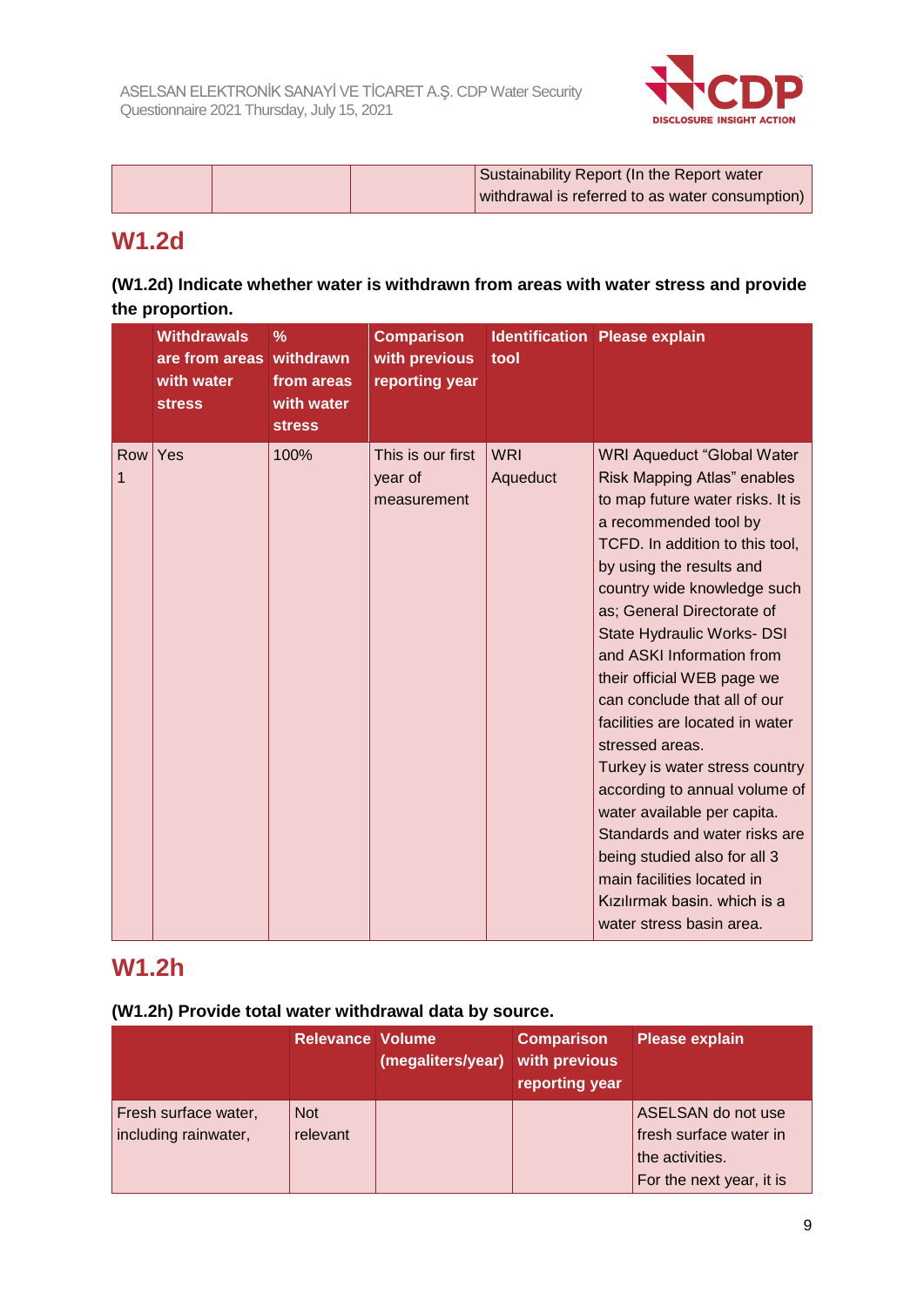

| water from wetlands,<br>rivers, and lakes |                        |        |                                             | planned to collect rain<br>water from the roof of<br>the buildings for<br>irrigation purpose.<br>Municipal water is<br>withdrawn from the<br>water supply network. |
|-------------------------------------------|------------------------|--------|---------------------------------------------|--------------------------------------------------------------------------------------------------------------------------------------------------------------------|
| <b>Brackish surface</b><br>water/Seawater | Not<br>relevant        |        |                                             | ASELSAN do not use<br><b>Brackish surface</b><br>water/Seawater in the<br>activities. Municipal<br>water is withdrawn from<br>the water supply<br>network          |
| Groundwater-<br>renewable                 | <b>Not</b><br>relevant |        |                                             | ASELSAN do not use<br>Groundwater-<br>renewable in the<br>activities. Municipal<br>water is withdrawn from<br>the water supply<br>network                          |
| Groundwater - non-<br>renewable           | Not<br>relevant        |        |                                             | ASELSAN do not use<br>Groundwater-non-<br>renewable in the<br>activities. Municipal<br>water is withdrawn from<br>the water supply<br>network                      |
| Produced/Entrained<br>water               | <b>Not</b><br>relevant |        |                                             | ASELSAN do not use<br>produced water in the<br>activities. Municipal<br>water is withdrawn from<br>the water supply<br>network                                     |
| Third party sources                       | Relevant               | 502.71 | This is our first<br>year of<br>measurement | Total water is withdrawn<br>from third party sources.                                                                                                              |

# **W1.2i**

### **(W1.2i) Provide total water discharge data by destination.**

| <b>Relevance Volume</b> |                                 | <b>Comparison</b> | <b>Please explain</b> |
|-------------------------|---------------------------------|-------------------|-----------------------|
|                         | (megaliters/year) with previous |                   |                       |
|                         |                                 | reporting year    |                       |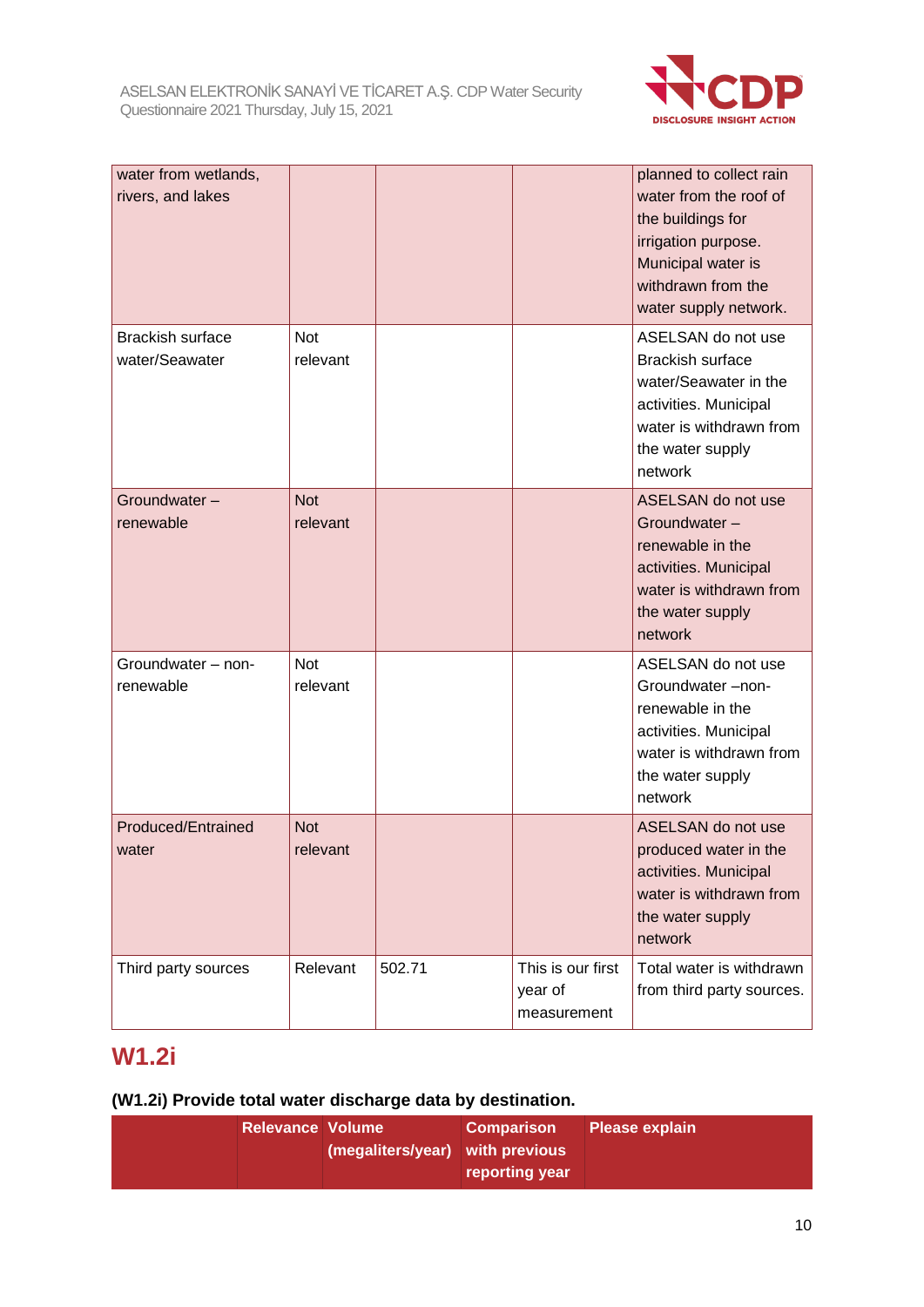

| Fresh surface<br>water                   | Relevant               | 94.88  | This is our first<br>year of<br>measurement | In Gölbaşı Facility the domestic<br>waste water is first treated in<br>the biologic treatment plant<br>then discharged into the river.<br>The discharge volume by<br>destination is measured and<br>monitored by legal authority -<br>ASKİ in real-time. |
|------------------------------------------|------------------------|--------|---------------------------------------------|----------------------------------------------------------------------------------------------------------------------------------------------------------------------------------------------------------------------------------------------------------|
| Brackish surface   Not<br>water/seawater | relevant               |        |                                             | There is no discharge into<br>brackish surface/sea water                                                                                                                                                                                                 |
| Groundwater                              | <b>Not</b><br>relevant |        |                                             | There is no discharge into<br>ground water                                                                                                                                                                                                               |
| Third-party<br>destinations              | Relevant               | 407.83 | This is our first<br>year of<br>measurement | It is discharged to municipal<br>sewer system.                                                                                                                                                                                                           |

## **W1.2j**

**(W1.2j) Within your direct operations, indicate the highest level(s) to which you treat your discharge.**

|                              | <b>Relevanc</b><br>e of<br>treatment )<br>level to<br>discharge | <b>Volume</b><br>(megaliters/year | <b>Comparison % of your</b><br>of treated<br>volume with<br>previous<br>reporting<br>year | sites/facilities/operation<br>s this volume applies to | <b>Please</b><br>explain                                                                                                                                                            |
|------------------------------|-----------------------------------------------------------------|-----------------------------------|-------------------------------------------------------------------------------------------|--------------------------------------------------------|-------------------------------------------------------------------------------------------------------------------------------------------------------------------------------------|
| <b>Tertiary</b><br>treatment | <b>Not</b><br>relevant                                          |                                   |                                                                                           |                                                        | There is no<br>any tertiary<br>treatment in<br>ASELSAN.                                                                                                                             |
| Secondary<br>treatment       | Relevant                                                        | 314.06                            | This is our<br>first year of<br>measuremen<br>t                                           | 61-70                                                  | This is the<br>sum of<br>Macunköy<br>and Gölbaşı<br>waste water<br>discharge<br>after<br>secondary<br>treatment. In<br>Macunköy<br>there is<br>chemical<br>treatment<br>plant where |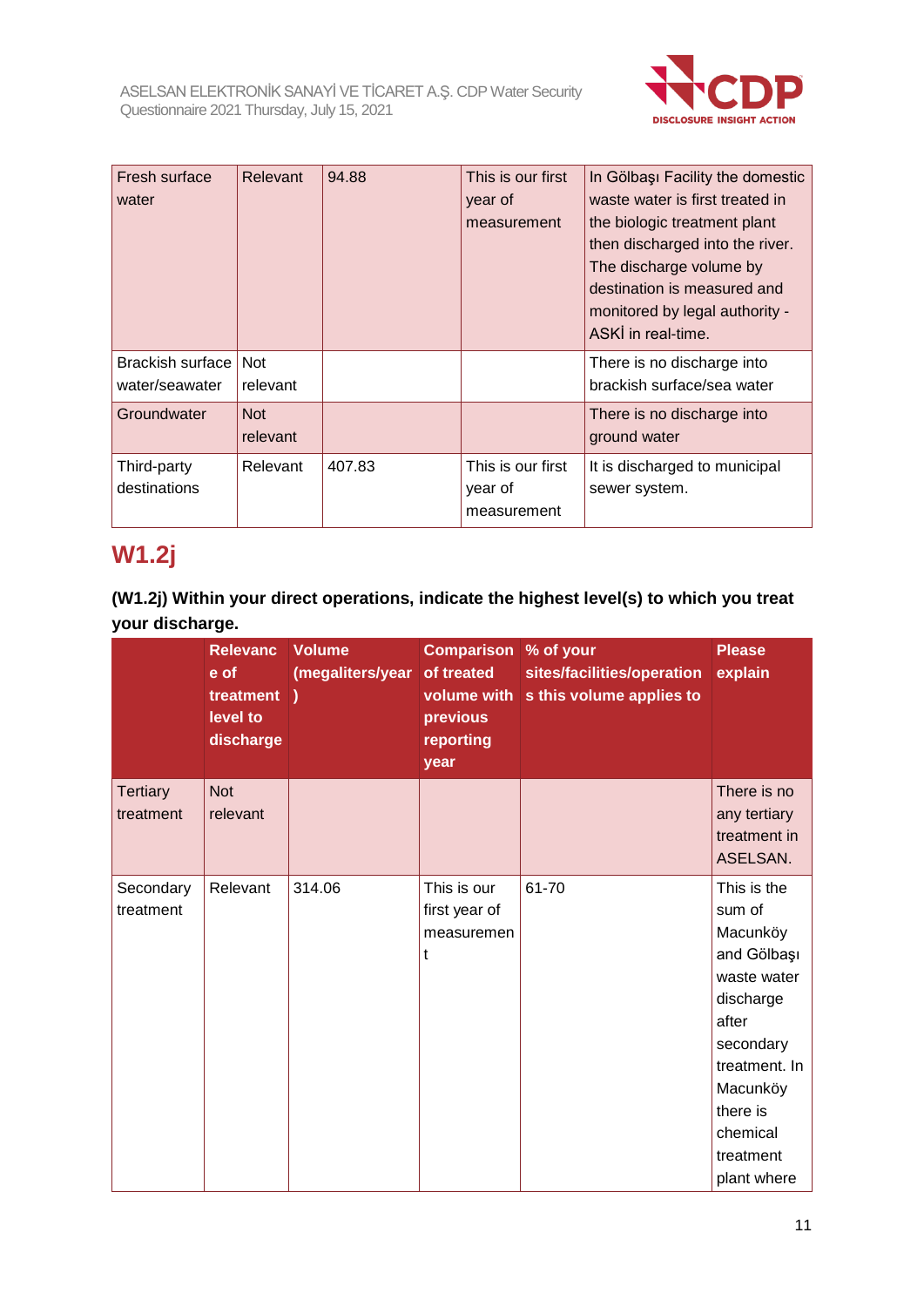

| treatment<br>only | relevant   |  | primary<br>treatment.    |
|-------------------|------------|--|--------------------------|
| Primary           | <b>Not</b> |  | There is no              |
|                   |            |  | regulation.              |
|                   |            |  | with                     |
|                   |            |  | waste in line            |
|                   |            |  | hazardous                |
|                   |            |  | disposed as              |
|                   |            |  | tanks and                |
|                   |            |  | storage                  |
|                   |            |  | in special               |
|                   |            |  | are collected            |
|                   |            |  | laboratories             |
|                   |            |  | from                     |
|                   |            |  | generated                |
|                   |            |  | contaminate<br>d liquids |
|                   |            |  |                          |
|                   |            |  | chemical or<br>other     |
|                   |            |  | offices, the             |
|                   |            |  | facilities and           |
|                   |            |  | In all                   |
|                   |            |  | by ASKI                  |
|                   |            |  | and monthly              |
|                   |            |  | daily periods,           |
|                   |            |  | ASELSAN in               |
|                   |            |  | internally by            |
|                   |            |  | controlled               |
|                   |            |  | ASKI. It is              |
|                   |            |  | permits of               |
|                   |            |  | control and              |
|                   |            |  | under the                |
|                   |            |  | into the river           |
|                   |            |  | discharged               |
|                   |            |  | water is                 |
|                   |            |  | treatment the            |
|                   |            |  | domestic                 |
|                   |            |  | after                    |
|                   |            |  | In Gölbaşı               |
|                   |            |  | system.                  |
|                   |            |  | sewage                   |
|                   |            |  | municipal                |
|                   |            |  | into                     |
|                   |            |  | is discharged            |
|                   |            |  | treated water            |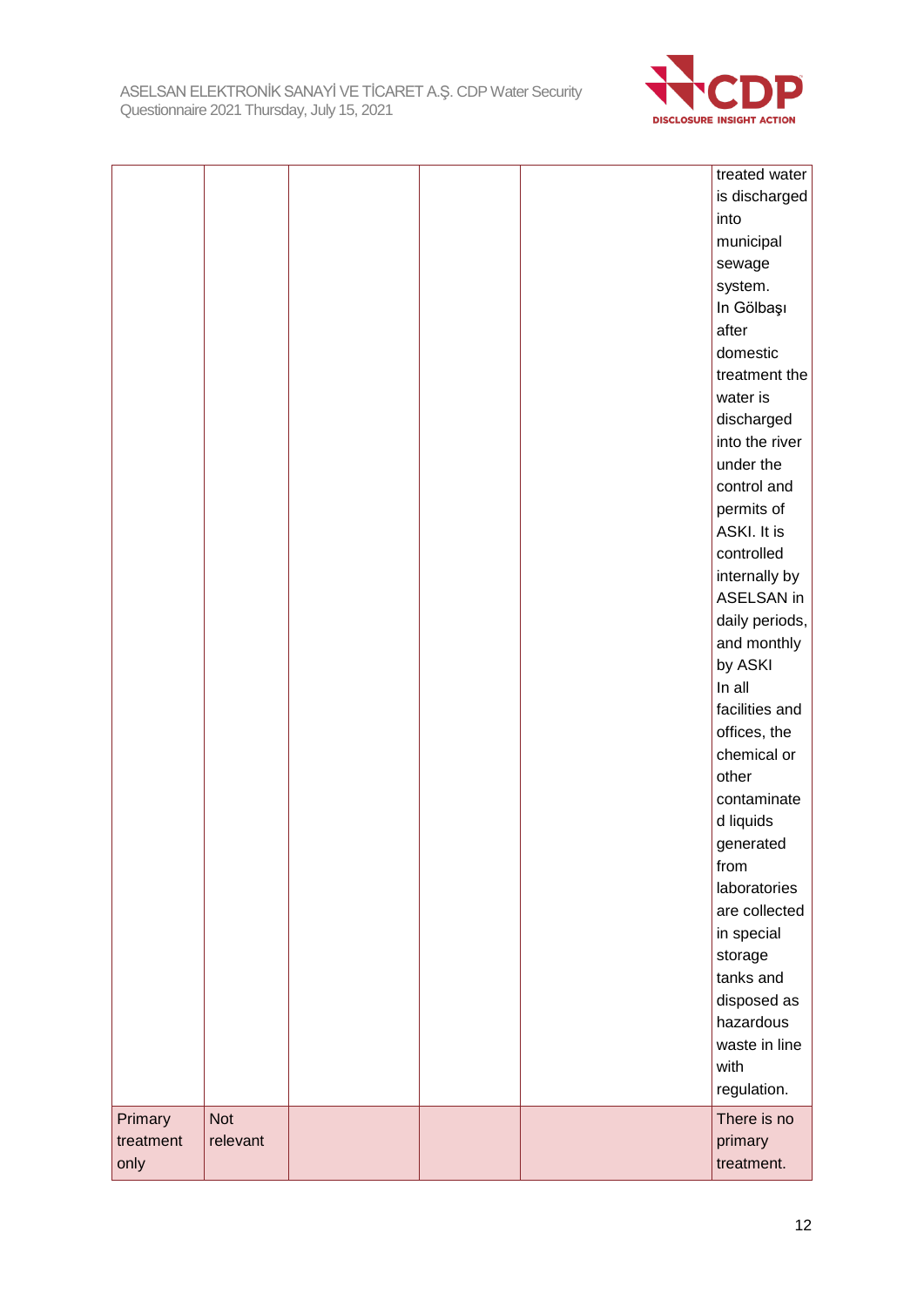

| Discharge<br>to the<br>natural<br>environmen<br>t without<br>treatment | Not<br>relevant |        |                                                 |           | There is no<br>discharge to<br>the natural<br>environment<br>without<br>treatment.                                                                                                                                                                                                                                                                                                                                                                                                                                                              |
|------------------------------------------------------------------------|-----------------|--------|-------------------------------------------------|-----------|-------------------------------------------------------------------------------------------------------------------------------------------------------------------------------------------------------------------------------------------------------------------------------------------------------------------------------------------------------------------------------------------------------------------------------------------------------------------------------------------------------------------------------------------------|
| Discharge<br>to a third<br>party<br>without<br>treatment               | Relevant        | 129.73 | This is our<br>first year of<br>measuremen<br>t | $11 - 20$ | The Akyurt's<br>water is<br>discharged<br>directly into<br>the sewer<br>system<br>where ASKI,<br>the local<br>authority<br>takes regular<br>samples to<br>control the<br>discharge.<br>Plant<br>effluents are<br>regularly<br>monitored<br>and verified<br>by an<br>accredited<br>external<br>company<br>and the<br>results are<br>always<br>reported to<br>the Legal<br>Authority<br>(ASKI). In all<br>facilities and<br>offices the<br>chemical or<br>other<br>contaminate<br>d liquids<br>generated<br>from<br>laboratories<br>are collected |
|                                                                        |                 |        |                                                 |           |                                                                                                                                                                                                                                                                                                                                                                                                                                                                                                                                                 |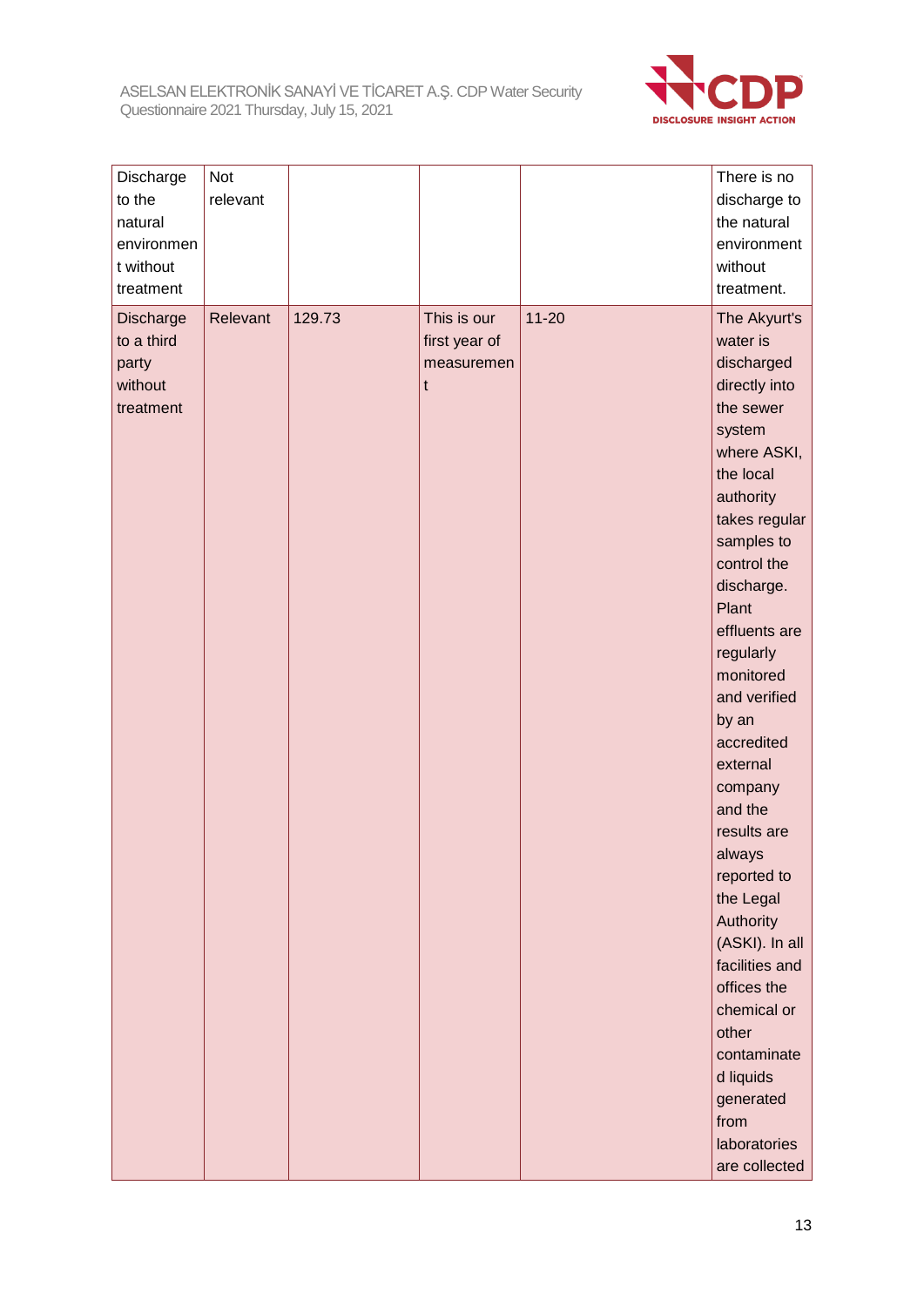

|       |                 |  | in special<br>storage<br>tanks and<br>disposed as<br>hazardous<br>waste in line<br>with<br>regulation. |
|-------|-----------------|--|--------------------------------------------------------------------------------------------------------|
| Other | Not<br>relevant |  | There is no<br>any other<br>water<br>discharged.                                                       |

### **W1.4**

#### **(W1.4) Do you engage with your value chain on water-related issues?**

Yes, our suppliers

Yes, our customers or other value chain partners

### **W1.4a**

**(W1.4a) What proportion of suppliers do you request to report on their water use, risks and/or management information and what proportion of your procurement spend does this represent?**

**Row 1**

**% of suppliers by number**

26-50

#### **% of total procurement spend**

51-75

#### **Rationale for this coverage**

Within the scope of the purchasing processes, it has been decided by the Board to collect data on climate change/water related issues from the suppliers who have a direct impact on ASELSAN. (Due date: End of 2021)

ASELSAN's Water Policy, was updated with the action of the Integrated Management Systems. After the approval of the CEO, it was announced to all employees, suppliers and stakeholders.

Through Water Policy, ASELSAN takes on responsibilities on awareness-raising of its suppliers and other stakeholders as well as its operations. First of all, we monitor the compliance of our suppliers with the quality and operational standards through comprehensive audits. We contribute to the process or activity development of our suppliers with audits and field visits. (In 2020 the hybrid operating system was not implemented in the company). Site Assessment audits were performed only for above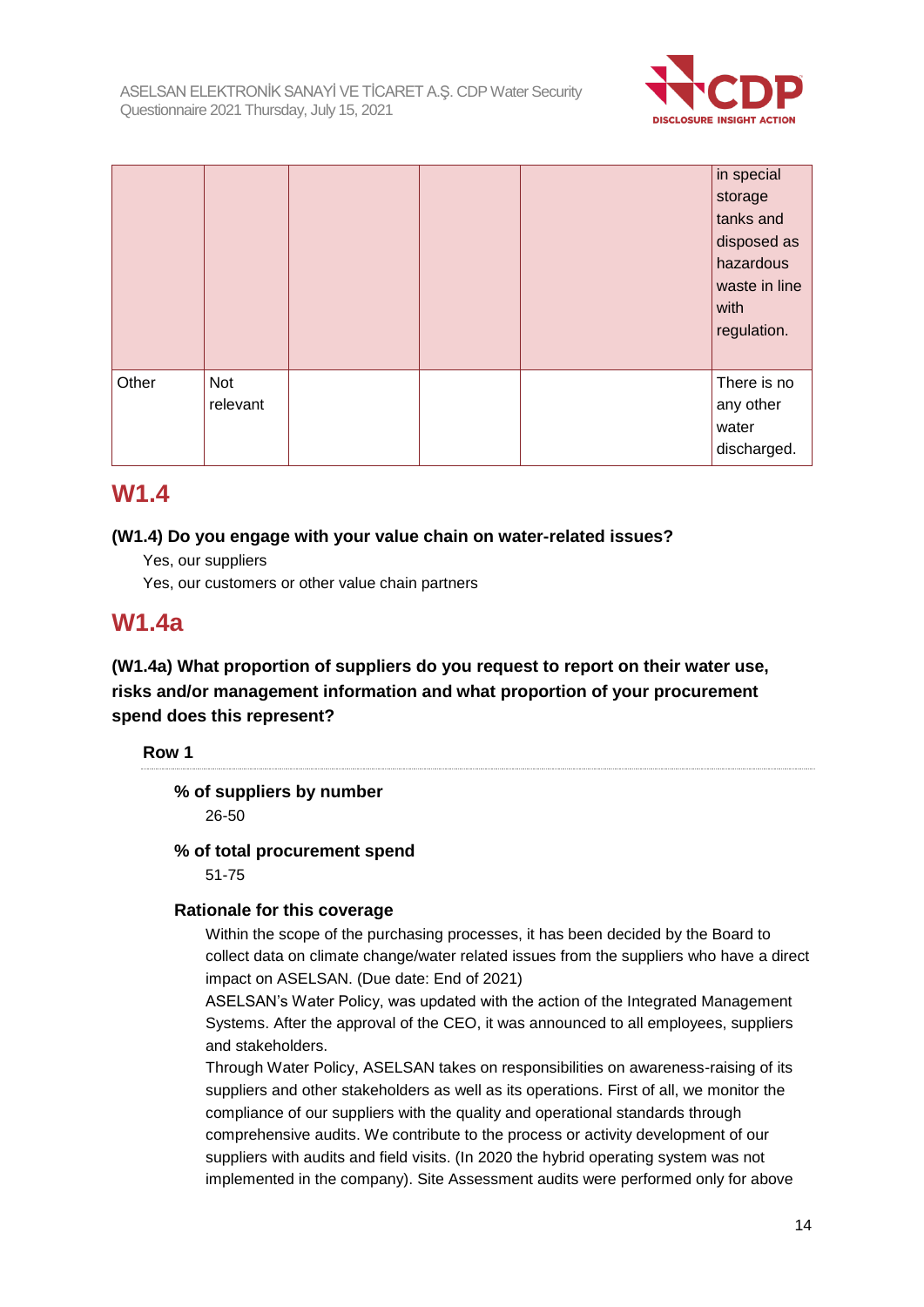

stated proportion on our suppliers. The Supplier Identification and Evaluation Questionnaire was applied to suppliers for collecting data on water use and wastewater management system.

#### **Impact of the engagement and measures of success**

Our suppliers need to improve their water related consumption figures every year in order to continue to keep their approval. Expectations and demands of ASELSAN's Supply Chain Management from the suppliers:

•To obtain ISO 14001 certification and / or activate existing environmental management systems, (Ex: Waste management practices, use of reusable equipment, etc.)

• To reduce the consumption of electricity / water / natural gas etc. by starting to record the consumption, waste water management and legal compliance.

• To use energy-saving and sensor lamps / taps etc.

• To consider Environmentally Friendly Technology in their investment decisions,

• To participate the training on Greenhouse Gas Emission monitoring and reduction methods, executed by ASELSAN

• To participate the Carbon Disclosure Project Supplier Module.

Supplier risk assessment studies have started as of August 2020, and a total of 72 companies have been subject to risk assessments. Within the scope of supplier risks, the targets are:

\* High Risk Critical Supplier Ratio: 0% \*High Risk Supplier Ratio <1%

At ASELSAN, supply chain risks are determined and followed up by the relevant units in detail, such as global crises, epidemics, natural disasters and terrorist incidents, which are difficult to foresee, as well as those arising from the dynamics of the industry, suppliers, customers or production activities. Risks that are evaluated at a critical level are monitored and measured. Short and medium-term strategies are developed, and necessary practices are implemented to prevent risks or reduce their effects. ASELSAN determines the risks of all its approved suppliers, primarily critical suppliers. After the follow-up visits and the completion of the improvements, the medium risk companies are placed in the low-risk group to be eligible as good performers. The topics of GHG emissions measurement and water& climate related questions are added into environmental management questionnaire and our suppliers are monitored and scored according to their replies. For the next five years, we will help them to set targets by guiding them to make improvements in water and energy related actions. We will introduce an easy methodology to determine their water/climate related risks by themselves with public scenarios. The supplier risk assessment of ASELSAN will be improved with specified measurements of success by this way.

#### **Comment**

Some examples from Environment and Climate Change Questionnaire: Environmental Management

- Do you have any studies / management system related to Environmental Management and policies and targets within this scope? - Do you have any products / activities that you think pose a risk for the environment? If yes, please provide information about the products and activities and the works you carry out in this context

-Do you have any work to reduce consumption on wastes, energy, water?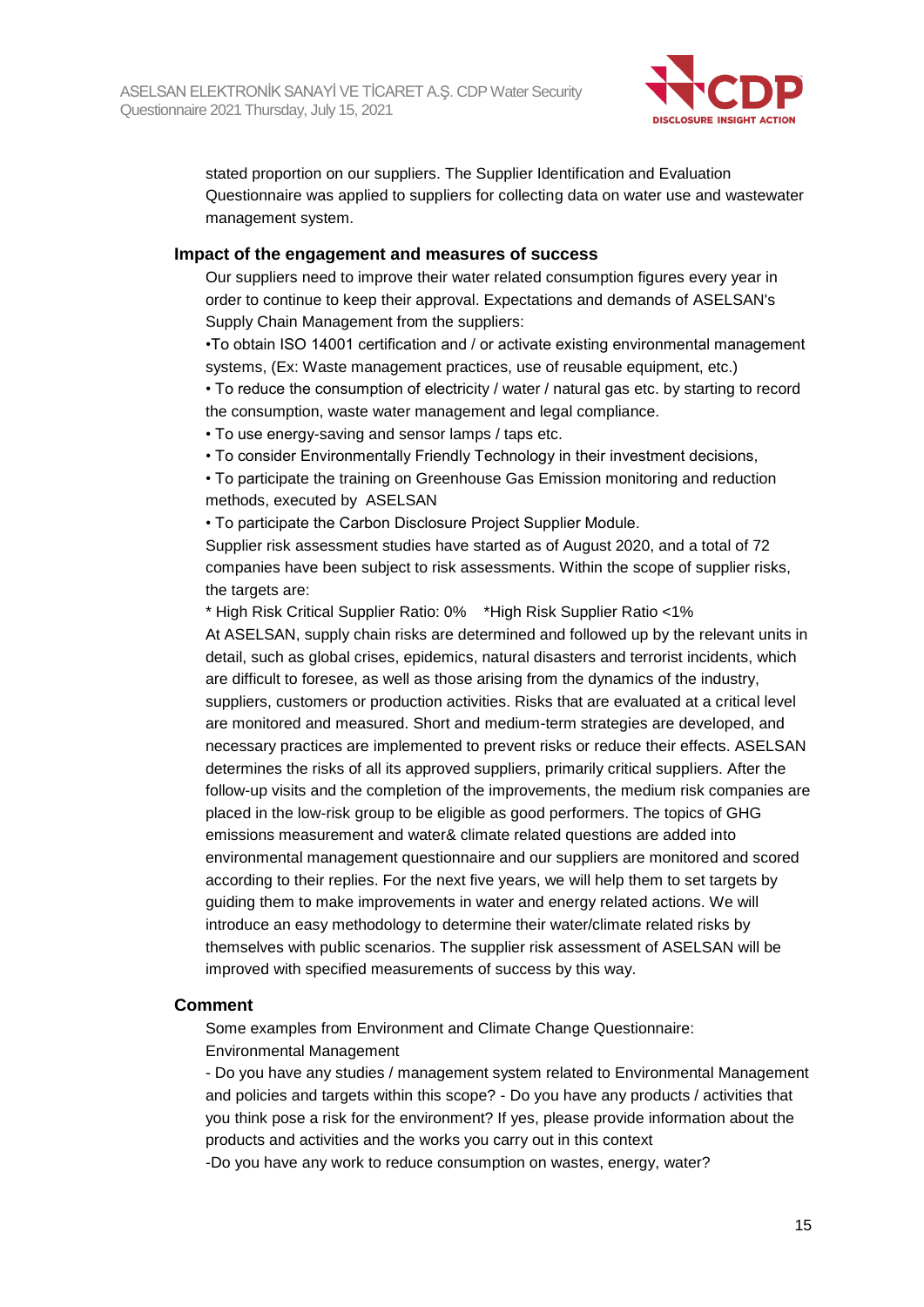

### **W1.4b**

#### **(W1.4b) Provide details of any other water-related supplier engagement activity.**

#### **Type of engagement**

Incentivizing for improved water management and stewardship

#### **Details of engagement**

Demonstrable progress against water-related targets is incentivized in your supplier relationship management

Water management and stewardship action is integrated into your supplier evaluation Water management and stewardship is featured in supplier awards scheme

Offer financial incentives to suppliers reducing your operational water impacts through the products they supply to you

Offer financial incentives to suppliers improving water management and stewardship across their own operations and supply chain

#### **% of suppliers by number**

26-50

#### **% of total procurement spend**

51-75

#### **Rationale for the coverage of your engagement**

Within the scope of the purchasing processes, it has been decided by the Board to collect data on climate related and water issues from the suppliers who have a direct impact on ASELSAN. (Due date: End of 2021)

ASELSAN's Water Policy, is updated with the action of the Integrated Management Systems. After the approval of the CEO, it was announced to all suppliers.

In 2020, during the supplier meetings, we shared the latest environmental and climate related information with them. In the reporting year, we have informed and trained our suppliers about climate change and its impacts. The importance of data gathering about water use and energy consumption was shared with them. We encourage them to implement these initiatives in their own activities and to share the responsibility of environmental impact further down the supply chain.

#### **Impact of the engagement and measures of success**

Supplier risk assessment studies have started as of August 2020, and the companies have been subject to risk assessments. Within the scope of supplier risks, the targets are:

\* High Risk Critical Supplier Ratio: 0% \*High Risk Supplier Ratio <1% Our suppliers need to improve their water related consumption figures every year in order to continue to keep their approval. Water& climate related questions are added into environmental management questionnaire and our suppliers are monitored and scored according to their replies.

In order to appreciate the efforts of the suppliers, who have made extraordinary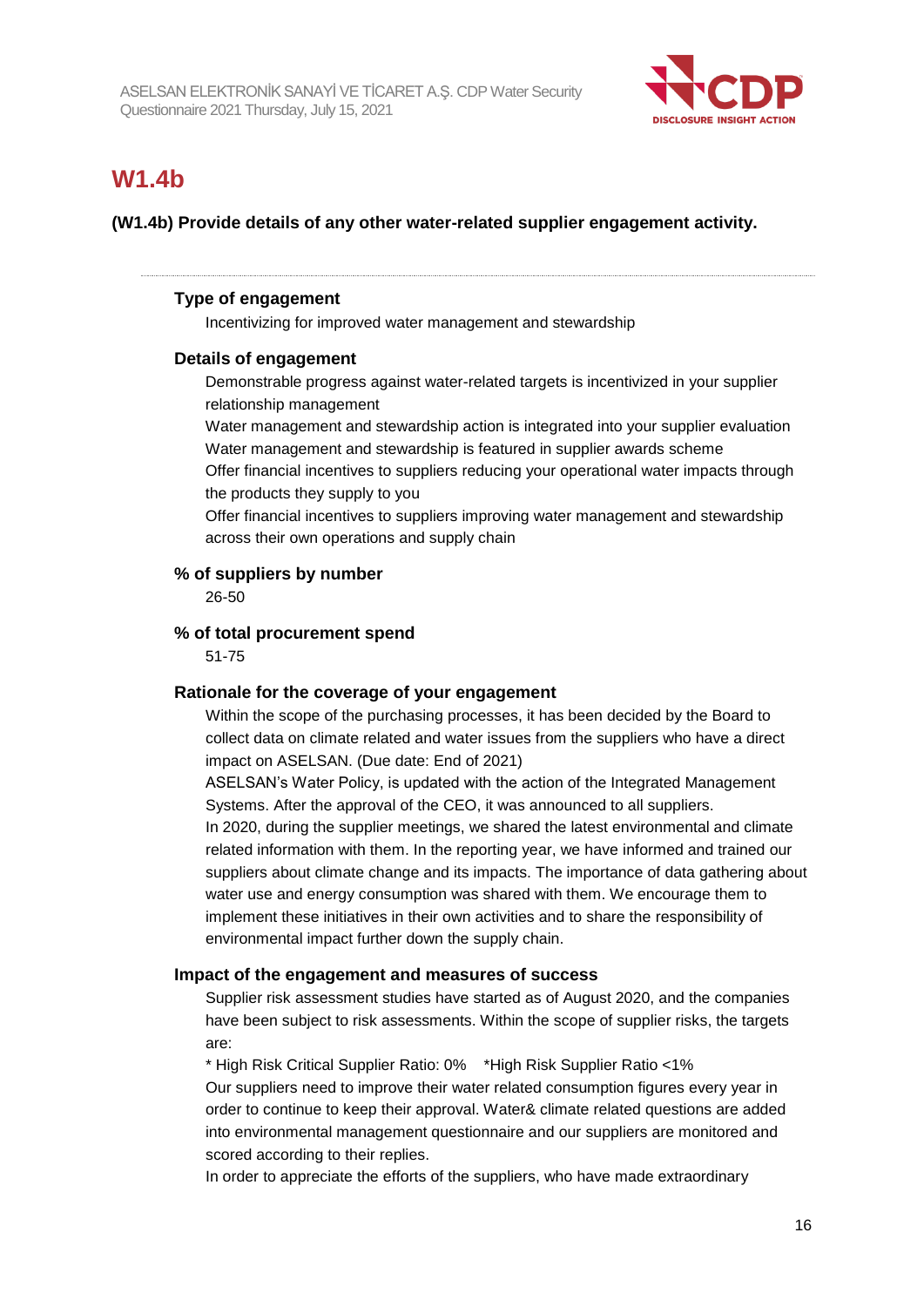

contributions to current activities, business continuity and success, it has been decided to evaluate the suppliers within the scope of their excellence in 3 different categories with the Supplier Award Program in 2021.

1) SUPPLIER EXCELLENCE AWARD

It covers suppliers who contribute greatly to ASELSAN's activities and success by providing organizational excellence in all managerial, operational, social and environmental practices.

2) SUPPLIER NATIONALIZATION AWARD

It covers suppliers who provide backlog support to ASELSAN's nationalization efforts. 3) SUPPLIER SUSTAINABILITY AWARD

ASELSAN includes suppliers who have achieved backlog success in environmental and social sustainability practices, which are highly valued. With the reward system, it is aimed to encourage suppliers to improve their processes and reduce sustainability risks. ASELSAN, also provides financial support to its suppliers. Sub-industry companies that have been approved within the scope of this application and whose cooperation has been continuing for a certain period of time, can only get an additional guarantee, guarantor, etc., by contacting the banks within the scope of the relevant system with the orders.

They can have the opportunity to use credit and receive a letter of guarantee without citing a source.

94 companies within ASELSAN benefited from the Supplier Financing System, and a total of USD 134 million, was used.

#### **Comment**

Some examples from Environment and Climate Change Related Questionnaire: Environmental Management

- Do you have any studies / management system related to Environmental Management and policies and targets within this scope? - Do you have any products / activities that you think pose a risk for the environment? If yes, please provide information about the products and activities and the works you carry out in this context

-Do you have any work to reduce consumption on wastes, energy, water?

### **W1.4c**

#### **(W1.4c) What is your organization's rationale and strategy for prioritizing engagements with customers or other partners in its value chain?**

ASELSAN received an award in the field of "Most Valuable Corporate Behavior" from Stevie Awards. ASELSAN, which has been working seriously since the first day of the Covid-19 pandemic process, won the Silver Award at the Stevie International Business Awards with its practices that add value to its employees and stakeholders.

ASELSAN prioritizes engagement with its employees and the communities where its activities are performed. Many employee volunteers are also engaged in our community-based efforts to conserve water and promote responsible water stewardship. By engaging with employees, we engage company's water conservation goal and strategy within each employee's daily works. We prove our commitment to the human right, to water and the provision of WASH services to all by engaging with local communities near the main facilities.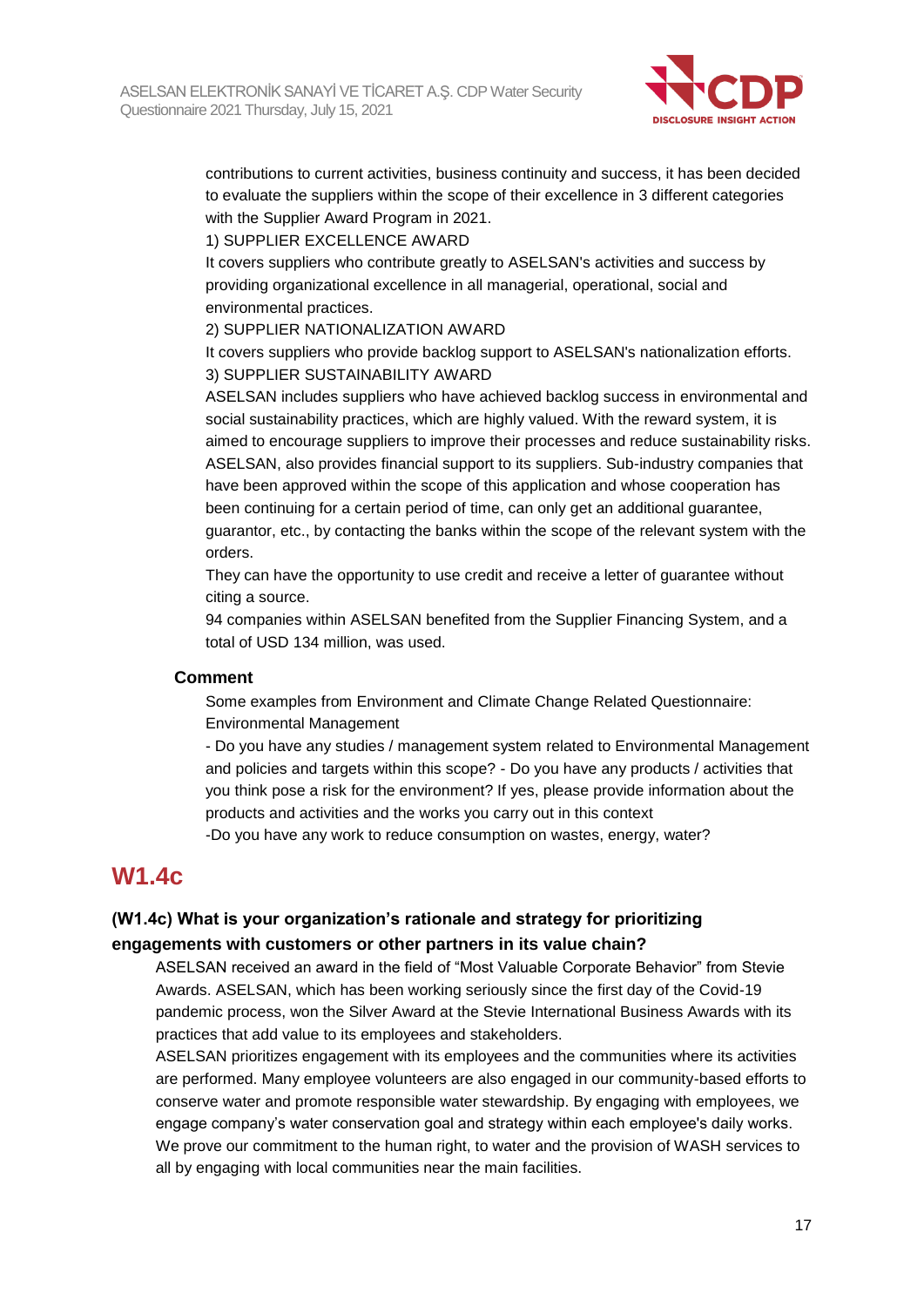

In the reporting year the Board level decisions on climate/water related topic was to prepare videos on climate/ water related issues to all delegations and employees of the value chain till the end of 2021. ISO 50001 Energy Management Systems and Climate/Water related impacts on-line training for all employees of ASELSAN was completed in 2020. Monitoring and approval process was completed by the Board.

A contest is organized in order to eliminate or reduce the adversities that may be encountered in terms of the environment with the suggestion of measures to be taken against these situations. The awards are presented at the award ceremony held at the General Directorate. The Development Workshop Suggestion System, in which the "Sector Analysis" and "Business Excellence" working groups took an active role. In 2020, a total of 1,424 suggestions were submitted. 1,089 of them were considered as valuable and processed. Suggestions were made mostly in the categories of process improvement, productivity enhancing and employee motivation. In July 2020, the social areas were opened to the use of the personnel to grow plants as 65 hobby gardens.

# **W2. Business impacts**

### **W2.1**

**(W2.1) Has your organization experienced any detrimental water-related impacts?** No

### **W2.2**

**(W2.2) In the reporting year, was your organization subject to any fines, enforcement orders, and/or other penalties for water-related regulatory violations?**

No

# **W3. Procedures**

### **W3.3**

**(W3.3) Does your organization undertake a water-related risk assessment?** Yes, water-related risks are assessed

### **W3.3a**

**(W3.3a) Select the options that best describe your procedures for identifying and assessing water-related risks.**

**Direct operations**

**Coverage** Full

**Risk assessment procedure**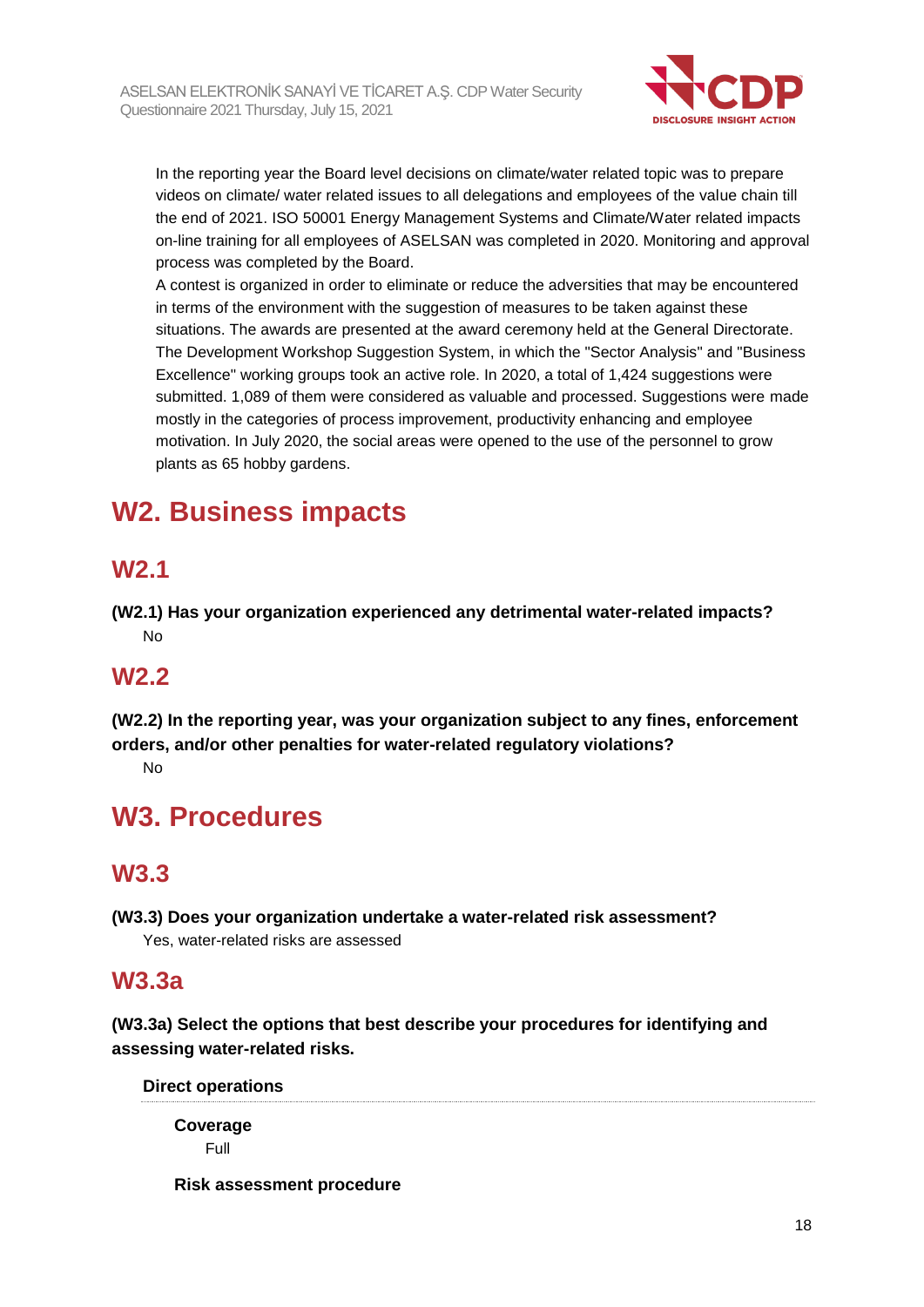

Water risks are assessed as part of an enterprise risk management framework

#### **Frequency of assessment**

More than once a year

#### **How far into the future are risks considered?**

More than 6 years

#### **Type of tools and methods used**

Tools on the market Enterprise Risk Management International methodologies Databases **Other** 

#### **Tools and methods used**

WRI Aqueduct ISO 31000 Risk Management Standard IPCC Climate Change Projections Internal company methods External consultants National-specific tools or standards Other, please specify ISO 14001 EMS Standard

#### **Comment**

We develop projects in order to reduce and recycle the amount of water we use as part of water management.

Water related risk assessments are embedded in HSE documentation system which is revised as the part of enterprise risk management framework.

#### **Supply chain**

#### **Coverage**

Partial

#### **Risk assessment procedure**

Water risks are assessed as part of an enterprise risk management framework

#### **Frequency of assessment**

Annually

#### **How far into the future are risks considered?**

More than 6 years

#### **Type of tools and methods used**

Tools on the market Enterprise Risk Management International methodologies Databases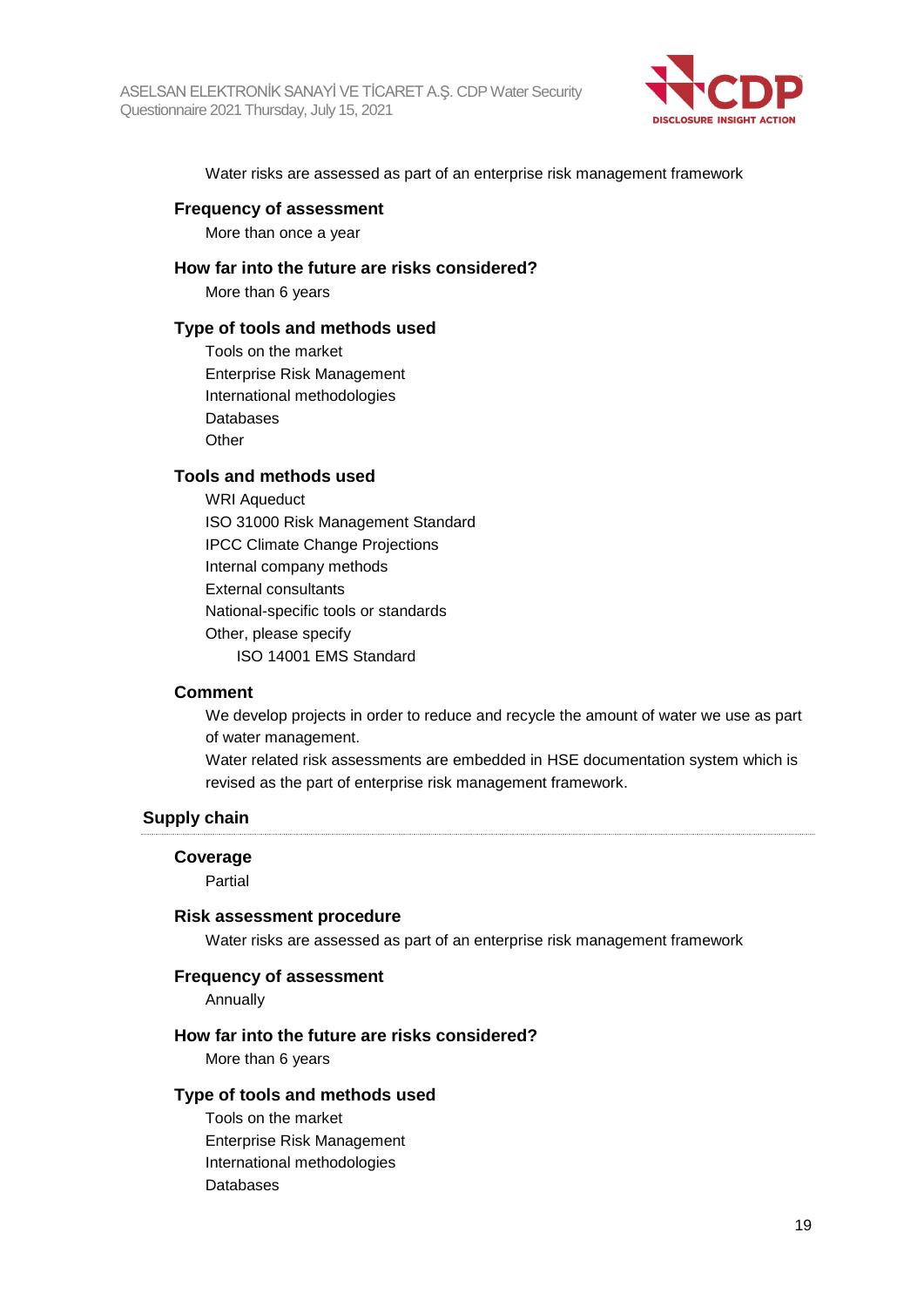

#### **Other**

#### **Tools and methods used**

WRI Aqueduct ISO 31000 Risk Management Standard IPCC Climate Change Projections Internal company methods External consultants National-specific tools or standards Other, please specify Tubitak and DSI reports

#### **Comment**

The critical suppliers were asked to report water management through the questionnaire. These suppliers are selected based on the water intensive activities. Critical suppliers undergo environmental audits. Necessary tools and methods are always used to evaluate the related risks.

#### **Other stages of the value chain**

#### **Coverage**

Partial

#### **Risk assessment procedure**

Water risks are assessed as part of an enterprise risk management framework

#### **Frequency of assessment**

Annually

#### **How far into the future are risks considered?**

More than 6 years

#### **Type of tools and methods used**

Tools on the market Enterprise Risk Management International methodologies Databases

#### **Tools and methods used**

WRI Aqueduct ISO 31000 Risk Management Standard IPCC Climate Change Projections

#### **Comment**

It will be fully in the concern of the company in the next 10 years. We engage with our customers in various ways including information sharing about our water policy, water performance and water management approach. Identifying and knowing the global and local risks related with water will be very effective in explaining the functions and efficiency of the products that we will produce in the med-term. For this purpose, it is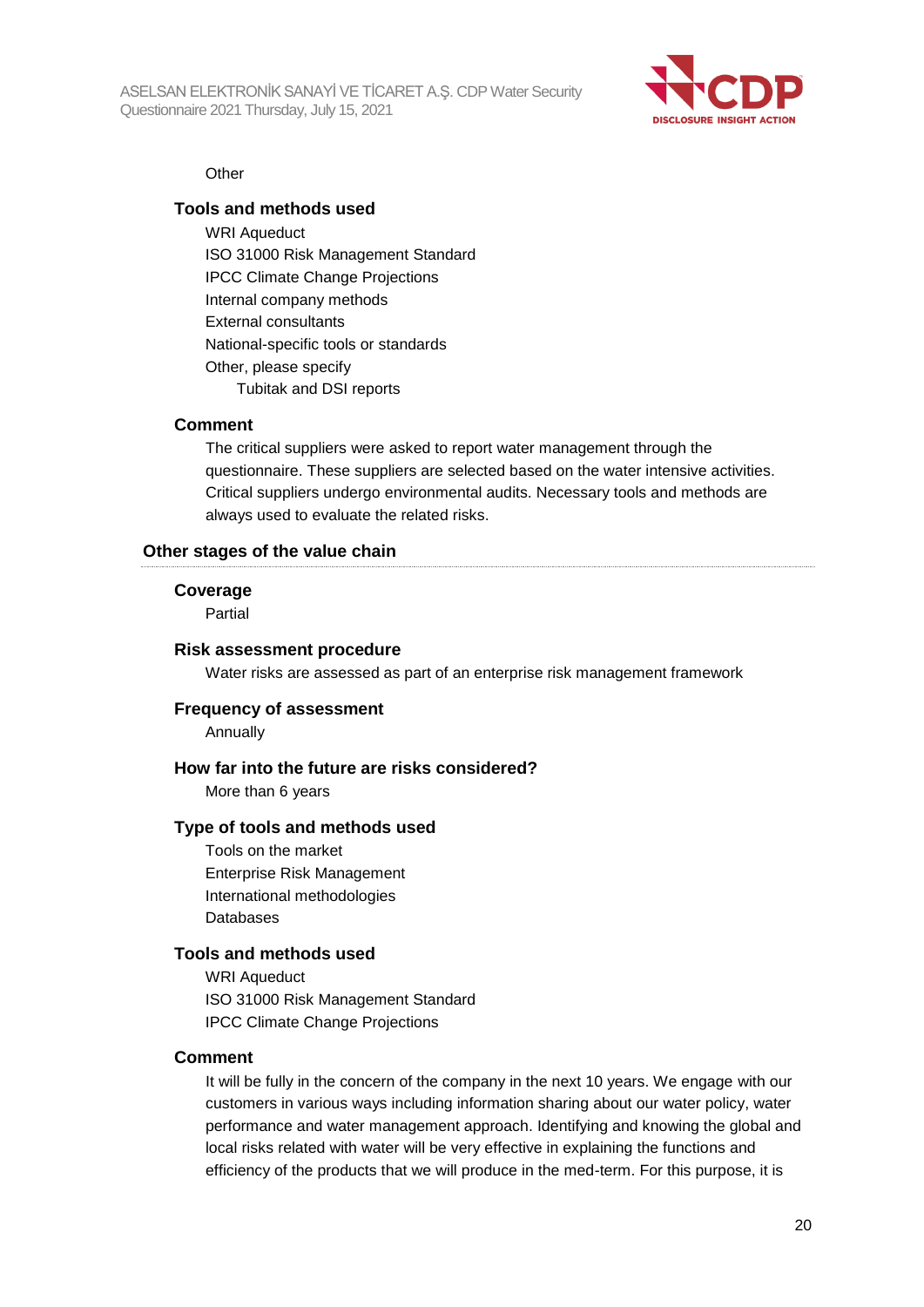

very important for our business to fully identify the risks at the customer scale. We share with them the knowledge that our products will solve their water-related problems in the near future.

### **W3.3b**

### **(W3.3b) Which of the following contextual issues are considered in your organization's water-related risk assessments?**

|                                                  | <b>Relevance &amp;</b><br><b>inclusion</b> | <b>Please explain</b>                                                                                                                                                                                                                                                                                                                                                                                                                                                                                                                                                                                                                                                                                                                                                                                                                                                                                                                                                                                                                                                                                                                                                                                                                                                                                                                                       |
|--------------------------------------------------|--------------------------------------------|-------------------------------------------------------------------------------------------------------------------------------------------------------------------------------------------------------------------------------------------------------------------------------------------------------------------------------------------------------------------------------------------------------------------------------------------------------------------------------------------------------------------------------------------------------------------------------------------------------------------------------------------------------------------------------------------------------------------------------------------------------------------------------------------------------------------------------------------------------------------------------------------------------------------------------------------------------------------------------------------------------------------------------------------------------------------------------------------------------------------------------------------------------------------------------------------------------------------------------------------------------------------------------------------------------------------------------------------------------------|
| Water availability at a<br>basin/catchment level | Relevant,<br>always<br>included            | ASELSAN's facilities and other offices buildings withdraw<br>adequate amount of water from water basins. The water<br>used is considered important for our business continuity,<br>ASELSAN uses municipal water which may have impacts<br>by the variables in the Kizilirmak basin. This contextual<br>issue will be relevant, always included in our risk<br>management, as we set-up water reduction targets. Water<br>availability is always in the concern of the company.<br>Availability of water indicates an important basis for<br>understanding the water quantity. This will always bring<br>clearness to assessment and planning of water budgets. In<br>water risk assessment procedure; we assess both current<br>and future water availability and changes at a<br>basin/catchment level through the use of regional<br>government databases (DSI) and WRI Aqueduct Water<br>Risk Atlas Tool. IPCC Climate Change, RCP 4.5 scenario<br>projections for Turkey is also in our assessment context as<br>well as water availability in Kızılırmak basin, over the long<br>term.<br>Risk assessment elements cover our value chain in short,<br>med and long term. The Physical Risk Quantity section of<br>WRI Aqueduct Water Risk Atlas is evaluated on the basis<br>of Kizilirmak basin and the acquired data is used in risk<br>assessments. |
| Water quality at a<br>basin/catchment level      | Relevant,<br>always<br>included            | Integrated water resources management (IWRM) and<br>strategic river basin planning is always implemented at<br>basin level and it is always included as " important" in our<br>assessments.<br>The specific discharge quality parameters are determined<br>in our facilities which have water discharge permits.<br>ASELSAN performs local and national regulations and<br>internal company knowledge for the assessments. In our<br>treatment plants, all related microbiological and chemical<br>analyses are fulfilled periodically. In order to prevent<br>environmental pollution and stakeholder expectations we                                                                                                                                                                                                                                                                                                                                                                                                                                                                                                                                                                                                                                                                                                                                      |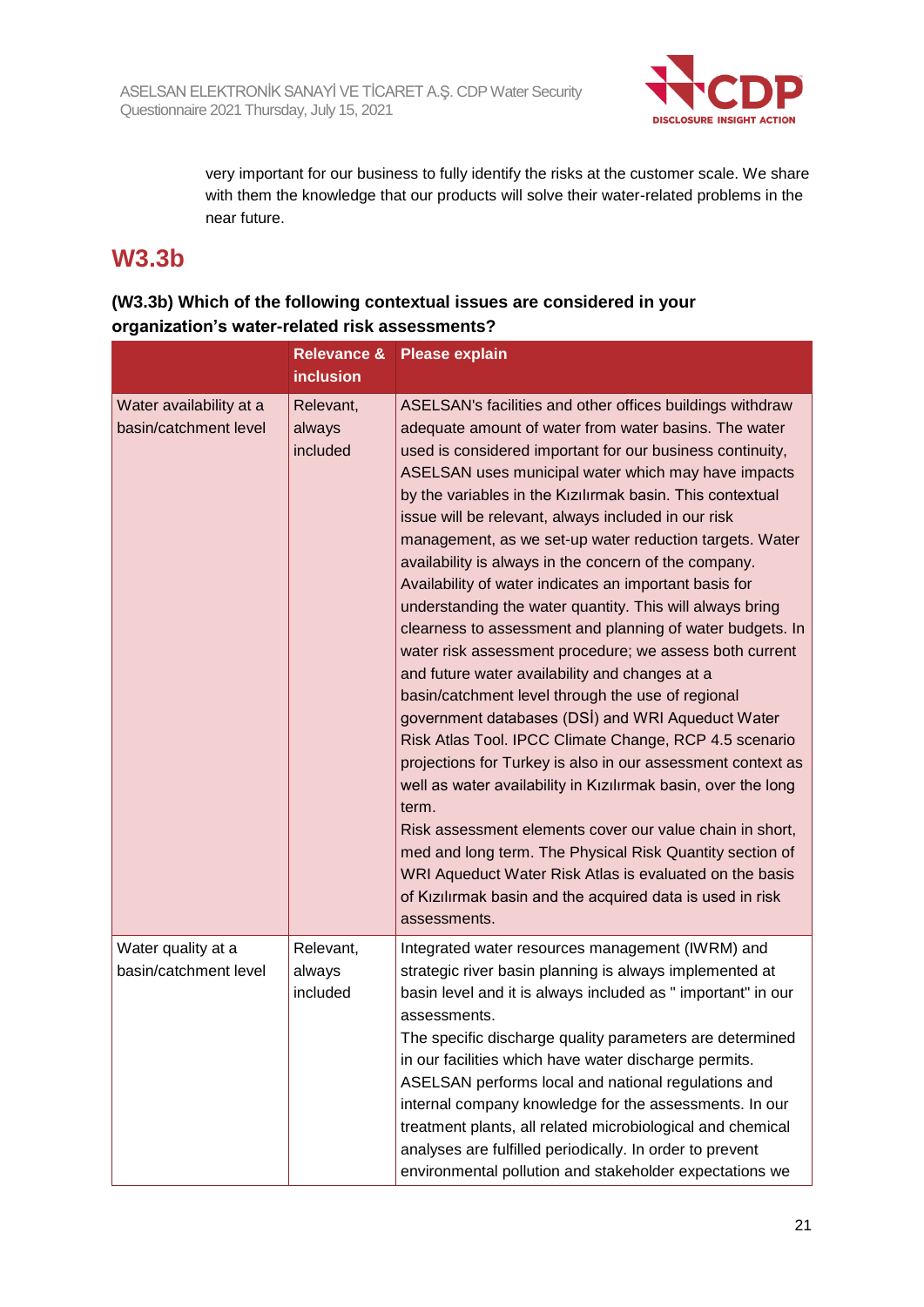

|                                                                                          |                                 | always monitor the quality of our discharged water. The<br>hazardous materials are under control counter spills, and<br>all relevant liquids are collected in special storage tanks<br>before disposal. The use of regional government<br>databases (DSI) and WRI Aqueduct Water Risk Atlas Tool.<br>IPCC Climate Change, RCP 4.5 scenario projections for<br>Turkey is also in our assessment plan over the long term.<br>The risk analysis carried out within the scope of ISO14001,<br>the quality of the withdrawn and discharged water is<br>evaluated on the basis of the facility. This element of risk<br>assessment covers all aspects of our value chain and both<br>current and future issues. |
|------------------------------------------------------------------------------------------|---------------------------------|-----------------------------------------------------------------------------------------------------------------------------------------------------------------------------------------------------------------------------------------------------------------------------------------------------------------------------------------------------------------------------------------------------------------------------------------------------------------------------------------------------------------------------------------------------------------------------------------------------------------------------------------------------------------------------------------------------------|
| Stakeholder conflicts<br>concerning water<br>resources at a<br>basin/catchment level     | Not relevant,<br>included       | Chamber of Industries, associations, institutions, and other<br>local NGOs are always incorporated in our assessments.<br>In the short, med and long-term stakeholder conflicts<br>concerning water resources, water allocation and water<br>discharged do not pose any problem at a local level                                                                                                                                                                                                                                                                                                                                                                                                          |
| Implications of water on<br>your key<br>commodities/raw<br>materials                     | Not relevant,<br>included       | Current implications of water on our key commodities/raw<br>materials do not pose any problem, but for precautionary<br>purpose it is factored into water risk assessments.                                                                                                                                                                                                                                                                                                                                                                                                                                                                                                                               |
| Water-related regulatory<br>frameworks                                                   | Relevant,<br>always<br>included | Water related existing and potential regulatory frameworks<br>for water withdrawals, discharges, tariff changes, water<br>costs, licences, and other water catchment plans are all<br>important and incorporated in our assessments.<br>The legal department works regularly on these matters,<br>and relevant developments are incorporated into our<br>Enterprise Risk Management system to inform on-site<br>management and strategic corporate level.                                                                                                                                                                                                                                                 |
| Status of ecosystems<br>and habitats                                                     | Relevant.<br>always<br>included | The main locations & offices are located in industrial<br>zones. We do not discharge wastewater in environments<br>with high biodiversity value, there are no habitats affected<br>by our operations that have been officially put under<br>protection for their biodiversity qualities.<br>To properly assess this risk, we employ company<br>knowledge, collaboration with national or international<br>research bodies and community participation to identify the<br>potential natural areas which could have a risk to be<br>affected under the future expansion projects.                                                                                                                           |
| Access to fully-<br>functioning, safely<br>managed WASH<br>services for all<br>employees | Relevant,<br>always<br>included | For our activities it is not a material water-related risk, we<br>include this element in our workplace assessments at<br>every location to ensure implementation of the human right<br>to water and sanitation HSE risks are assessed in relevant<br>KPIs. We use national and international implementation                                                                                                                                                                                                                                                                                                                                                                                              |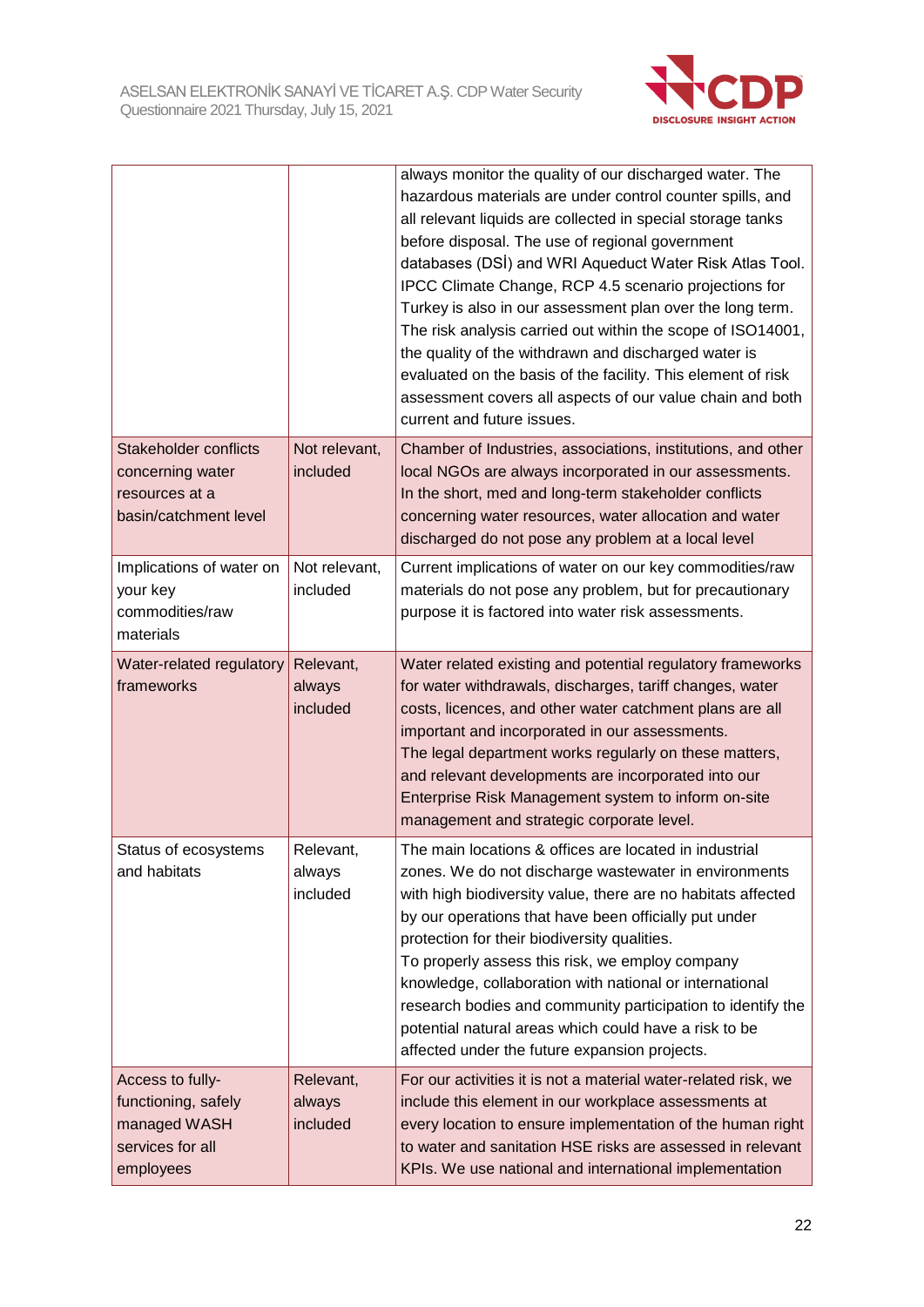

|                                        |             | guidelines for business action for safe water, sanitation and<br>hygiene. |
|----------------------------------------|-------------|---------------------------------------------------------------------------|
| Other contextual issues, Not relevant, | explanation | There is not any other contextual issue considered in the                 |
| please specify                         | provided    | reporting year.                                                           |

### **W3.3c**

#### **(W3.3c) Which of the following stakeholders are considered in your organization's water-related risk assessments?**

|                  | <b>Relevance</b><br>& inclusion | <b>Please explain</b>                                                                                                                                                                                                                                                                                                                                                                                                                                                                                                                                                                                                                                                                                                                                                                       |
|------------------|---------------------------------|---------------------------------------------------------------------------------------------------------------------------------------------------------------------------------------------------------------------------------------------------------------------------------------------------------------------------------------------------------------------------------------------------------------------------------------------------------------------------------------------------------------------------------------------------------------------------------------------------------------------------------------------------------------------------------------------------------------------------------------------------------------------------------------------|
| <b>Customers</b> | Relevant,<br>always<br>included | Customers' needs are taken into account during risk<br>assessments.<br>In our sustainable and profitable growth, our customers play a<br>key role with their decisions We engage with our customers in<br>various ways including information sharing about our water<br>policy, water performance and water management approach. It<br>is fulfilled in our Sustainability Reports and Corporate web page.<br>We share with them the knowledge that our products can solve<br>their water-related problems.                                                                                                                                                                                                                                                                                  |
| Employees        | Relevant,<br>always<br>included | Employee needs are taken into account during risk<br>assessments. The quality and value of our business is assured<br>by our employees. The R&D culture that our employees<br>internalized with our HSE best available practices, ensures<br>efficiency in the risk assessment. In the process of water risk<br>assessments, we consider the risk of water incidents posed on<br>our employees. These risks can include access to clean and<br>available water, regulatory framework and legal requirements<br>related to HSE that we must comply with in order to continue<br>our activities.<br>For the purpose to raise awareness we periodically work on<br>annual training and communications on water issues. Water<br>related hygiene audits were fulfilled in 2020 during pandemic. |
| Investors        | Relevant,<br>always<br>included | Our investor's opinion on our direct and indirect activities and<br>business continuity has a great importance. The activity<br>disruption evaluations are performed each year in the risk<br>assessments. Currently, by assessing water risks in the context<br>of all stakeholders, we include our value chain in our risk<br>assessment.<br>Water related performance is reported to all stakeholders in<br><b>ASELSAN's Sustainability Report.</b><br>BIST Sustainability Index requirements, water related<br>performance parameters are reported as disclosures.                                                                                                                                                                                                                      |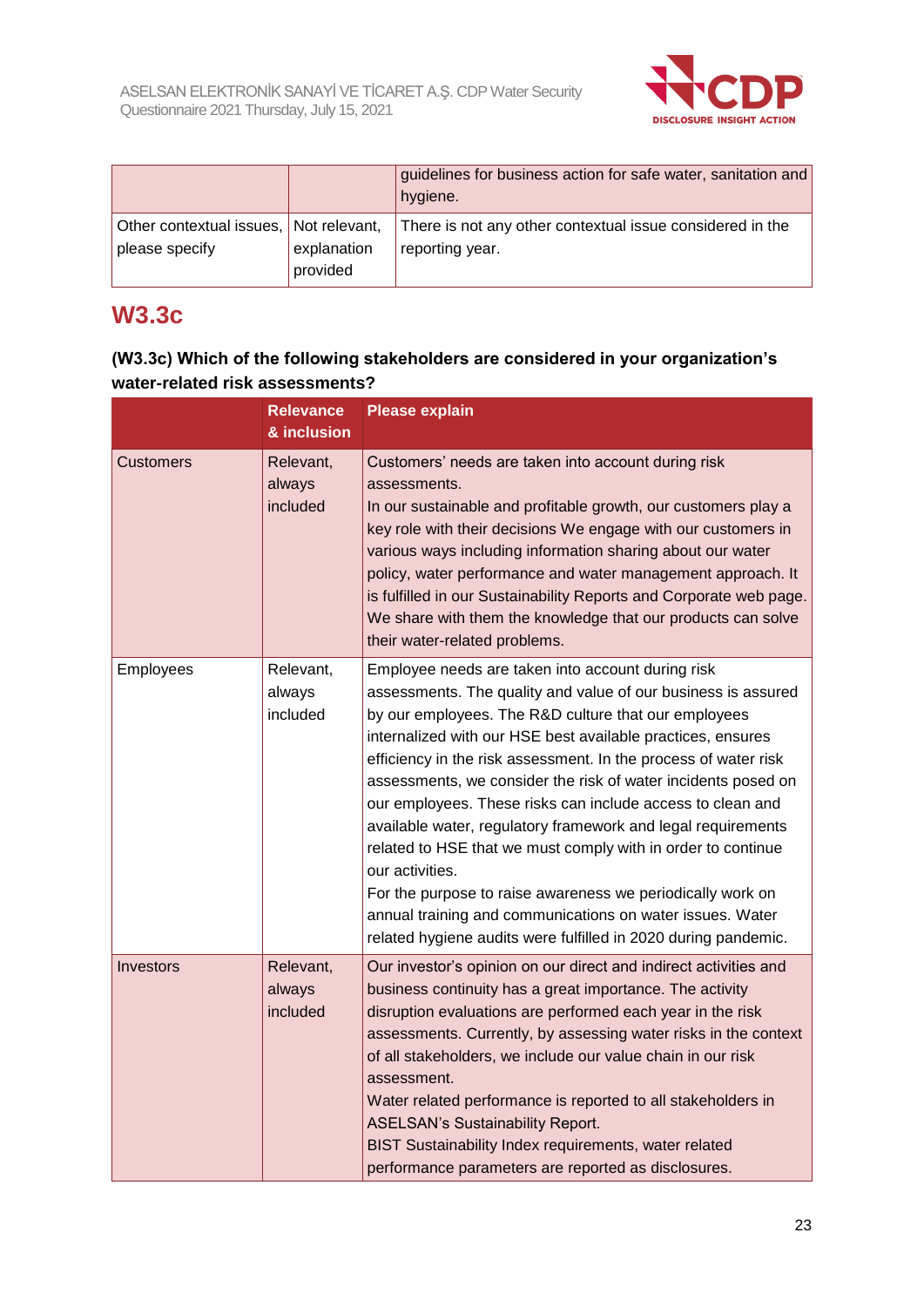

|                                                    |                                 | The climate/water related transitional and reputation risks are<br>evaluated in this context. All information is also provided to our<br>CEO/Board Chairman, who has direct oversight of<br>climate/water-related issues.                                                                                                                                                                                                                                                                                                                                                                                                            |
|----------------------------------------------------|---------------------------------|--------------------------------------------------------------------------------------------------------------------------------------------------------------------------------------------------------------------------------------------------------------------------------------------------------------------------------------------------------------------------------------------------------------------------------------------------------------------------------------------------------------------------------------------------------------------------------------------------------------------------------------|
| Local communities                                  | Relevant,<br>always<br>included | Local Communities are the most material stakeholders for water<br>related risk assessments. By using municipal water, we use the<br>same water resources as local communities. But we do not<br>pose any negative impact on them. We support them by<br>continuing our works on water consumption reduction plans.<br>Our aim is to protect the environment by preventing and<br>minimizing the environmental footprint of all our activities                                                                                                                                                                                        |
| <b>NGOs</b>                                        | Relevant,<br>always<br>included | ASELSAN is not a company with operations depending on<br>water. For future potential stakeholder conflicts, evaluations are<br>carried out beyond compliance with a risk-based systematic<br>approach. We include NGOs in our risk assessments and<br>engage as a relevant stakeholder both at the local and<br>corporate levels. They are always included in our risk<br>assessments. The communication methods with NGOs are:<br>Working groups, Committee and Board of Directors<br>Memberships, joint projects and initiatives, meetings and<br>discussions.                                                                     |
| Other water users at<br>a basin/catchment<br>level | Relevant,<br>always<br>included | It is always included in our risk assessment. Other water users<br>in basin/ catchment level are the actors who may have potential<br>impacts of regulatory, market and reputation risks on our<br>company. Their activities are always in our concern. During the<br>information and consultation sessions there are opportunities to<br>understand key issues in the river basin. This activity helps us<br>to identify potential problems earlier.                                                                                                                                                                                |
| Regulators                                         | Relevant,<br>always<br>included | Regulations and legislation affect our activities so we include<br>regulators such as government, municipalities and ministries.<br>It is always included in our risk assessment. We are committed<br>to comply with all regulations. We monitor our water related<br>activities to ensure the impact minimization on local<br>environment, in order to continuously re-evaluate changing<br>water regulations.<br>The legal department works regularly on these matters, and<br>relevant developments are incorporated into our Enterprise Risk<br>Management system to inform on-site management and<br>strategic corporate level. |
| River basin<br>management<br>authorities           | Relevant,<br>always<br>included | To detect emerging regulation requirements, to clear-off water<br>conflicts and to ensure water related operational continuity, this<br>topic is always included in our risk assessments. Our Company<br>manages this issue in close engagement, in annual meetings                                                                                                                                                                                                                                                                                                                                                                  |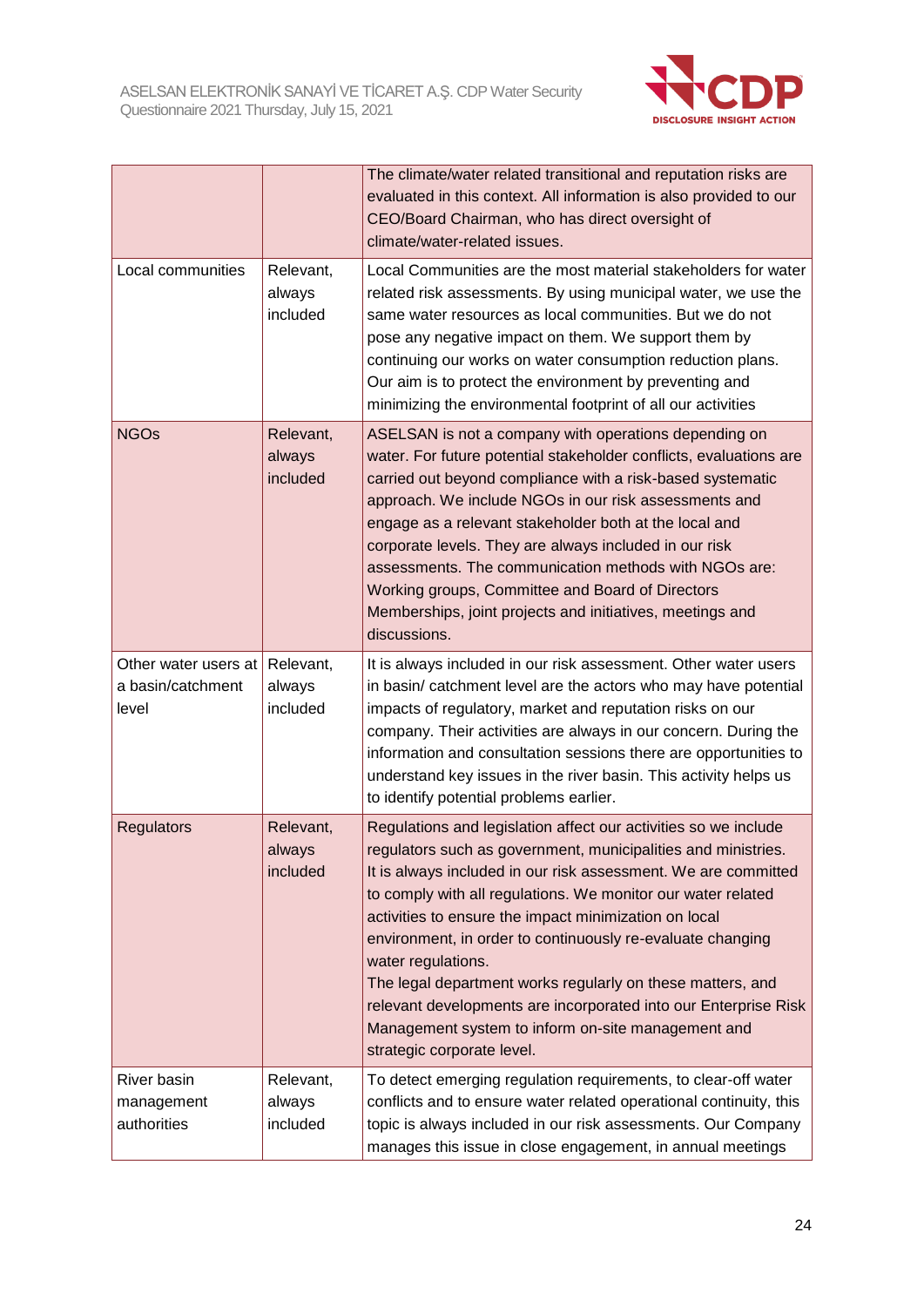

|                                                          |                                 | with related authorities. This is critical for our continuous<br>compliance.                                                                                                                                                                                                                                                                                                                                                                                                                                                                                                                                                                                                                                                                                                                                                                                                                                                                                                                                                           |
|----------------------------------------------------------|---------------------------------|----------------------------------------------------------------------------------------------------------------------------------------------------------------------------------------------------------------------------------------------------------------------------------------------------------------------------------------------------------------------------------------------------------------------------------------------------------------------------------------------------------------------------------------------------------------------------------------------------------------------------------------------------------------------------------------------------------------------------------------------------------------------------------------------------------------------------------------------------------------------------------------------------------------------------------------------------------------------------------------------------------------------------------------|
| Statutory special<br>interest groups at a<br>local level | Relevant,<br>always<br>included | Our Company manages this issue in close engagement, in<br>annual meetings with related groups. This is critical for our<br>ongoing compliance. Clearing-off water conflicts and ensuring<br>water related operational continuity is always included in our<br>risk assessments.                                                                                                                                                                                                                                                                                                                                                                                                                                                                                                                                                                                                                                                                                                                                                        |
| <b>Suppliers</b>                                         | Relevant,<br>always<br>included | The indirect efficient use of water is important for suppliers and<br>for ASELSAN. It is always included in our risk assessment<br>For a good water management and leadership, our goal is to<br>encourage our suppliers to set reduction targets and report their<br>performance annually. We want to collect regular information on<br>the energy, water, waste and air emissions reduction<br>opportunities and make supplier related risk assessment with an<br>accurate data. Third-party environmental audits are conducted<br>through this goal. The operational costs of suppliers diminish by<br>monitoring water usage amount. For the next three years, we<br>will help them to set targets by guiding them to make<br>improvements in water and energy related actions. We will<br>introduce an easy methodology to determine their water/climate<br>related risks by themselves with public scenarios. The supplier<br>risk assessment of ASELSAN will be improved with specified<br>measurements of success by this way. |
| Water utilities at a<br>local level                      | Relevant,<br>always<br>included | Water providers/utilities at a local level is always included in our<br>risk assessment. All water related issues are discussed during<br>the annual panels or municipal meetings. We also engage with<br>them before important expansions of the facilities. With these<br>engagements we are able to determine possible risk factors and<br>other convenient project activities about water supply and<br>discharge at local level.                                                                                                                                                                                                                                                                                                                                                                                                                                                                                                                                                                                                  |
| Other stakeholder,<br>please specify                     | Relevant,<br>always<br>included | For the purpose to be a good performer in climate/water related<br>risk assessment we follow global water trends.<br>There is no any other considered stakeholder in our<br>organization's water related risk assessments in 2020.                                                                                                                                                                                                                                                                                                                                                                                                                                                                                                                                                                                                                                                                                                                                                                                                     |

### **W3.3d**

#### **(W3.3d) Describe your organization's process for identifying, assessing, and responding to water-related risks within your direct operations and other stages of your value chain.**

ASELSAN's Enterprise Risk Management Policy aims to ensure that appropriate actions are taken against all uncertainties that threaten the corporate existence of the Company. At ASELSAN, the information produced within the scope of risk management activities is integrated into decision mechanisms. "Top-down" and "bottom-up" approaches are applied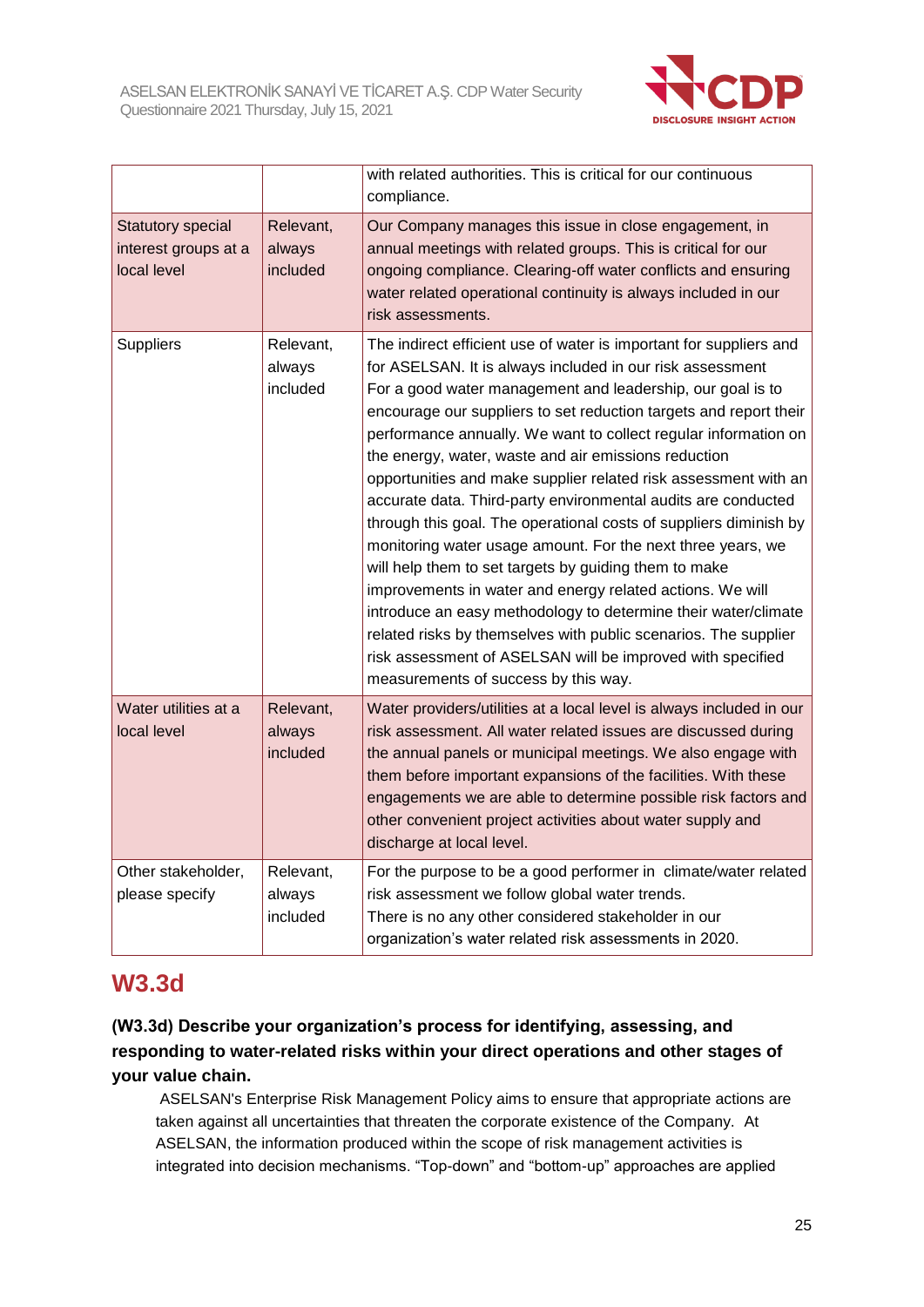

together in Enterprise Risk Management studies, risks that may affect ASELSAN's achievement of its goals are identified, evaluated, monitored and reported together with the risk reactions and the measures to be taken. At ASELSAN, The Enterprise Risk Management process is regularly reviewed and improved.

At both company and asset levels, water related risks include, changes in weather conditions, water related laws and regulations, global competitiveness, changing customer needs and suppliers' profile, potential threats of national security and employee related issues. The water related risks at the company level are assessed by the Sustainability Committee. Risks associated with water are often coupled with water consumption and water quality activity and are subject to our Risk & Opportunity Evaluation Process. The Sustainability Committee is responsible of setting targets to reduce the impact of identified risks and making performance reviews to assess whether the targets are met. Sustainability Committee and the Early Detection and Management of Risk Committee review and finalize all water related risk analysis and present the critical risks that are assessed to be of "High" importance to the Board of Directors according to the scoring methodology defined below. They also present a report to Board of Directors about the financial and operational measures that need to be taken by ASELSAN to prevent the occurrence of the identified risks. The Board of Directors decides which measures shall be applied and the evaluations are then reported to the Early Detection and Management of Risk Committee to be monitored and brought into action.

Additionally, when the relative significance of water related risks is determined by the strategic decision makers after a comparable structured review, they are itemized as implementation plan within the scope of ISO 14001:2015 for a detailed assessment and planning.

The risks are first analysed at the facility and activity level as compliance risks, project risks, operational risks, management and adaptation risks. These are assessed according to the methodology given as process(es) for managing water related risks. The identified risks are then classified to be; very low, low, medium, high and very high (critical). The results of the evaluation are reported to the EC, which in turn makes decisions. ASELSAN's overall risk management objective is to reduce controllable risk impacts and minimize the impact of the ones that cannot be controlled. We analyse short, med and long-term risks and opportunities having the potential of substantive strategic and financial impact on the organization.

We define substantive financial impact; as risks ending with a daily production disruption in our main facilities. The risks are identified and assessed based on their potential impact to cause a facility shut-off. The major water related risks at the asset level are the events that may have a major impact as compliance and health risks.

The process is described as follows: First, the probability of occurrence of the identified risk is scored from Very Low to Very High occurrence Then, the impact of the identified risk event is determined from Not Important to Critical. According to final score the risks are prioritized from Very Low to Critical. If the assessment result is Critical. The company establishes a response plan and implements the response and regular monitoring.

The responsible who identifies first the risk, tracks the actions. Communication with the risk manager is always setup within a defined official time frame. In 2020, Climate Change Management Unit has been established under the roof of Integrated Management Systems. This unit carries out the coordination, reporting and monitoring processes of all climate/water engagement activities across business divisions and external official institutions and organizations.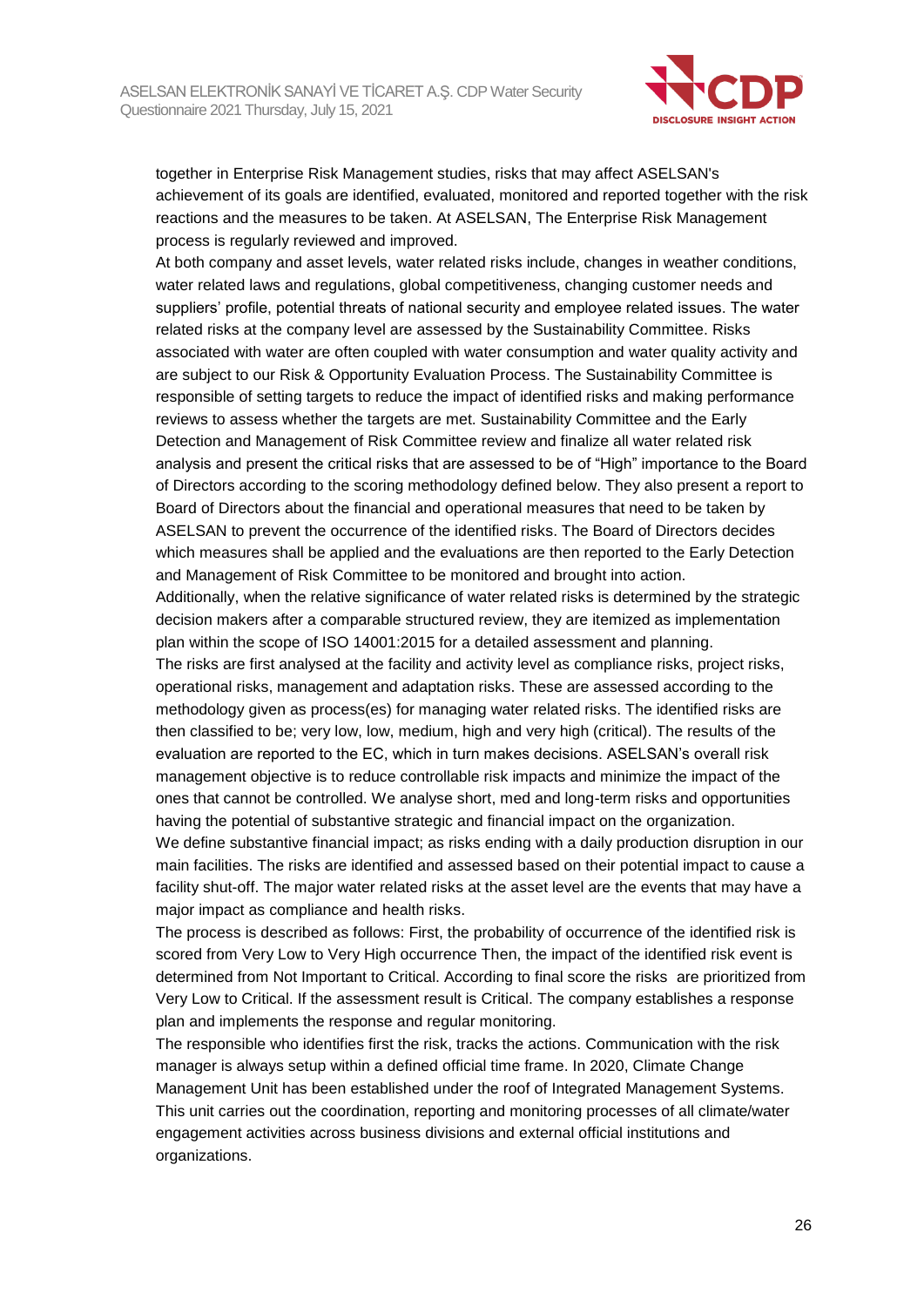

Loss of productive labor force as a consequence of health/hygiene problems caused by environment and climate related problems ending by facility shut-off, is an example of water related risk assessment realized by ASELSAN's OHS department. In order to reduce the impact of the epidemic, measures covering all internal and external stakeholders were evaluated at ASELSAN. In addition, all possible effects of the epidemic on ASELSAN's strategic goals, operations, financial situation, and all applicable laws and regulations were evaluated through scenario-based analyzes.

# **W4. Risks and opportunities**

### **W4.1**

**(W4.1) Have you identified any inherent water-related risks with the potential to have a substantive financial or strategic impact on your business?**

Yes, both in direct operations and the rest of our value chain

### **W4.1a**

#### **(W4.1a) How does your organization define substantive financial or strategic impact on your business?**

Substantive financial and strategic impact represents a circumstance when significant effects disrupt the way we do business. We detected that our facilities are located in water stress areas. Water availability and quality would pose some risks in the med-term, in the region where we operate. We are committing to take water responsibly in our internal operations and engage with related communities of our value chain.

In deciding which facilities and which basins are in the concern of ASELSAN, we used physical risk analysis using WRI Aqueduct as well as internal knowledge of our facilities and local watersheds. The high-risk facilities are detected and specified.

The Company defines substantive financial impact on the business if the resulting deviation from planned earnings exceeds 70 million TRY when identifying or assessing climate and water related risks. Production/activity shut-off, deviation from planned revenue, labor force interruption, severe weather events, etc. or other emerging regulatory water related issues are the main evaluation items. All improvement actions with emergency drills are in place and in a developing phase especially after 2019 weather events. The operating facilities listed as "substantive" had to have a high stress or risk and have production or support production that would exceed the 70 million TRY threshold. For this reason, in coming years we will share our practices in water use reduction activities of our main and support suppliers. For the purpose to reduce our common environmental footprint, we will help them to set targets. In our Supplier risk assessment questionnaire, there are environment related questions guiding them to make improvements in water and energy related actions. We will introduce an easy methodology to determine their water/climate related risks by themselves, the supplier risk assessment of ASELSAN will be improved with specified measurements of success by this way. For suppliers which have water intensive operations in water stressed areas we will recommend them to participate in CDP Supply Chain Water Program.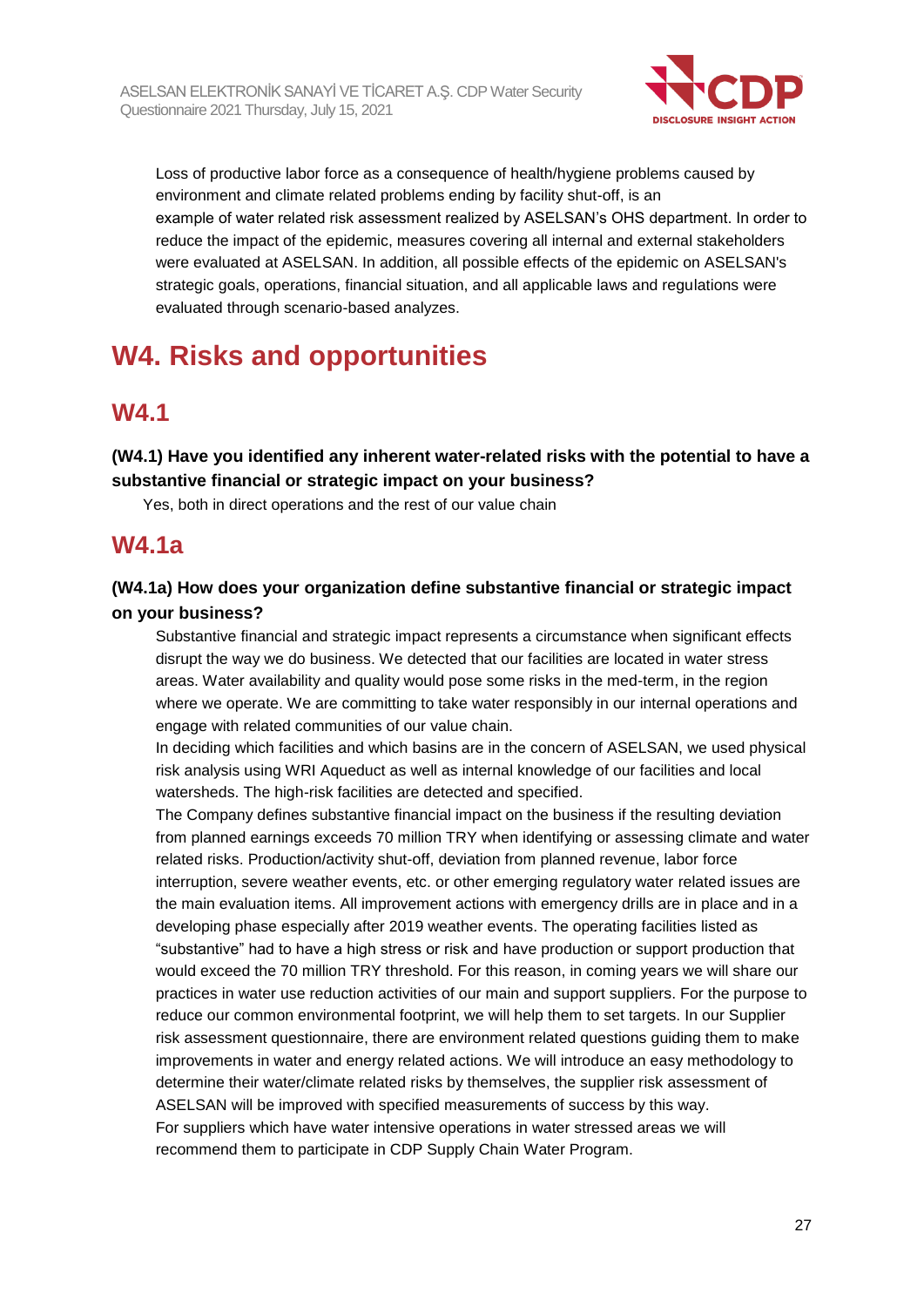

With the data supplied from these surveys the actions will be started and the strategic impacts on the company will be detected in a perceptible way.

### **W4.1b**

#### **(W4.1b) What is the total number of facilities exposed to water risks with the potential to have a substantive financial or strategic impact on your business, and what proportion of your company-wide facilities does this represent?**

|     | <b>Total number of</b><br>facilities exposed<br>to water risk | % company-wide<br>facilities this<br>represents | <b>Comment</b>                                                                                                                                                   |
|-----|---------------------------------------------------------------|-------------------------------------------------|------------------------------------------------------------------------------------------------------------------------------------------------------------------|
| Row |                                                               | 76-99                                           | The % represents 3 main facilities under the<br>control boundary. The remaining part represents<br>offices in Istanbul and in various universities of<br>Ankara. |

### **W4.1c**

**(W4.1c) By river basin, what is the number and proportion of facilities exposed to water risks that could have a substantive financial or strategic impact on your business, and what is the potential business impact associated with those facilities?**

**Country/Area & River basin Turkey** Kizilirmak **Number of facilities exposed to water risk** 3 **% company-wide facilities this represents** 76-99 **% company's total global revenue that could be affected** 91-99 **Comment** The 3 main facilities have the potential to be affected from Kızılırmak river basin risks. **W4.2**

**(W4.2) Provide details of identified risks in your direct operations with the potential to have a substantive financial or strategic impact on your business, and your response to those risks.**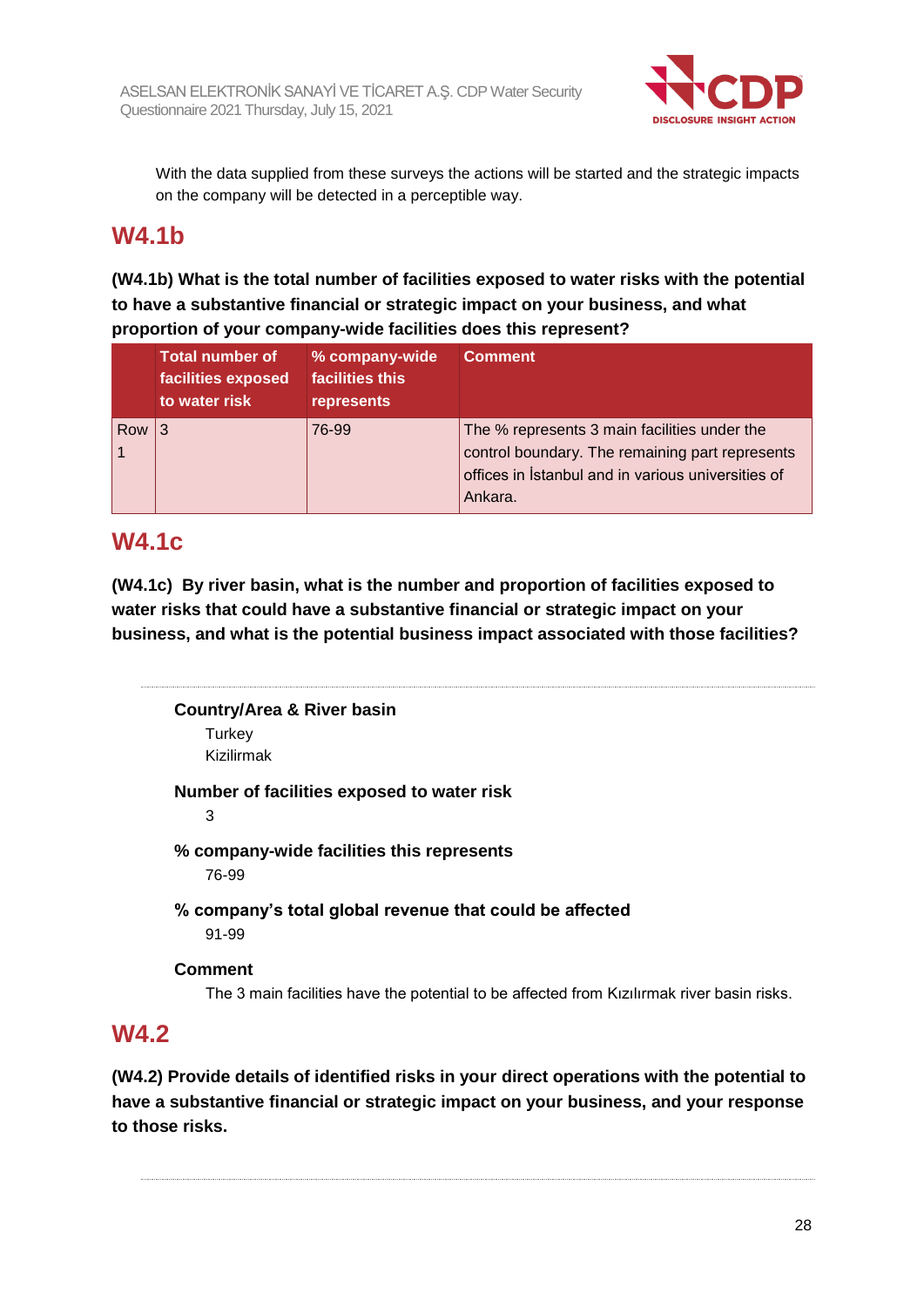

#### **Country/Area & River basin**

**Turkey** Kizilirmak

#### **Type of risk & Primary risk driver**

Physical Flooding

#### **Primary potential impact**

Disruption to workforce management and planning

#### **Company-specific description**

According to WEF 's The Global Risks Report 2021; Climate change is still the greatest threat facing the world in the decades to come. The related risks dominate the top ten major risks list in both impact and likelihood. Extreme weather events, climate action failure and human-led environmental damage are the environmental risks stated in the report.

According to our analysis on WRI, Water Risk Atlas Tool (annual temporal resolution /physical risk quantity and country rankings), Kızılırmak river basin, like all of other river basins in Turkey, appear to be exposed high risk of severe weather events such as flooding. ASELSAN's facilities may be affected by this risk.

Flooding damage could interrupt the business continuity in our facilities, it also may pose a threat to the health of our employees. Major or minor damages could result with impacts on company assets.

#### **Timeframe**

1-3 years

#### **Magnitude of potential impact**

Medium-high

#### **Likelihood**

Likely

#### **Are you able to provide a potential financial impact figure?** Yes, an estimated range

### **Potential financial impact figure (currency)**

#### **Potential financial impact figure - minimum (currency)**

68,822,456

# **Potential financial impact figure - maximum (currency)**

344,112,281

#### **Explanation of financial impact**

The financial impact of this risk depends on the magnitude and frequency of the events.Financial impact provided here is determined min1 day/ max 5 days business interruption risk assumption. The financial impact figure is calculated based on sales or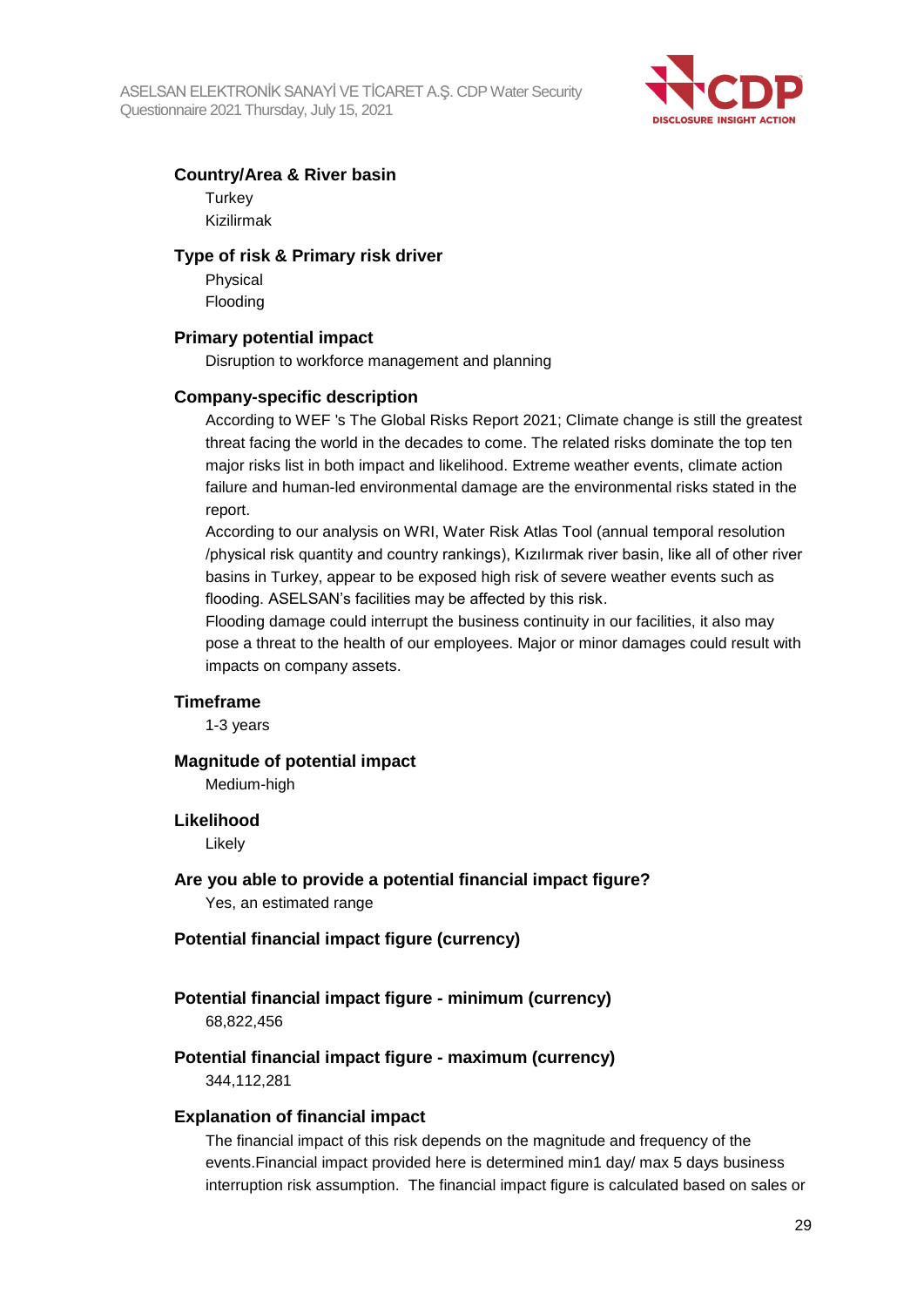

delivery figure of the impacted day. The financial implication of a daily shut-off due to supplier activity disruption would not exceed 68,822,456 TRY. Calculation for1 day: (Revenues)16,104,454,759 / 234 (working days in 2020) =

68,822,456 (TRY)

#### **Primary response to risk**

Improve maintenance of infrastructure

#### **Description of response**

ASELSAN's Business Continuity Management Plan covers all of the following items in case of natural disaster or significant hazard: 1-Ensuring continuity in the activities 2- Fulfilling legal obligations, 3-Minimizing financial losses, 4-Providing employee security 5- Safeguarding of information assets.

#### **Cost of response**

2,170,000

#### **Explanation of cost of response**

Those risks are managed through our insurance process. The business interruption insurance is in place, it is updated annually according to the size of the incidents. Also, we develop flood emergency plans in all of our facilities. The cost is related with insurance premium value, covering only physical risk driver.

#### **Country/Area & River basin**

**Turkey** Kizilirmak

#### **Type of risk & Primary risk driver**

**Regulatory** Higher water prices

#### **Primary potential impact**

Increased operating costs

#### **Company-specific description**

ASELSAN's water withdrawal depends 100% on Municipal Supply System. According to our analysis on WRI, Water Risk Atlas Tool (annual temporal resolution /physical risk quantity and quality), referring the water stress in the river basin of Kızılırmak and also by taking into account high operational costs of water quality management in the Municipal Supply System, our operational expenditure could be adversely affected as a result of higher water consumption. In the long term this risk may pose some burdens for Printed Circuit Board Manufacturing Area where is the most water intensive unit of Macunköy Facility. In this unit there are pools where water is treated for specific purposes.

With the system implemented to reduce water use, 22 tons of water per day was saved from being wastewater, and resources were used more efficiently.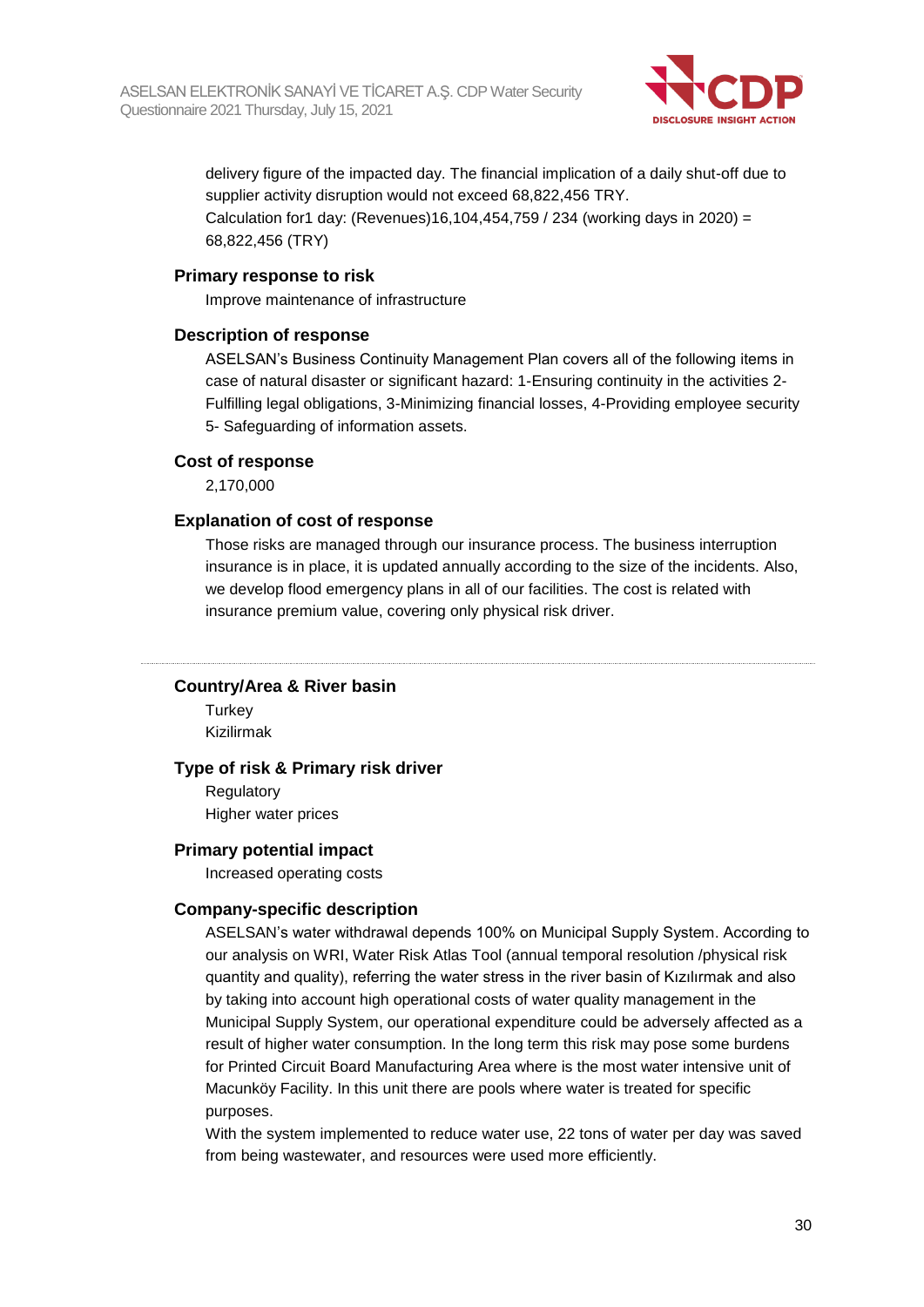ASELSAN ELEKTRONİK SANAYİ VE TİCARET A.Ş. CDP Water Security Questionnaire 2021 Thursday, July 15, 2021



#### **Timeframe**

4-6 years

#### **Magnitude of potential impact**

Medium

#### **Likelihood**

Likely

#### **Are you able to provide a potential financial impact figure?**

Yes, an estimated range

#### **Potential financial impact figure (currency)**

#### **Potential financial impact figure - minimum (currency)**

3,128,355

#### **Potential financial impact figure - maximum (currency)** 34,887,472

#### **Explanation of financial impact**

Currently the water price is 14 TL/m3, in case of 10% increase for both when we consider tariff and water consumption, the calculation of the cost for 10 years later is: 236 (m3) \* 36 (TRY)\*365 (days)= 3,128,355 TRY.

The worst case where there is an increase of 40% in the water tariff is: 236 (m3) \* 405 (TRY)\* 365 (days)= 34,887,472 TRY

In the scale of the worst case the potential financial impact will be high.

#### **Primary response to risk**

Increase investment in new technology

#### **Description of response**

ASELSAN'S goal is to reduce water consumption, by taking into account the worst case,a reverse osmosis system was planned for this unit. The printed circuit works 24 hours a day, 7 days a week. In other words, it is worked 365 days a year (excluding holidays and public holidays).It produces 22 tons of water per day: 22\*365= 8030 m3 of water per year.

Daily water used in the old system: 52.56 tons/day

Pure water available in the old system: 21.6 tons/day

Daily water used in the new system: 69.3 tons/day

Pure water obtainable in the new system: 37.44 tons/day

Water required to produce 37.44 tons/day of pure water per day with the old system: 91.1 tons/day

Water savings:  $91.1 - 69.3 = 21.8$  tons/day of water saved

Pure water production efficiency in the old system: 41.1%

Pure water efficiency in the new system: 54%

Waste ratio in the old system: 1

Waste rate in the new system: 0.6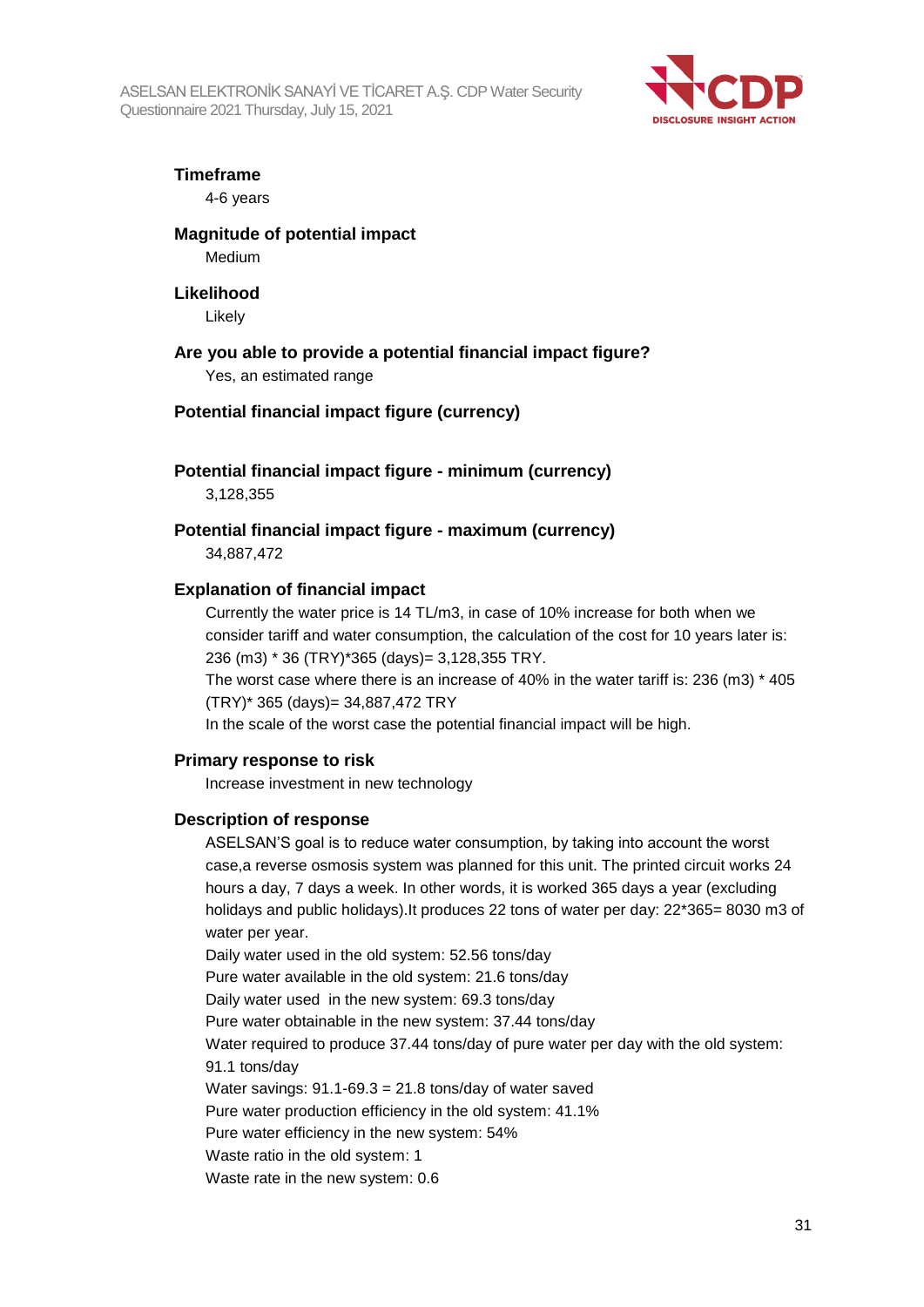

Waste water efficiency increased by 40%. This means a savings of 3.6% in Macunköy as a whole.

#### **Cost of response**

35,350

#### **Explanation of cost of response**

ASELSAN'S goal is to reduce water consumption, by taking into account the worst case, an investment was planned for this unit. With the reverse osmosis system implemented in the reporting year; 22 tons of water per day was saved from being wastewater, and resources were used more efficiently. Cost of response: 4816\$ Average currency : 1\$=7.34 TRY

**Country/Area & River basin**

**Turkey** Kizilirmak

#### **Type of risk & Primary risk driver**

Physical Drought

#### **Primary potential impact**

Disruption to workforce management and planning

#### **Company-specific description**

According to WEF 's The Global Risks Report 2021; Climate change is still the greatest threat facing the world in the decades to come. The related risks dominate the top ten major risks list in both impact and likelihood. Extreme weather events, climate action failure and human-led environmental damage, drought are the environmental risks stated in the report. We use the WRI Aqueduct Country Rankings/Drought Risk tool to detect risks related to severe weather events/ drought affecting the region. Water is an important indicator of the impact of climate change. In many regions contaminated water sources cause water availability problem. In some regions, drought is intensifying water stress by negatively impacting people's health and productivity. Employees health conditions could be affected from drought. The damage could interrupt the business continuity in our operations. Examples of drought impacts on society include anxiety or depression about economic losses, conflicts when there is not enough water, reduced incomes, fewer recreational activities, higher incidents of heat stroke, and even loss of human life.

According to Aqueduct Water Risk Atlas; Ankara Region is located in an area which is exposed to the drought-risk (medium-high 0.6-0.8). There is always a potential impact of the drought on the employee attendance to the company in case of the occurrence of the problem. A different situation arises where the water crisis results in problems with attendance.

#### **Timeframe**

1-3 years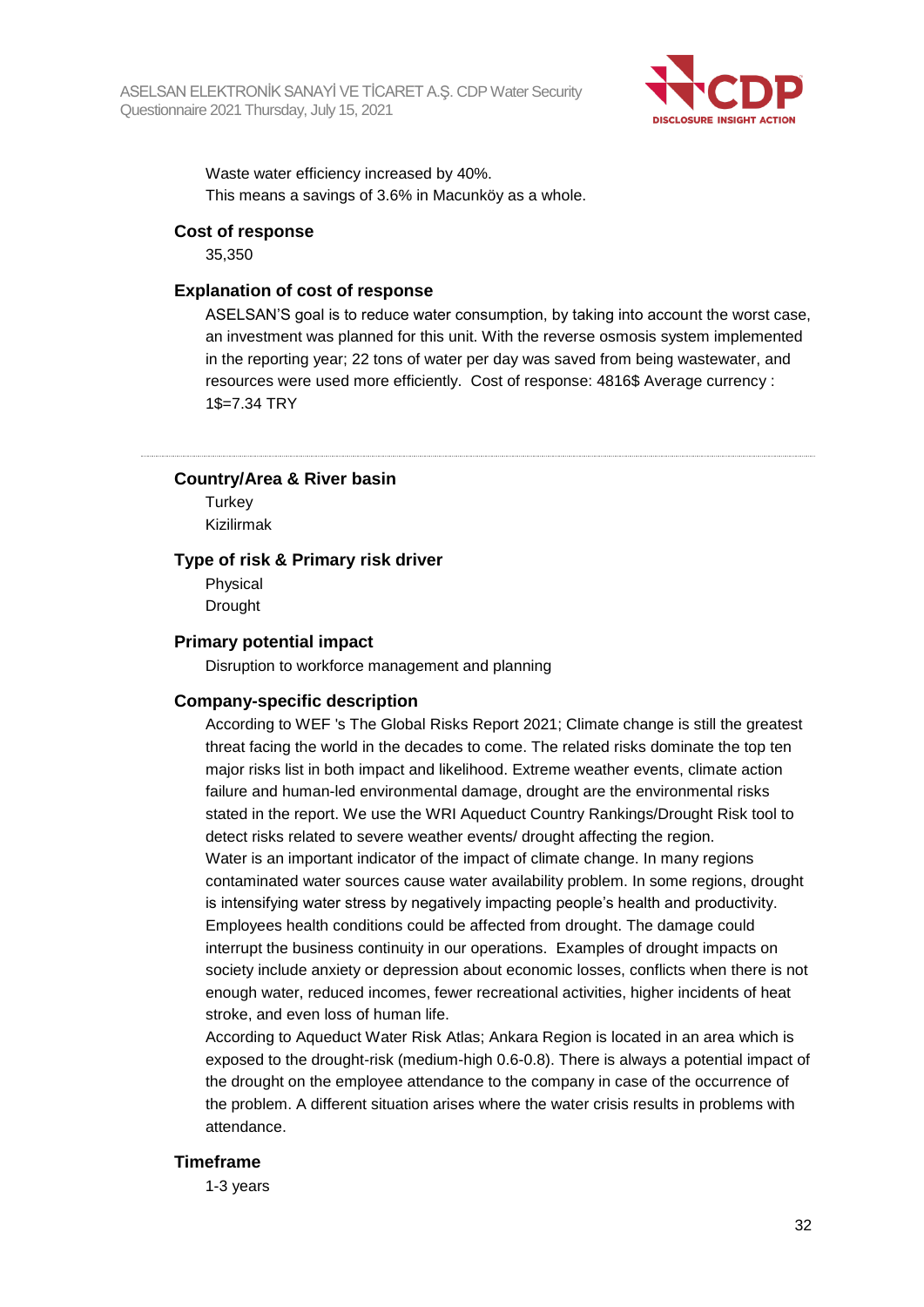

#### **Magnitude of potential impact**

Medium-high

#### **Likelihood**

Likely

**Are you able to provide a potential financial impact figure?** Yes, an estimated range

#### **Potential financial impact figure (currency)**

### **Potential financial impact figure - minimum (currency)**

68,822,456

**Potential financial impact figure - maximum (currency)** 344,112,281

#### **Explanation of financial impact**

1 to 5 days shut down was assessed in this risk driver Calculation for1 day: (Revenues)16,104,454,759 / 234 (working days in 2020) = 68,822,456 (TRY)

#### **Primary response to risk**

Amend the Business Continuity Plan

#### **Description of response**

With regard to a employee attendance, there are various measures companies can take. Some practical examples include engaging with employees to establish what plans each employee has made to ensure that he/she has adequate water in the household, providing employees with water at the workplace, adjusting working hours, implementing new rules on how to communicate in certain situations, etc.

#### **Cost of response**

2,170,000

#### **Explanation of cost of response**

ASELSAN's Business Continuity Management Plan covers all of the following items in case of natural disaster or significant hazard: 1-Ensuring continuity in the activities 2- Fulfilling legal obligations, 3-Minimizing financial losses, 4-Providing employee security 5- Safeguarding of information assets.

Those risks are managed through our insurance process. The business interruption insurance is in place, it is updated annually according to the size of the incidents. The cost is related with insurance premium value, covering only physical risk driver.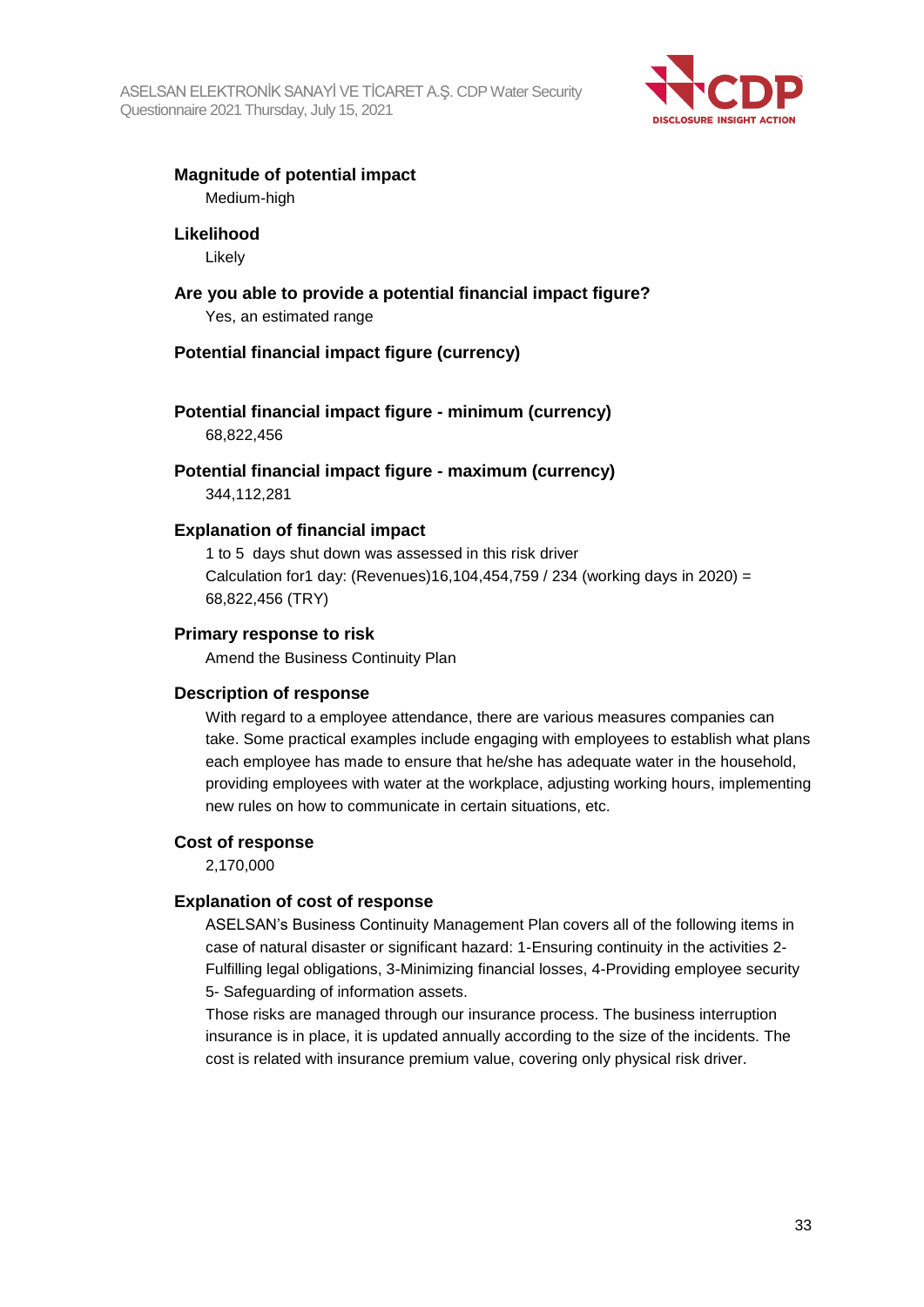

### **W4.2a**

**(W4.2a) Provide details of risks identified within your value chain (beyond direct operations) with the potential to have a substantive financial or strategic impact on your business, and your response to those risks.**

#### **Country/Area & River basin**

**Turkey** Kizilirmak

#### **Stage of value chain**

Supply chain

#### **Type of risk & Primary risk driver**

Physical Drought

#### **Primary potential impact**

Supply chain disruption

#### **Company-specific description**

According to WEF 's The Global Risks Report 2021; Climate change is still the greatest threat facing the world in the decades to come. The related risks dominate the top ten major risks list in both impact and likelihood. Extreme weather events, climate action failure and human-led environmental damage are the environmental risks stated in the report.

We use the WRI Aqueduct Country Rankings/Drought Risk tool to detect risks related to severe weather events/ drought affecting the supply chain. Our suppliers are located in water stress areas in Turkey. The procurement risks appear as business interruption in case of any severe drought. The damage could interrupt the business continuity in our supply chain, In order to avoid the problems on supply chain disruption, Supply Chain Department's tasks were strengthened by the Board in 2020.

#### **Timeframe**

1-3 years

#### **Magnitude of potential impact**

**High** 

#### **Likelihood**

Likely

#### **Are you able to provide a potential financial impact figure?**

No, we do not have this figure

#### **Potential financial impact figure (currency)**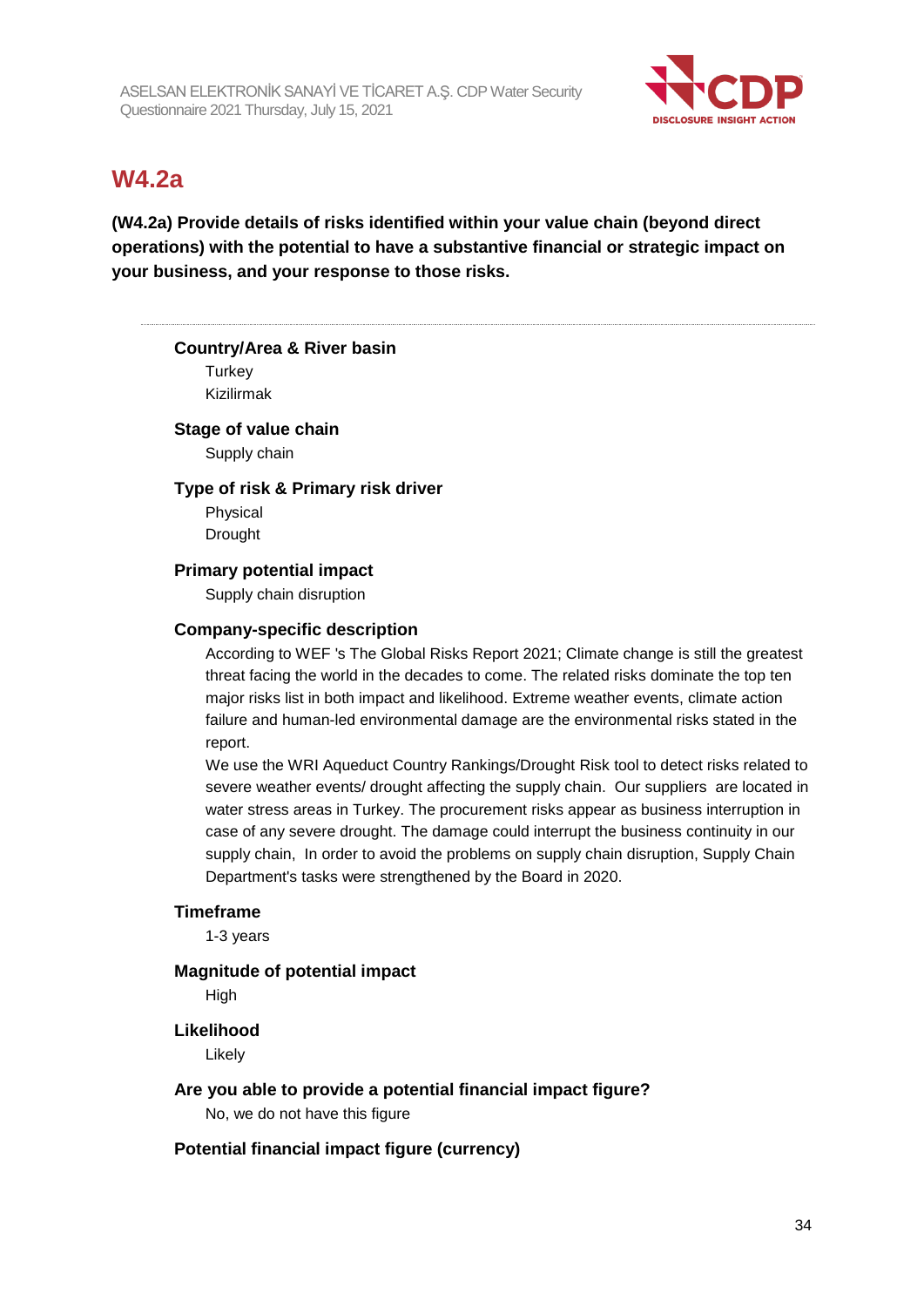

#### **Potential financial impact figure - minimum (currency)**

#### **Potential financial impact figure - maximum (currency)**

#### **Explanation of financial impact**

The magnitude of financial impact is under evaluation.

#### **Primary response to risk**

Supplier engagement Promote investment in infrastructure and technologies for water saving, re-use and recycling among suppliers

#### **Description of response**

After August 2020, we conducted direct risk assessments on sustainability issues our local companies and tried to support the improvement of their processes. Hereafter these risk assessments will be fulfilled by integrating them in company-wide assessments, with the oversight of Supply Chain Management Vice President . It is planned that the risk assessment of 100% of the companies will be completed in 2023.

#### **Cost of response**

 $\Omega$ 

#### **Explanation of cost of response**

There is no any direct cost of response for this action.

ASELSAN, also provides financial support to its suppliers. Sub-industry companies that have been approved within the scope of this application and whose cooperation has been continuing for a certain period of time, can only get an additional guarantee, guarantor, etc, by contacting the banks within the scope of the relevant system with the orders.

They can have the opportunity to use credit and receive a letter of guarantee without citing a source.

94 companies within ASELSAN benefited from the Supplier Financing System, and a total of USD 134 million, was used.

### **W4.3**

#### **(W4.3) Have you identified any water-related opportunities with the potential to have a substantive financial or strategic impact on your business?**

Yes, we have identified opportunities, and some/all are being realized

### **W4.3a**

**(W4.3a) Provide details of opportunities currently being realized that could have a substantive financial or strategic impact on your business.**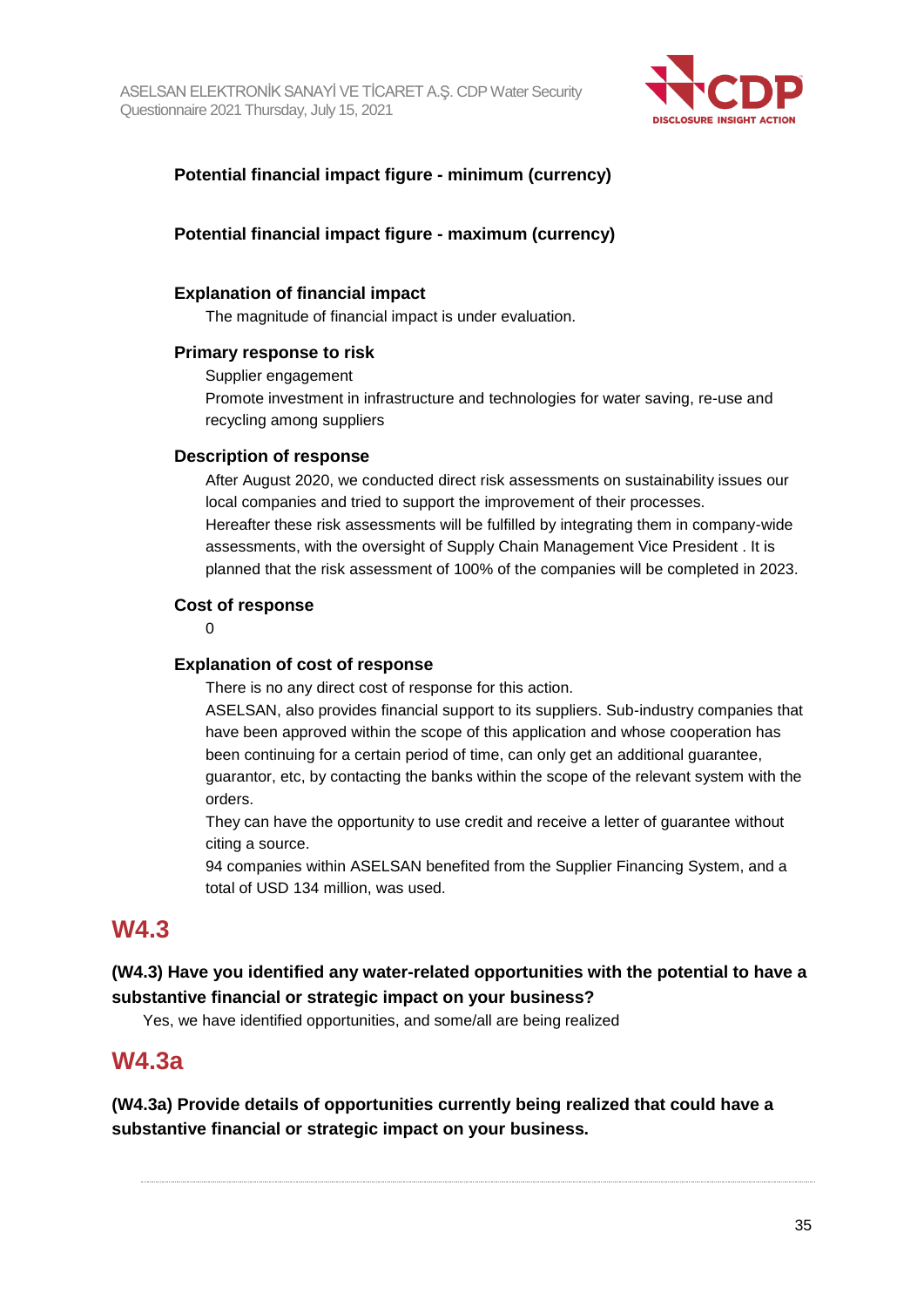

#### **Type of opportunity**

Products and services

#### **Primary water-related opportunity**

Sales of new products/services

#### **Company-specific description & strategy to realize opportunity**

ASELSAN's Technology Road Map and Investment Plan is created in line with ASELSAN's Strategic Plan having detailed plans on each technology area (including climate and environment friendly and health technologies) that will be researched and developed in the next 5 years along with the required investments." The progress of this plan is monitored every year and used as a measure in corporate performance. ASELSAN is agile to produce and to align new technologies related with environment & public health with low carbon products/services. ASELSAN aims to use its technological knowledge in the field of these systems. A new project on water management system includes the development of systems for efficient monitoring and control of the process from the source to the delivery of the water to the end user.

The main purpose of the developed solutions is to ensure energy and water efficiency. It aims to save up to 25% of energy in the management of water in our cities and to reduce the loss and leakage rates that currently exceed 50%. Main enabling technology for the purpose is Supervisory Control and Data Acquisition (SCADA).

Healthy functioning of the system is measured in terms of pressure, flow of water in the network, level of water in tanks, energy consumption in pumps and other electrical equipment. Historical trend analysis is performed on a time of day, day and season of year. Through the use of intelligent algorithms, efficiency figures above are monitored and necessary actions are taken.

#### **Estimated timeframe for realization**

1 to 3 years

#### **Magnitude of potential financial impact**

High

- **Are you able to provide a potential financial impact figure?** No, we do not have this figure
- **Potential financial impact figure (currency)**

#### **Potential financial impact figure – minimum (currency)**

#### **Potential financial impact figure – maximum (currency)**

#### **Explanation of financial impact**

Financial implications of these projects are evaluated. They have the potential to increase our revenue in the med-term. The financial figures are sensitive data. A product partnership agreement was signed with Envest, which develops SCADA units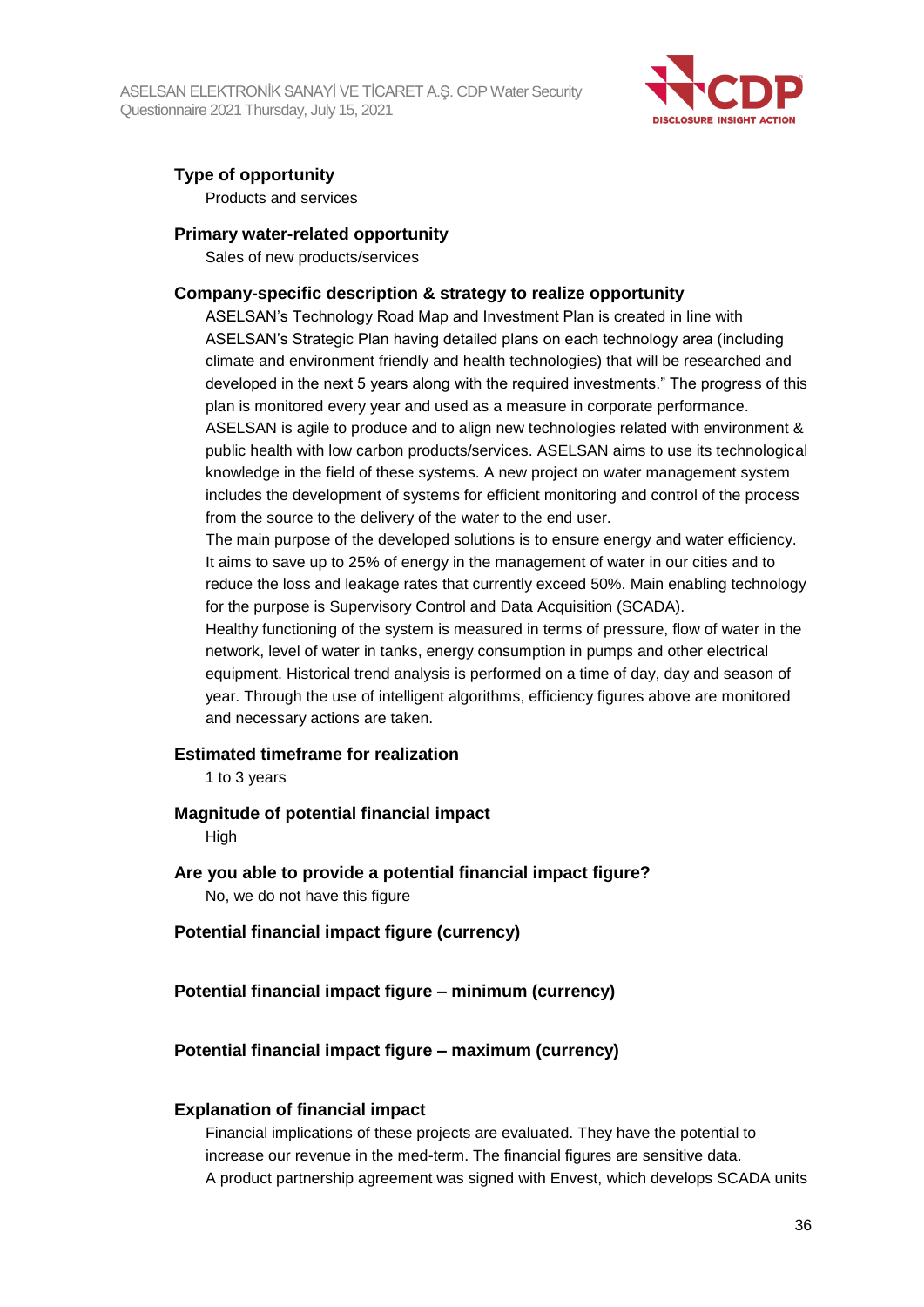

related to the subject.

ASELSAN continued to add new products to its product range in 2020 and receives new orders within this framework. As of the end of 2020, new contracts/orders amounting to USD 1.3 billion have been signed, and ASELSAN's backlog for the coming years is at the level of USD 9.5 billion.

The Product Life Cycle System, expressed as PLM (Product Lifecyle Management), which can be considered one of the milestones for ASELSAN, is the most important part of ASELSAN's digital transformation included in the ASELSAN Strategic Plan for this purpose. PLM will prepare ASELSAN for the future by providing the infrastructure for the simultaneous engineering method that enables interactive and efficient work from design to production, from program management to integrated logistics support. Within the scope of the preparations initiated in this regard in 2020, ASELSAN PLM needs were analyzed and requirements were determined.

The requirements for ASELSAN's transition to the PLM System have been determined with the participation of all sector presidencies and general management units. Considering water network, potential financial impact is expected to be in terms of the unit cost of water supplied. By operating energy consuming equipment at a more efficient operating points and operating the water network at more suitable flow and pressure points, not only loss of water at the network will be minimized but also the energy used per liter of water to the user will be decreased.Considering the millions of liters of water supplied to cities, system will justify itself.

#### **Type of opportunity**

Products and services

#### **Primary water-related opportunity**

New R&D opportunities

#### **Company-specific description & strategy to realize opportunity**

Opportunity related with water management systems stems from climatic changes and scarcity of water resources. High costs associated with bringing water to users, especially due to energy costs is another source of opportunity. Possibilities of minimizing both energy used and water losses forms the primary sources of opportunities makes savings possible.

Each city's water network proposes its own possibilities.By careful examination of the water utilities for each city and utilization of SCADA and data science technologies forms the principal points of opportunity realization.

Integration of water related facilities like sanitation, purification, water distribution network proposes the other ways of possibilities.

By following up on all kind of technological developments pertaining to land, air, naval and aerospace platform product/system technologies, the Company not only applies technology but also designs, develops and produces product/system technologies in order to share or sell with/to national and international collaborations.

Projects are striving at maximum level in order to benefit from the technological opportunities existing in the country aiming to increase the national contribution share.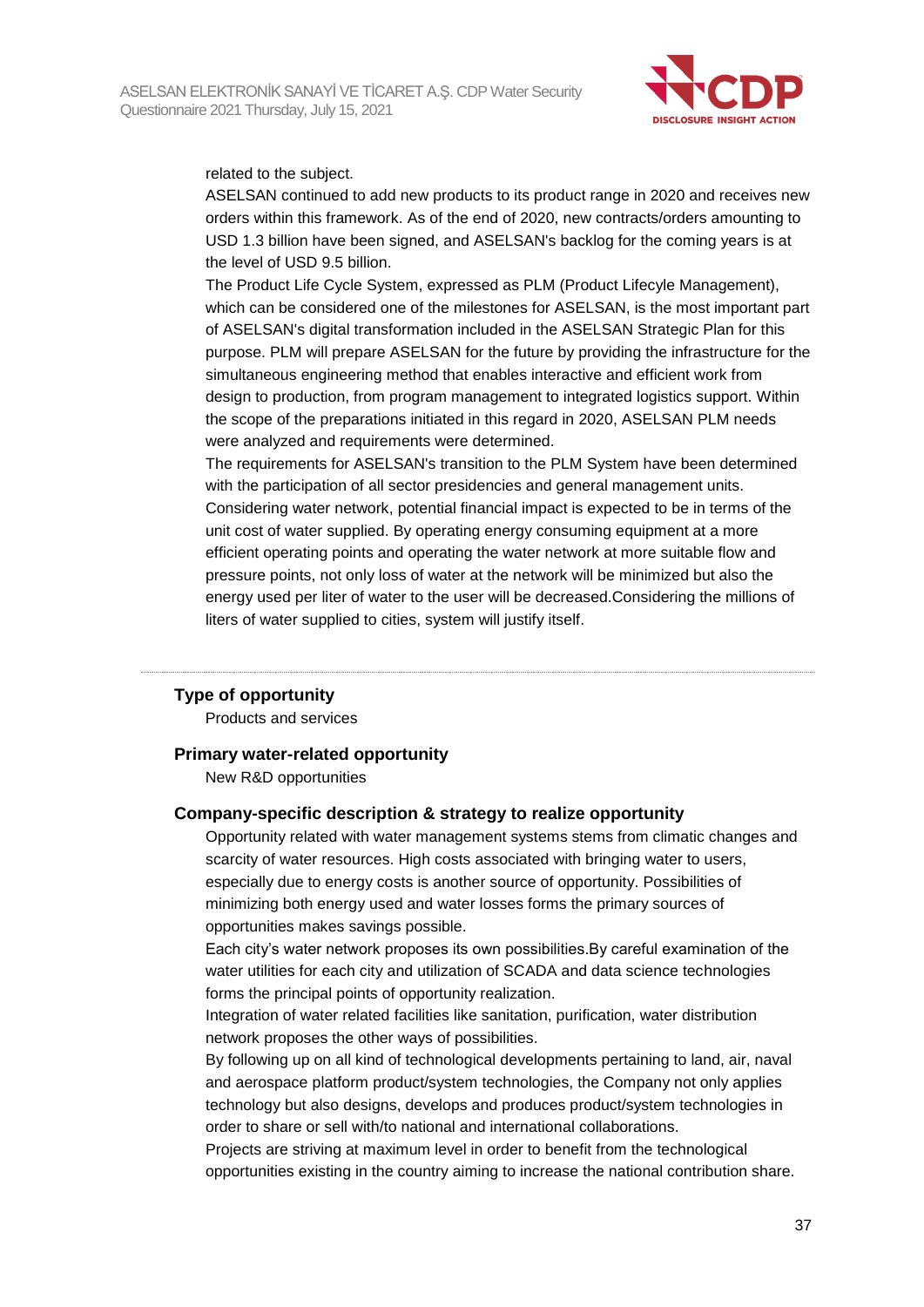

For this purpose, cooperation is made with universities and various R&D organizations and importance is given to the use of local suppliers and subcontractors. As for the projects carried out within the Group, the Research and Development incentive in compliance with the provisions of the Law on Corporate Tax numbered 5520 and Research and Development center application pursuant to the Law regarding the support of Research and Development activities numbered 5746 are being implemented together. As for non-public R&D projects, the approval of TEYDEB (Technology and Innovation Support Programs Directorate) and ARDEB (Research Support Programs Presidency) are received and supported by the institutions. Turkey's 10th Development Plan includes multi programs on different incentives including R&D projects such as Enhancing Energy, Water Efficiency etc. ASELSAN has a chance to benefit from governmental incentives in the scope of this program.

#### **Estimated timeframe for realization**

1 to 3 years

**Magnitude of potential financial impact**

**High** 

#### **Are you able to provide a potential financial impact figure?**

Yes, a single figure estimate

#### **Potential financial impact figure (currency)** 29,513,000

**Potential financial impact figure – minimum (currency)**

**Potential financial impact figure – maximum (currency)**

#### **Explanation of financial impact**

The incentive obtained consists of the incentives that are accrued in accordance with TÜBİTAK's R&D recognition letter prepared with respect to the Group's ongoing projects Current government total grants and incentives 2020 Annual Report; 29,513,000 TL. This figure represents the total grants covering also climate/environment related ones.

### **W5. Facility-level water accounting**

### **W5.1**

**(W5.1) For each facility referenced in W4.1c, provide coordinates, water accounting data, and a comparison with the previous reporting year.**

**Facility reference number** Facility 1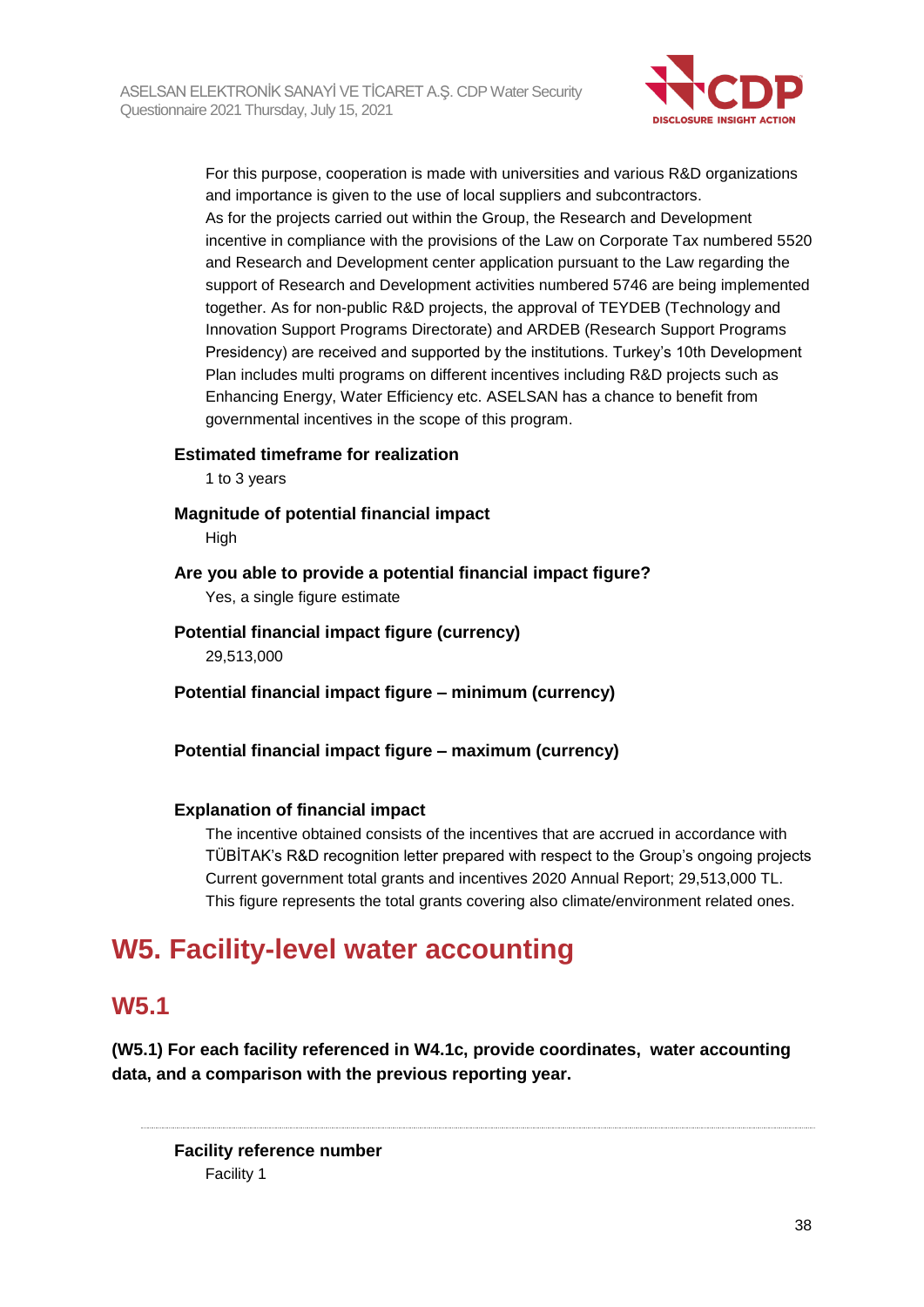ASELSAN ELEKTRONİK SANAYİ VE TİCARET A.Ş. CDP Water Security Questionnaire 2021 Thursday, July 15, 2021



**Facility name (optional)** Macunköy Facility (Ankara)

#### **Country/Area & River basin**

**Turkey** Kizilirmak

#### **Latitude**

39.96763

### **Longitude**

32.76631

**Located in area with water stress** Yes

**Total water withdrawals at this facility (megaliters/year)** 219.18

**Comparison of total withdrawals with previous reporting year** This is our first year of measurement

**Withdrawals from fresh surface water, including rainwater, water from wetlands, rivers and lakes**

**Withdrawals from brackish surface water/seawater**

**Withdrawals from groundwater - renewable**

**Withdrawals from groundwater - non-renewable**

**Withdrawals from produced/entrained water**

**Withdrawals from third party sources** 219.18

- **Total water discharges at this facility (megaliters/year)** 219.18
- **Comparison of total discharges with previous reporting year** This is our first year of measurement
- **Discharges to fresh surface water**

**Discharges to brackish surface water/seawater**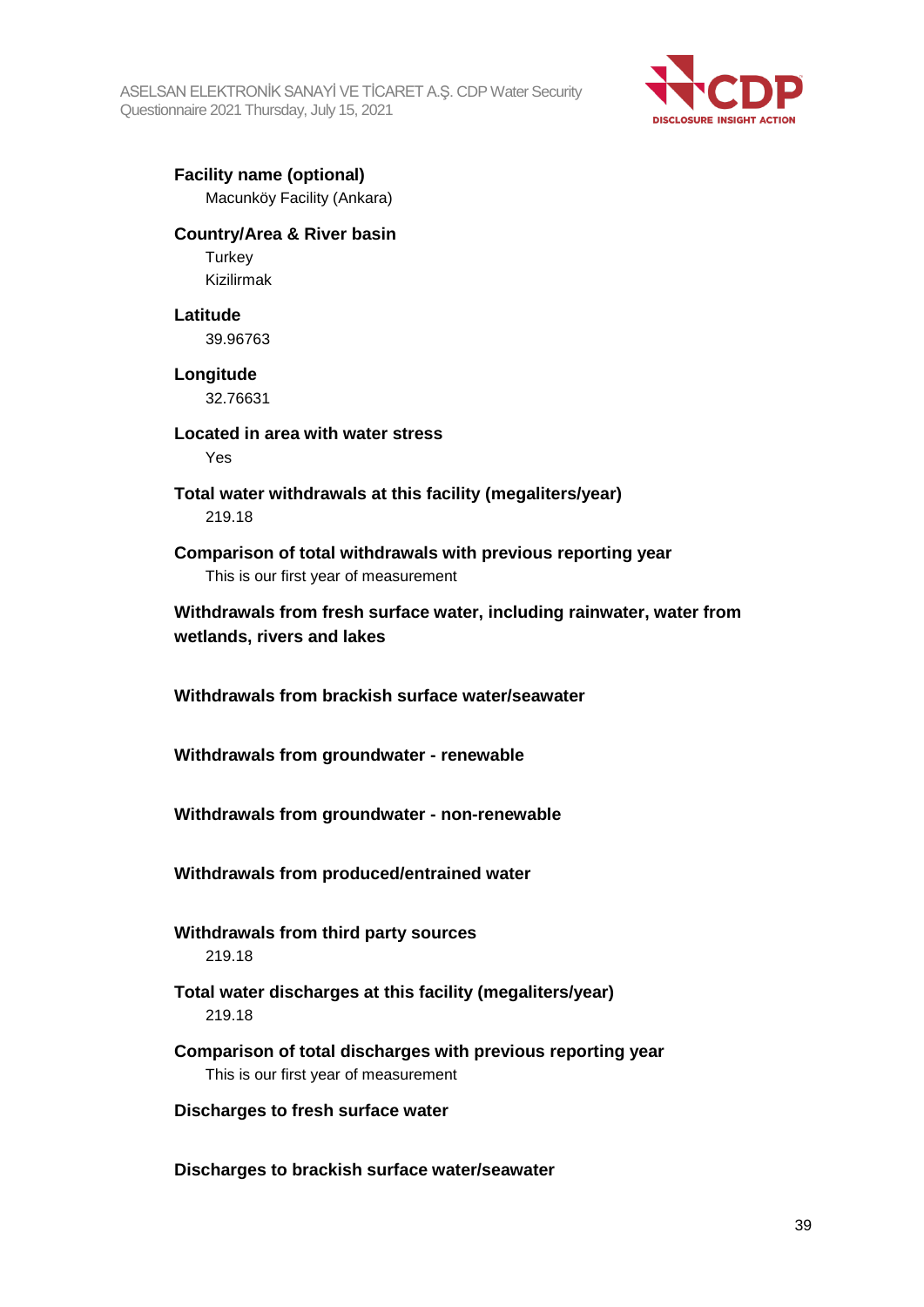

#### **Discharges to groundwater**

#### **Discharges to third party destinations**

219.18

#### **Total water consumption at this facility (megaliters/year)**

219.18

#### **Comparison of total consumption with previous reporting year**

This is our first year of measurement

#### **Please explain**

In all facilities and offices, water consumption 100% measured as total to assess consumption trends and reduction targets.

In our reporting the term "water consumption" refers to "water withdrawal" which is defined as "the sum of all water drawn into the boundaries of the organization from all sources and not discharged to the same source as destination.

In Macunköy there is chemical treatment plant where treated water is discharged into municipal sewage system.

#### **Facility reference number**

Facility 2

#### **Facility name (optional)**

Akyurt (1&2) located in ANKARA

#### **Country/Area & River basin**

**Turkey** Kizilirmak

#### **Latitude**

40.08628

#### **Longitude**

33.02409

#### **Located in area with water stress**

Yes

#### **Total water withdrawals at this facility (megaliters/year)**

129.73

#### **Comparison of total withdrawals with previous reporting year**

This is our first year of measurement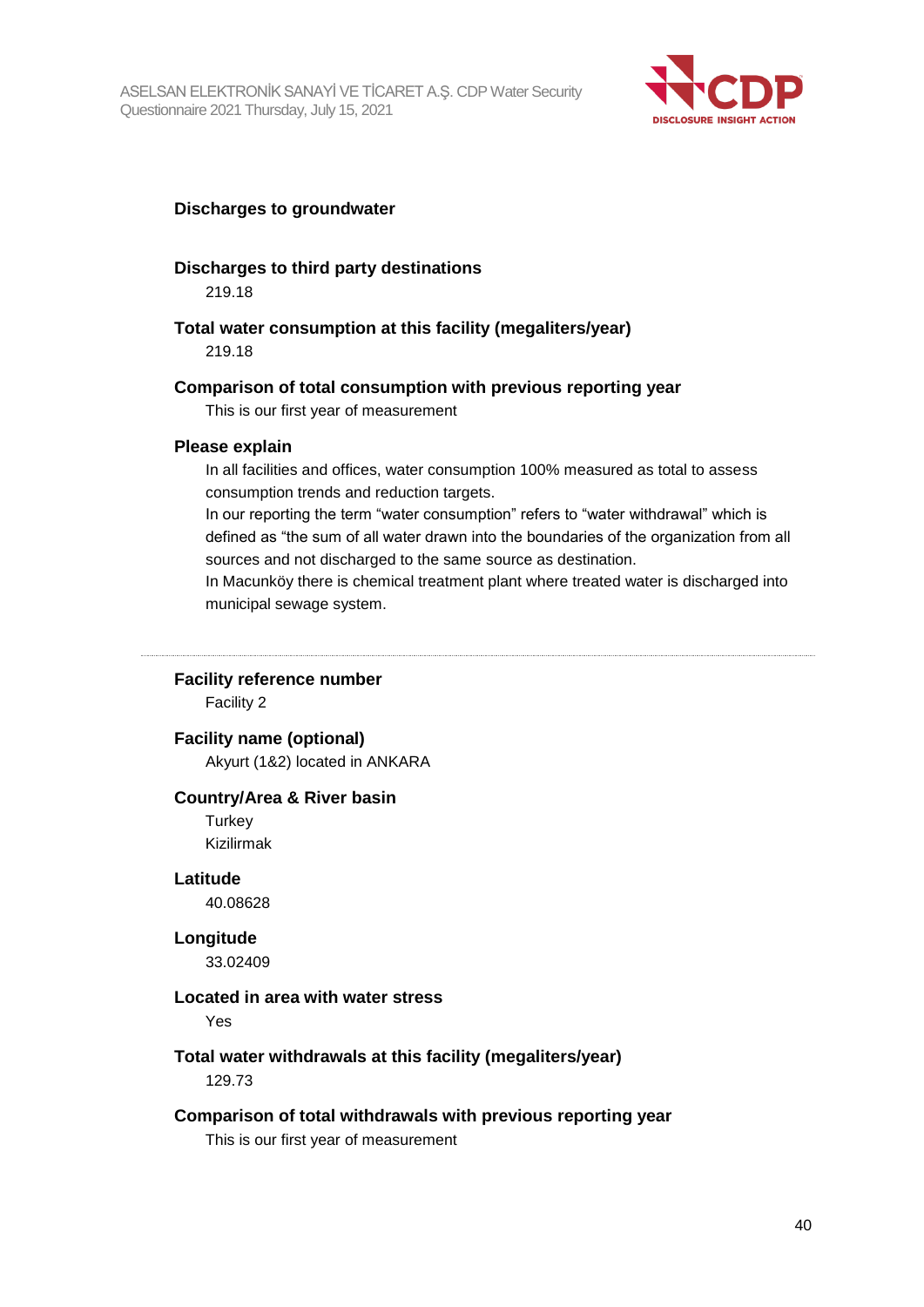

#### **Withdrawals from fresh surface water, including rainwater, water from wetlands, rivers and lakes**

**Withdrawals from brackish surface water/seawater**

**Withdrawals from groundwater - renewable**

**Withdrawals from groundwater - non-renewable**

**Withdrawals from produced/entrained water**

- **Withdrawals from third party sources** 129.73
- **Total water discharges at this facility (megaliters/year)** 129.73
- **Comparison of total discharges with previous reporting year** This is our first year of measurement
- **Discharges to fresh surface water**
- **Discharges to brackish surface water/seawater**

**Discharges to groundwater**

#### **Discharges to third party destinations** 129.73

**Total water consumption at this facility (megaliters/year)** 129.73

#### **Comparison of total consumption with previous reporting year**

This is our first year of measurement

#### **Please explain**

In all facilities and offices, water consumption 100% measured as total volume to assess consumption trends and reduction targets.

In our reporting the term "water consumption" refers to "water withdrawal" which is defined as "the sum of all water drawn into the boundaries of the organization from all sources and not discharged to the same source as destination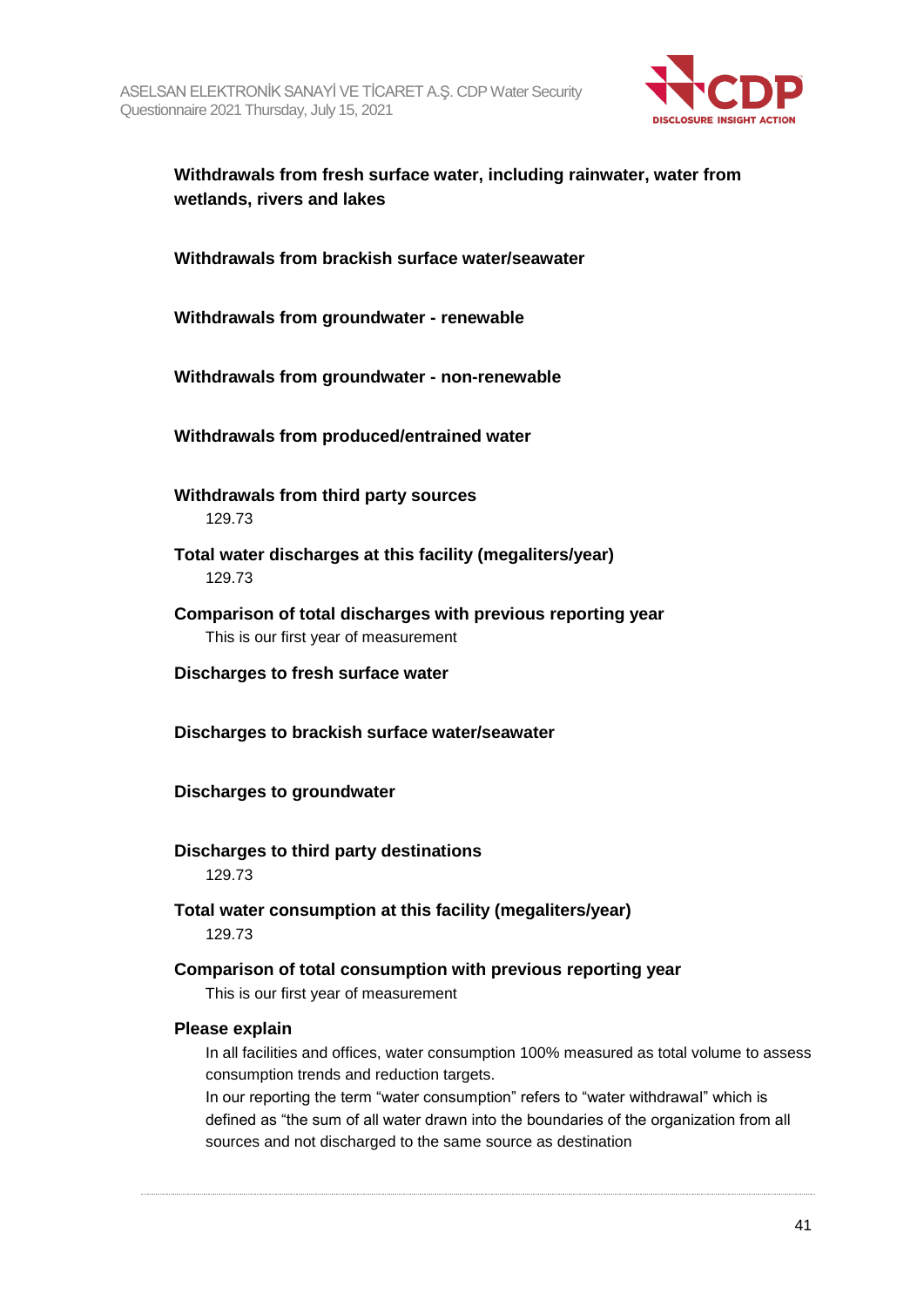

#### **Facility reference number** Facility 3

#### **Facility name (optional)** Gölbaşı

#### **Country/Area & River basin**

**Turkey** Kizilirmak

#### **Latitude**

39.71837

**Longitude** 32.81612

**Located in area with water stress** Yes

**Total water withdrawals at this facility (megaliters/year)** 94.88

**Comparison of total withdrawals with previous reporting year** This is our first year of measurement

**Withdrawals from fresh surface water, including rainwater, water from wetlands, rivers and lakes**

**Withdrawals from brackish surface water/seawater**

**Withdrawals from groundwater - renewable**

**Withdrawals from groundwater - non-renewable**

**Withdrawals from produced/entrained water**

**Withdrawals from third party sources** 94.885

**Total water discharges at this facility (megaliters/year)** 94.88

**Comparison of total discharges with previous reporting year** This is our first year of measurement

**Discharges to fresh surface water**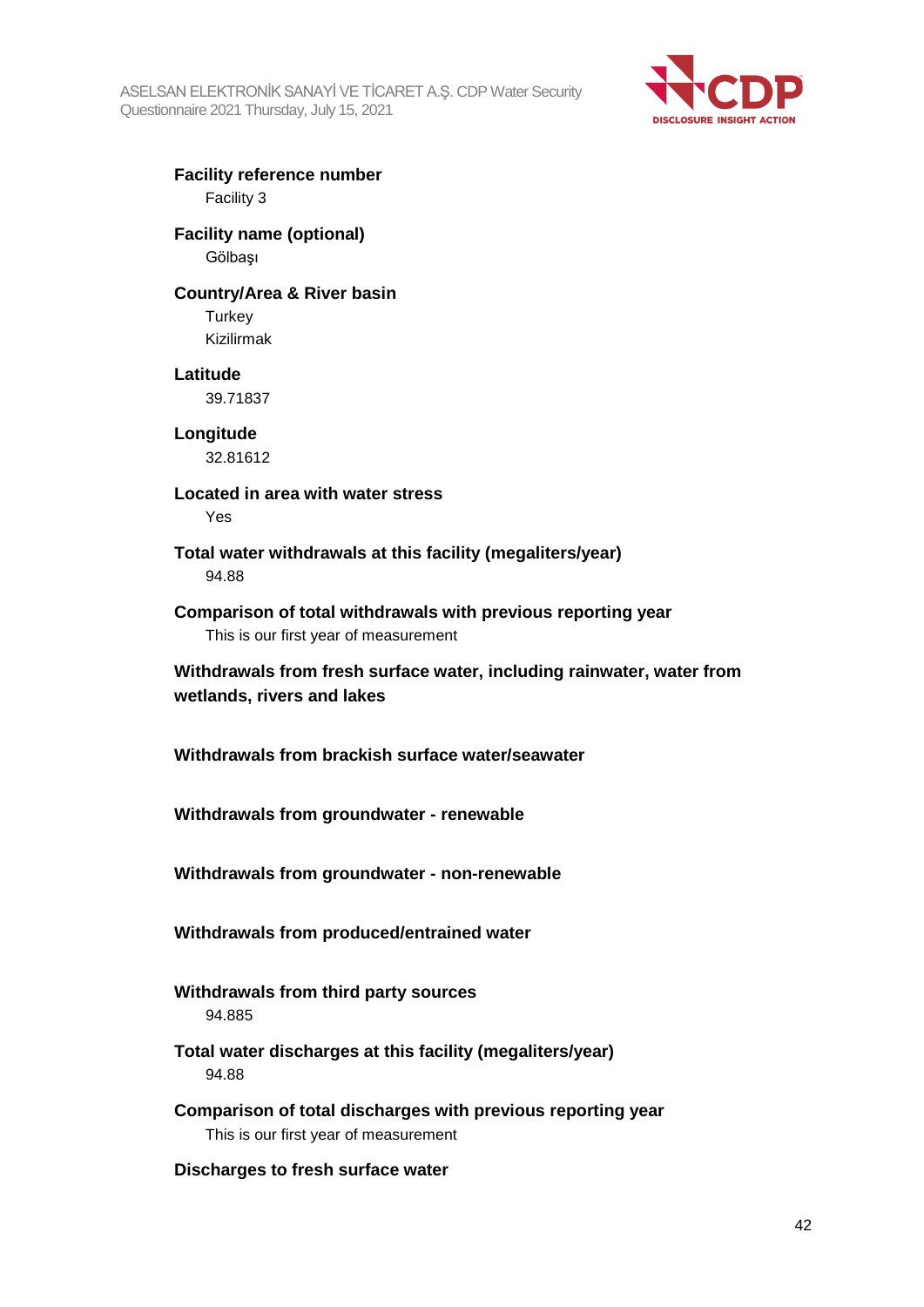

#### 94.88

#### **Discharges to brackish surface water/seawater**

#### **Discharges to groundwater**

#### **Discharges to third party destinations**

#### **Total water consumption at this facility (megaliters/year)** 94.88

#### **Comparison of total consumption with previous reporting year**

This is our first year of measurement

#### **Please explain**

In all facilities and offices, water consumption 100% measured as total volume by continuous flow meters to assess consumption trends and reduction targets. In our reporting the term "water consumption" refers to "water withdrawal" which is defined as "the sum of all water drawn into the boundaries of the organization from all sources and not discharged to the same source as destination

In Gölbaşı after domestic treatment the water is discharged into the river under the control and permits of ASKI.

It is controlled internally by ASELSAN in daily periods, and by ASKI in monthly periods. In all facilities and offices the chemical or other contaminated liquids generated from laboratories are collected in special storage tanks and disposed as hazardous waste in line with regulation.

#### **Facility reference number**

Facility 4

#### **Facility name (optional)**

Other campus offices located in İstanbul and Ankara This offices water management are out of the control boundaries of ASELSAN The water is withdrawn from municipal supply system and discharged into municipal sewer system

### **Country/Area & River basin**

**Turkey** Other, please specify Marmara and Kızılırmak

#### **Latitude**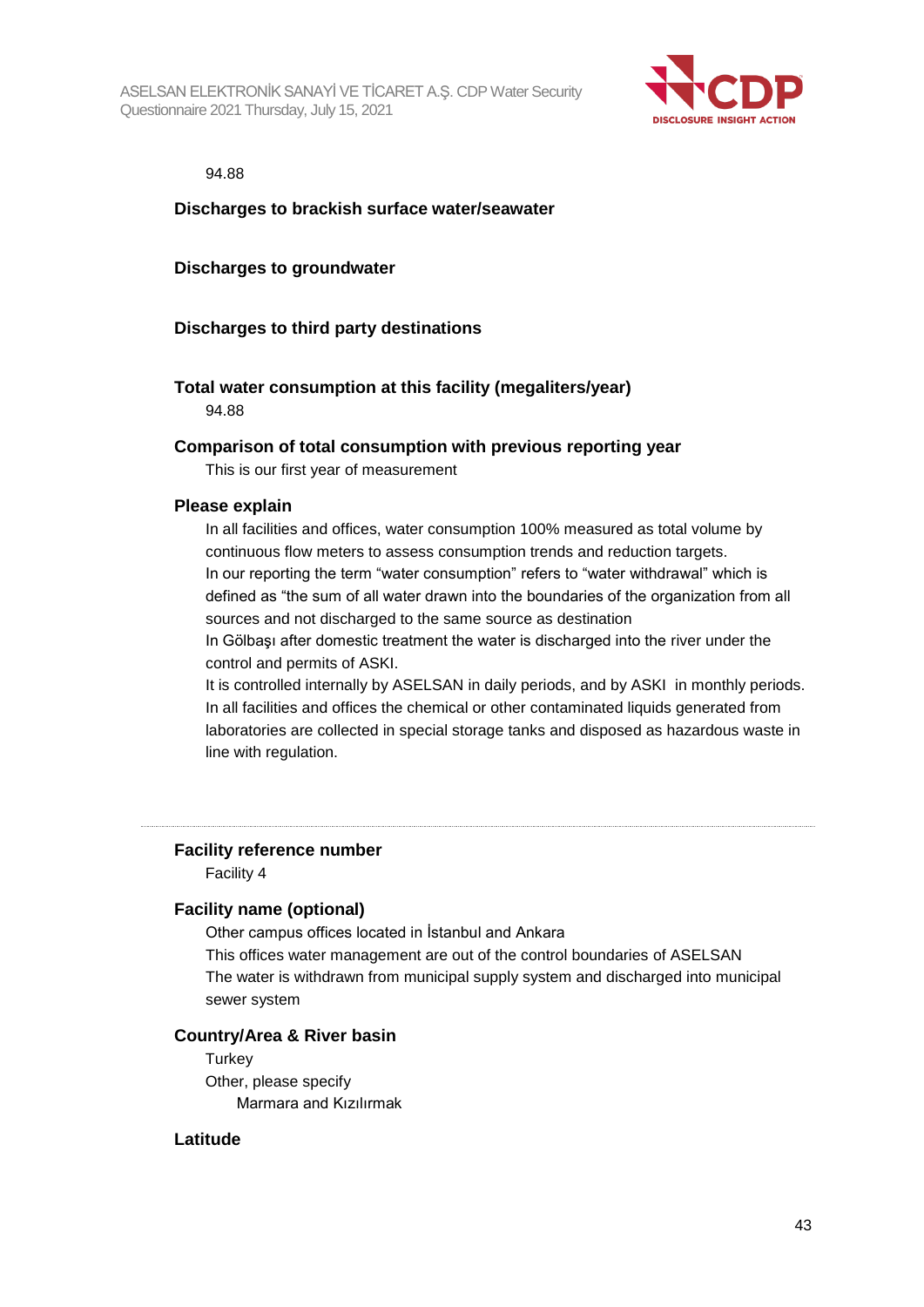

#### **Longitude**

**Located in area with water stress** Yes

- **Total water withdrawals at this facility (megaliters/year)** 58.92
- **Comparison of total withdrawals with previous reporting year** This is our first year of measurement

**Withdrawals from fresh surface water, including rainwater, water from wetlands, rivers and lakes**

**Withdrawals from brackish surface water/seawater**

**Withdrawals from groundwater - renewable**

**Withdrawals from groundwater - non-renewable**

**Withdrawals from produced/entrained water**

- **Withdrawals from third party sources** 58.922
- **Total water discharges at this facility (megaliters/year)** 58.92
- **Comparison of total discharges with previous reporting year** This is our first year of measurement
- **Discharges to fresh surface water**

**Discharges to brackish surface water/seawater**

**Discharges to groundwater**

- **Discharges to third party destinations** 58.922
- **Total water consumption at this facility (megaliters/year)** 58.92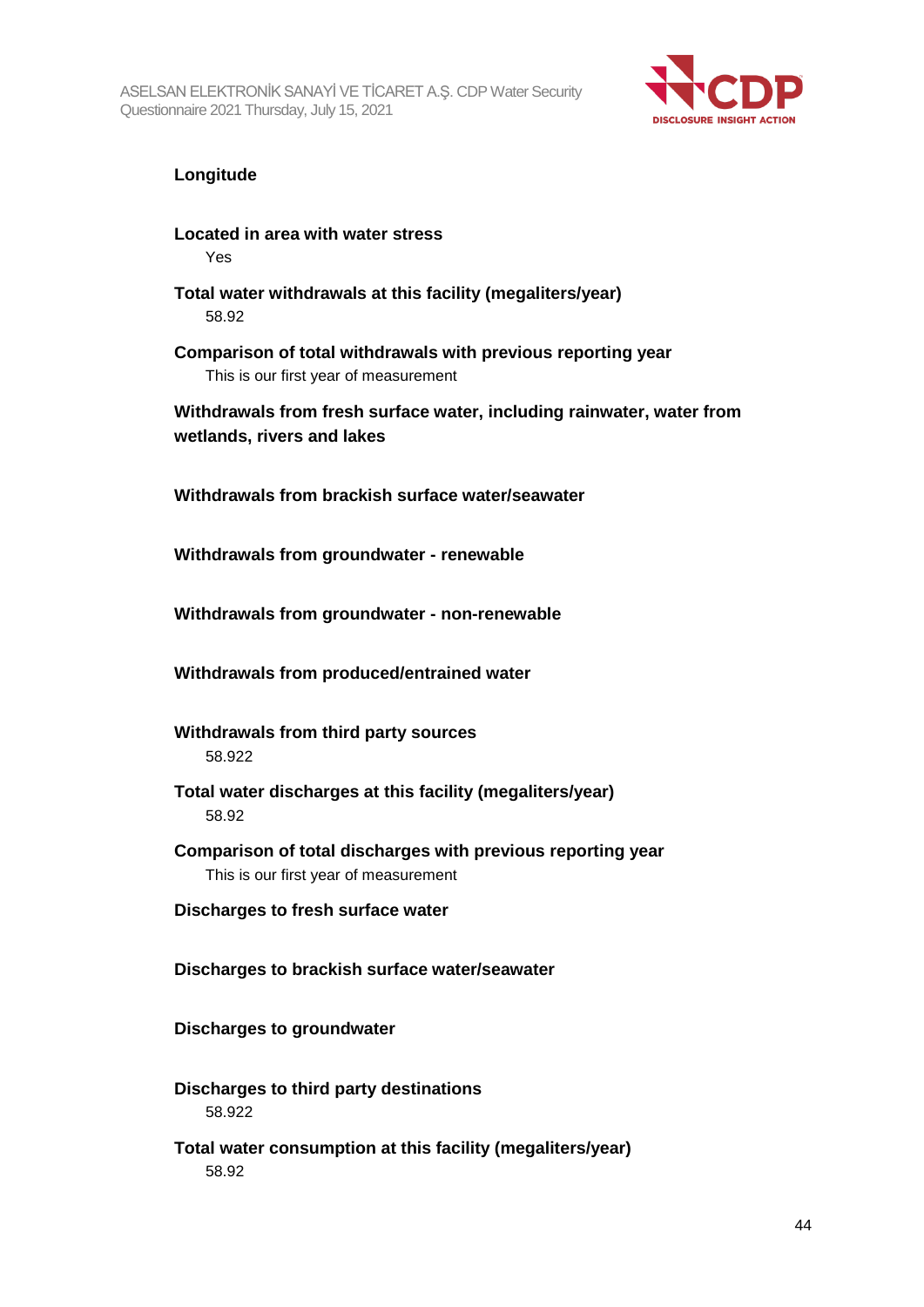

#### **Comparison of total consumption with previous reporting year**

This is our first year of measurement

#### **Please explain**

100% of the organization's facilities are regularly (at least annually) measured for each of the defined aspects; 8% of it as area base, represents various offices located in İstanbul and in Ankara Campuses that fall outside of our control boundary. The main 3 facilities: Macunköy, Akyurt(I&II) and Gölbaşı are into our control boundaries.

In all facilities & offices 100% of water used is withdrawn from municipal supply system; ASKI (Ankara Municipality Waterworks) & ISKI (Istanbul Municipality Waterworks). Total Volumes are measured.

The data is entered monthly into a corporate database, to evaluate consumption trends and reduction target.

### **W5.1a**

#### **(W5.1a) For the facilities referenced in W5.1, what proportion of water accounting data has been externally verified?**

#### **Water withdrawals – total volumes**

### **% verified**

76-100

#### **What standard and methodology was used?**

In the GHG verification process, water use quantity and water discharge quantity was verified in the context of scope 3 emissions accounting of ISO 14064 Standard. For all facilities and offices of ASELSAN ,100% of water uses and water discharge quantities are verified by the third party in 2020, the data was crosschecked by water bills

#### **Water withdrawals – volume by source**

**% verified**

Not verified

#### **Water withdrawals – quality**

**% verified** Not verified

#### **Water discharges – total volumes**

**% verified**

76-100

#### **What standard and methodology was used?**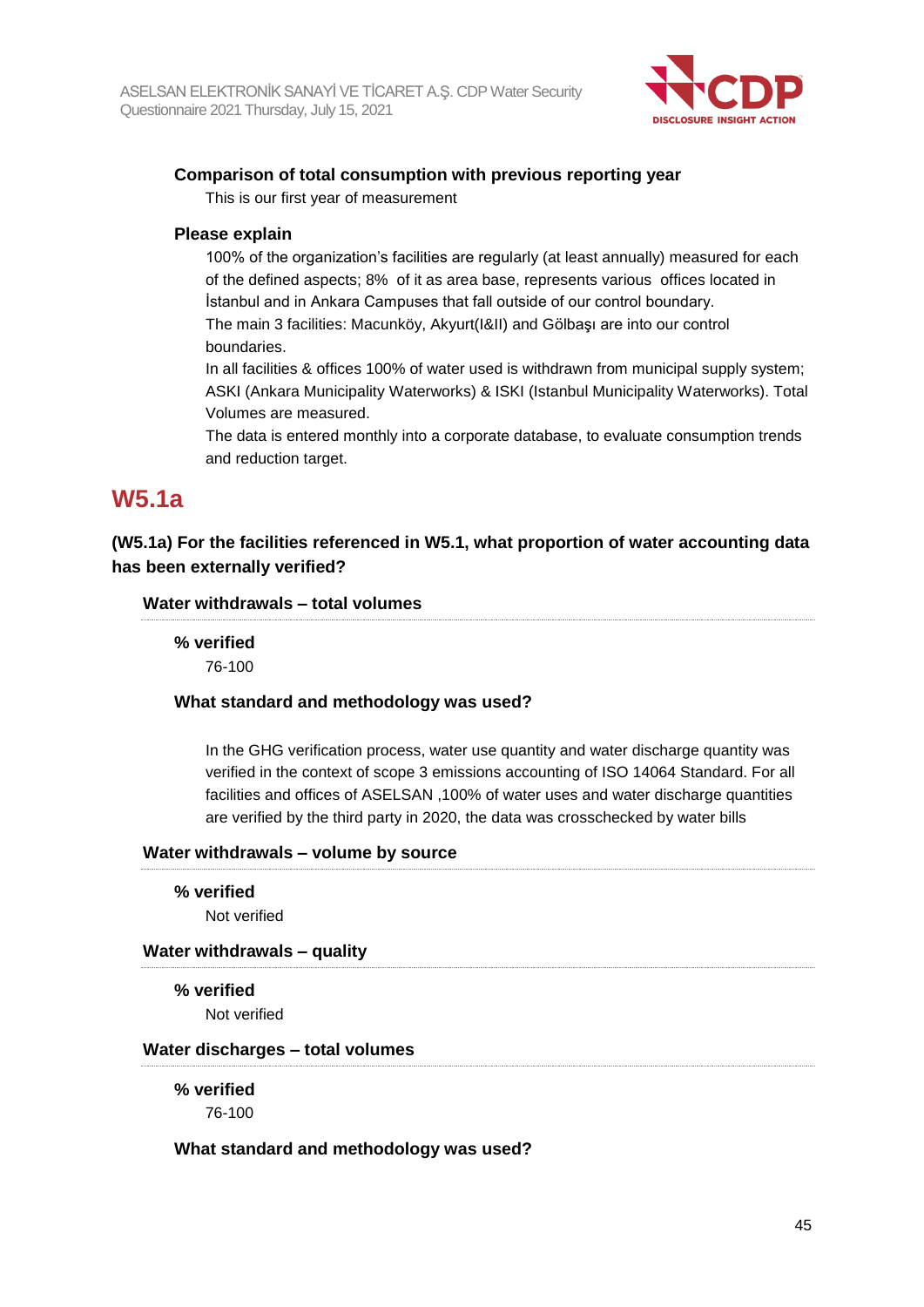

In the GHG verification process, water use quantity and water discharge quantity was verified in the context of scope 3 emissions accounting of ISO 14064 Standard. For all facilities and offices of ASELSAN ,100% of water uses and water discharge quantities are verified by the third party in 2020, the data was crosschecked by water bills

#### **Water discharges – volume by destination**

**% verified**

Not verified

#### **Water discharges – volume by treatment method**

**% verified**

Not verified

#### **Water discharge quality – quality by standard effluent parameters**

**% verified** Not verified

#### **Water discharge quality – temperature**

**% verified** Not verified

#### **Water consumption – total volume**

**% verified** 76-100

#### **What standard and methodology was used?**

In the GHG verification process, water use quantity and water discharge quantity was verified in the context of scope 3 emissions accounting of ISO 14064 Standard. For all facilities and offices of ASELSAN ,100% of water uses and water discharge quantities are verified by the third party in 2020, the data was crosschecked by water bills. In our reporting the term "water consumption" refers to "water withdrawal" which is defined as "the sum of all water drawn into the boundaries of the organization from all sources and not discharged to the same source as destination.

#### **Water recycled/reused**

**% verified**

Not verified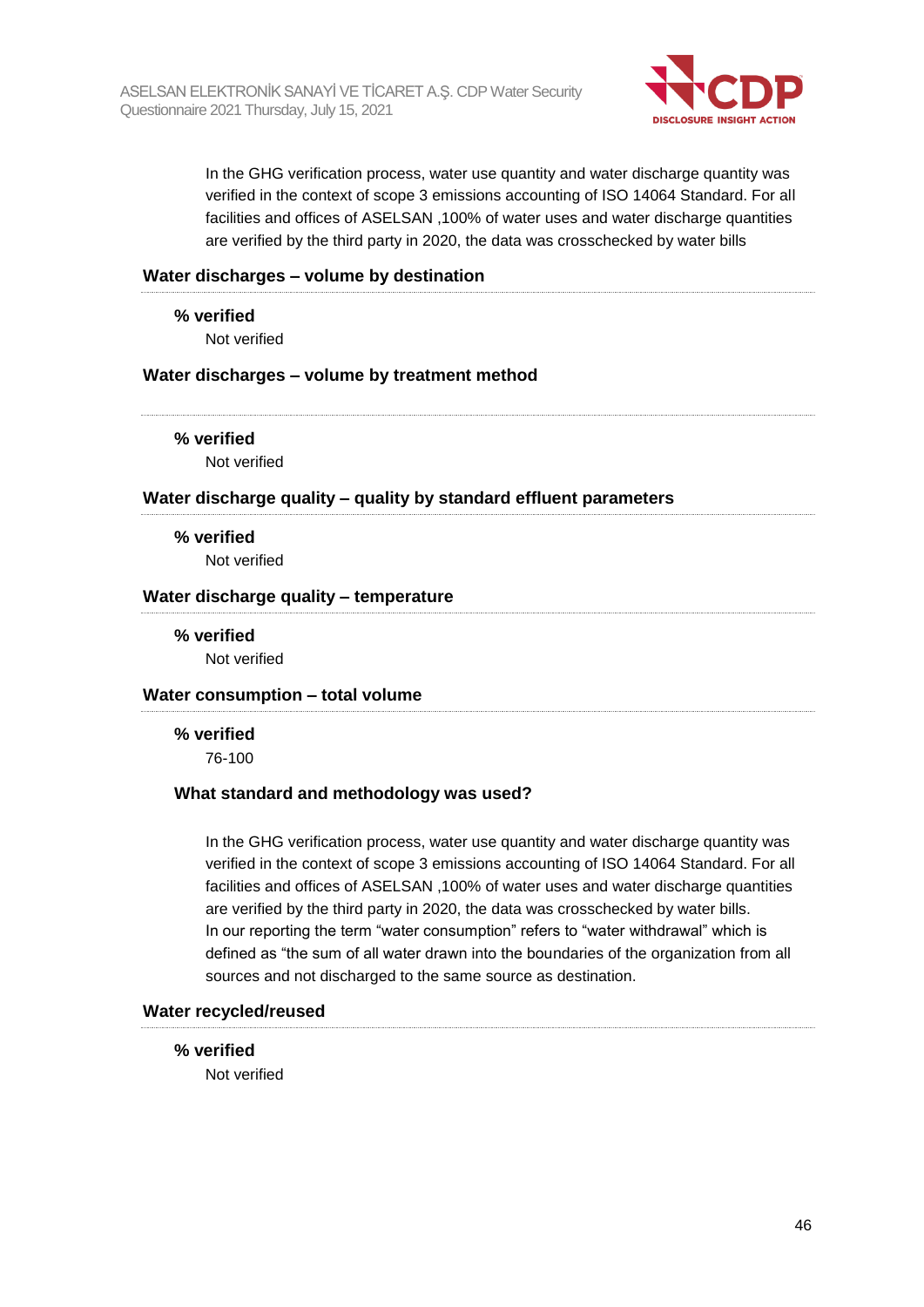

# **W6. Governance**

### **W6.1**

#### **(W6.1) Does your organization have a water policy?**

Yes, we have a documented water policy that is publicly available

### **W6.1a**

### **(W6.1a) Select the options that best describe the scope and content of your water policy.**

|          | <b>Scope</b>     | <b>Content</b>                                                                                                                                                                                                                                                                                                                                                                                                                                                                                                                                                                                                           | <b>Please explain</b>                                                                                                                                                                                                                                                                                                                                                                                                                                                                                                                                                                                                                                                                                                                                                                                                                                                                                                                                                                                                                                                                                                                                                                                                                                                                                                                                                                                                                                                                                                                                                                                                                                                            |
|----------|------------------|--------------------------------------------------------------------------------------------------------------------------------------------------------------------------------------------------------------------------------------------------------------------------------------------------------------------------------------------------------------------------------------------------------------------------------------------------------------------------------------------------------------------------------------------------------------------------------------------------------------------------|----------------------------------------------------------------------------------------------------------------------------------------------------------------------------------------------------------------------------------------------------------------------------------------------------------------------------------------------------------------------------------------------------------------------------------------------------------------------------------------------------------------------------------------------------------------------------------------------------------------------------------------------------------------------------------------------------------------------------------------------------------------------------------------------------------------------------------------------------------------------------------------------------------------------------------------------------------------------------------------------------------------------------------------------------------------------------------------------------------------------------------------------------------------------------------------------------------------------------------------------------------------------------------------------------------------------------------------------------------------------------------------------------------------------------------------------------------------------------------------------------------------------------------------------------------------------------------------------------------------------------------------------------------------------------------|
| Row<br>1 | Company-<br>wide | Description of<br>business dependency<br>on water<br>Description of<br>business impact on<br>water<br>Description of water-<br>related performance<br>standards for direct<br>operations<br>Description of water-<br>related standards for<br>procurement<br>Reference to<br>international<br>standards and widely-<br>recognized water<br>initiatives<br>Company water<br>targets and goals<br>Commitment to align<br>with public policy<br>initiatives, such as the<br><b>SDGs</b><br><b>Commitments beyond</b><br>regulatory compliance<br>Commitment to water-<br>related innovation<br>Commitment to<br>stakeholder | ASELSAN's environmental management vision focuses on<br>continuous management of environmental impacts by<br>evaluating energy and water efficiency in all direct and<br>indirect operations. In this process international standards<br>and water initiatives are our guiding tools.<br>Water management is a company-wide issue and we have<br>a policy which is publicly available<br>ASELSAN, with its sector base activities is not a water<br>dependent company. Its business' impact on water is not<br>significant but the company's commitment is beyond<br>regulatory compliance.<br>ASELSAN committed to align with public policy initiative<br>such as SDGs.<br>The company set up water targets and goals to improve<br>water management.<br>The municipal discharge parameters are measured and<br>monitored internally in daily periods and the data is<br>entered monthly into a corporate database to evaluate<br>consumption trends and reduction targets. In our treatment<br>plants stricter company limits are setup to monitor the<br>discharge quality and treatment efficiency. The results are<br>monitored every day.<br>The company is aware of the impacts of climate change on<br>water access and water quality.<br>Our stakeholders' climate and water related awareness<br>raising activities are performed every year with the<br>leadership of Integrated Management Systems.<br>As a technology company ASELSAN started to develop<br>innovative water related products/ services.<br>For the purpose to catch technology-based project<br>solutions, a water competition was initiated jointly with the<br>Presidency of Republic of Turkey. |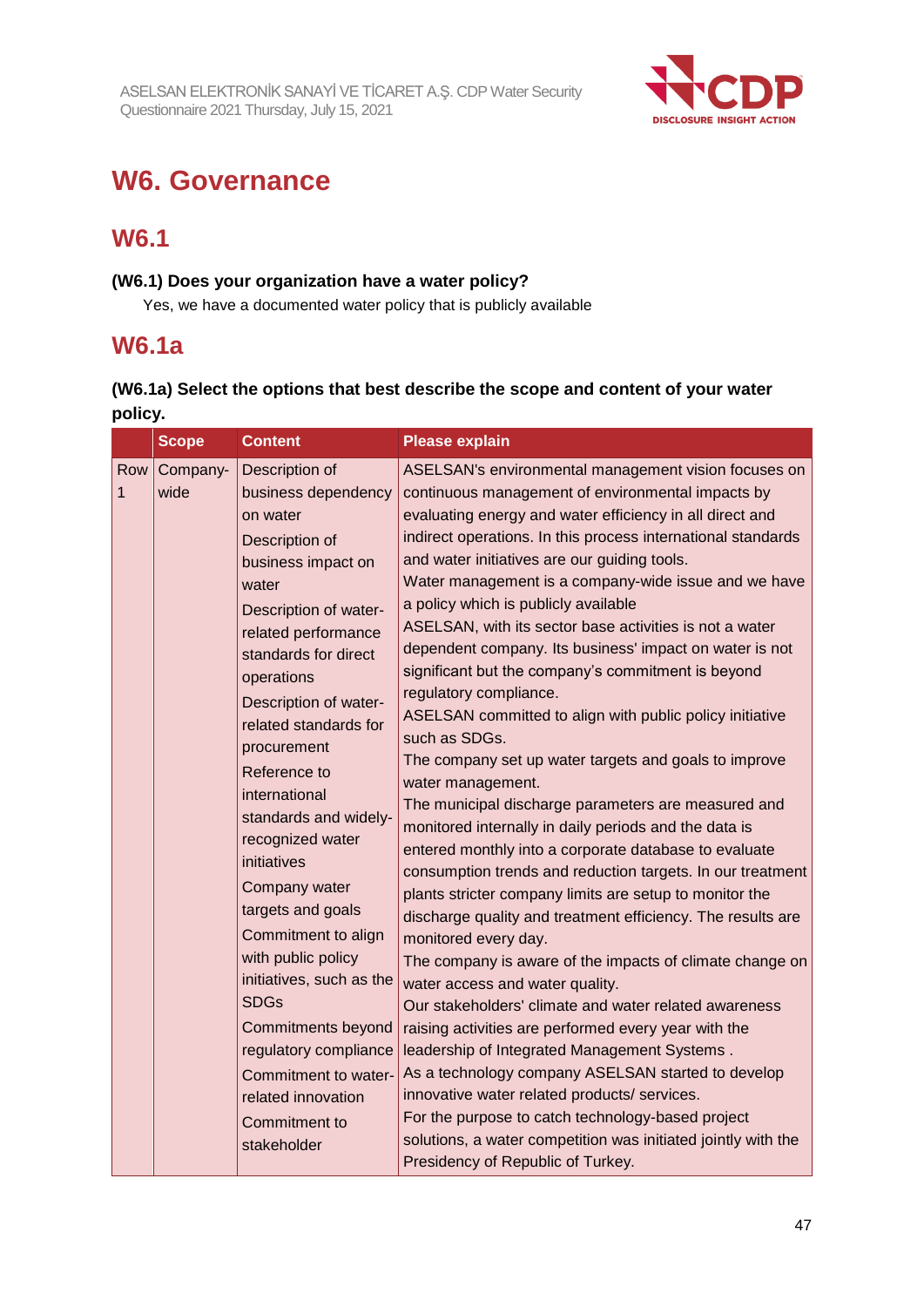

|  | awareness and          | To become a leading sustainable technology company      |
|--|------------------------|---------------------------------------------------------|
|  | education              | ASELSAN focuses on its climate change and water-related |
|  | Commitment to water    | impacts very seriously and continuously updates its     |
|  | stewardship and/or     | policies.                                               |
|  | collective action      | Water Policy is attached.                               |
|  | Recognition of         | $[0]_1$                                                 |
|  | environmental          |                                                         |
|  | linkages, for example, |                                                         |
|  | due to climate change  |                                                         |

<sup>0</sup>1ASELSAN Water Policy.pdf

### **W6.2**

**(W6.2) Is there board level oversight of water-related issues within your organization?** Yes

### **W6.2a**

**(W6.2a) Identify the position(s) (do not include any names) of the individual(s) on the board with responsibility for water-related issues.**

| <b>Position of</b><br><b>individual</b> | <b>Please explain</b>                                                                                                                                                                                                                                                                                                                                                                                                                                                                                                                                                                                                                                                                                                                                                                                                                                                                                                                                                                                                                                                                                                                                                                                                                                                                                                                                                                                                                                                                                                                                                                                   |
|-----------------------------------------|---------------------------------------------------------------------------------------------------------------------------------------------------------------------------------------------------------------------------------------------------------------------------------------------------------------------------------------------------------------------------------------------------------------------------------------------------------------------------------------------------------------------------------------------------------------------------------------------------------------------------------------------------------------------------------------------------------------------------------------------------------------------------------------------------------------------------------------------------------------------------------------------------------------------------------------------------------------------------------------------------------------------------------------------------------------------------------------------------------------------------------------------------------------------------------------------------------------------------------------------------------------------------------------------------------------------------------------------------------------------------------------------------------------------------------------------------------------------------------------------------------------------------------------------------------------------------------------------------------|
| <b>Board Chair</b>                      | The Board Chair who has been assigned as CEO as of April 27, 2018; has a direct<br>responsibility for climate and water related issues on behalf of the Board and EC. The<br>CEO also has an execution responsibility in the field of social responsibility and<br>environment.<br>The board consider climate and water related issues when reviewing and guiding the<br>business strategy aligned with the economic performance of the company. Following<br>the Strategic Plan, the Board carry out oversight power on Sustainability Committee's<br>Program integrated with climate and water related issues impacting economic, social<br>and environmental performance of the company. In order to conduct its<br>responsibilities ASELSAN's Board of Directors formed three committees:<br>Audit Committee, Corporate Governance Committee, Early Detection and<br>Management of Risk Committee. The 3rd one is comprised of two Board members<br>who ensure the determination of the operational, strategic, financial and other climate<br>and water related R&Os.<br>ASELSAN CDP Execution Group was established in 2019. This group is working<br>under the presidency of Corporate Management Vice President who is a member of<br>Executive Board. In this group there is one representative from each sector chair,<br>including financial affairs and strategy department. Energy reduction projects that will<br>serve as a basis for setting targets are also reported to the same group. In the<br>reporting year, the Corporate Management Vice President started to assist the Board |
|                                         | of Directors in fulfilling oversight of CDP related issues with the collaboration of ERM<br>within the organization. In 2020, Climate Change Management Unit (CCMU) has been<br>established under the roof of Integrated Management Systems. The Unit works with                                                                                                                                                                                                                                                                                                                                                                                                                                                                                                                                                                                                                                                                                                                                                                                                                                                                                                                                                                                                                                                                                                                                                                                                                                                                                                                                        |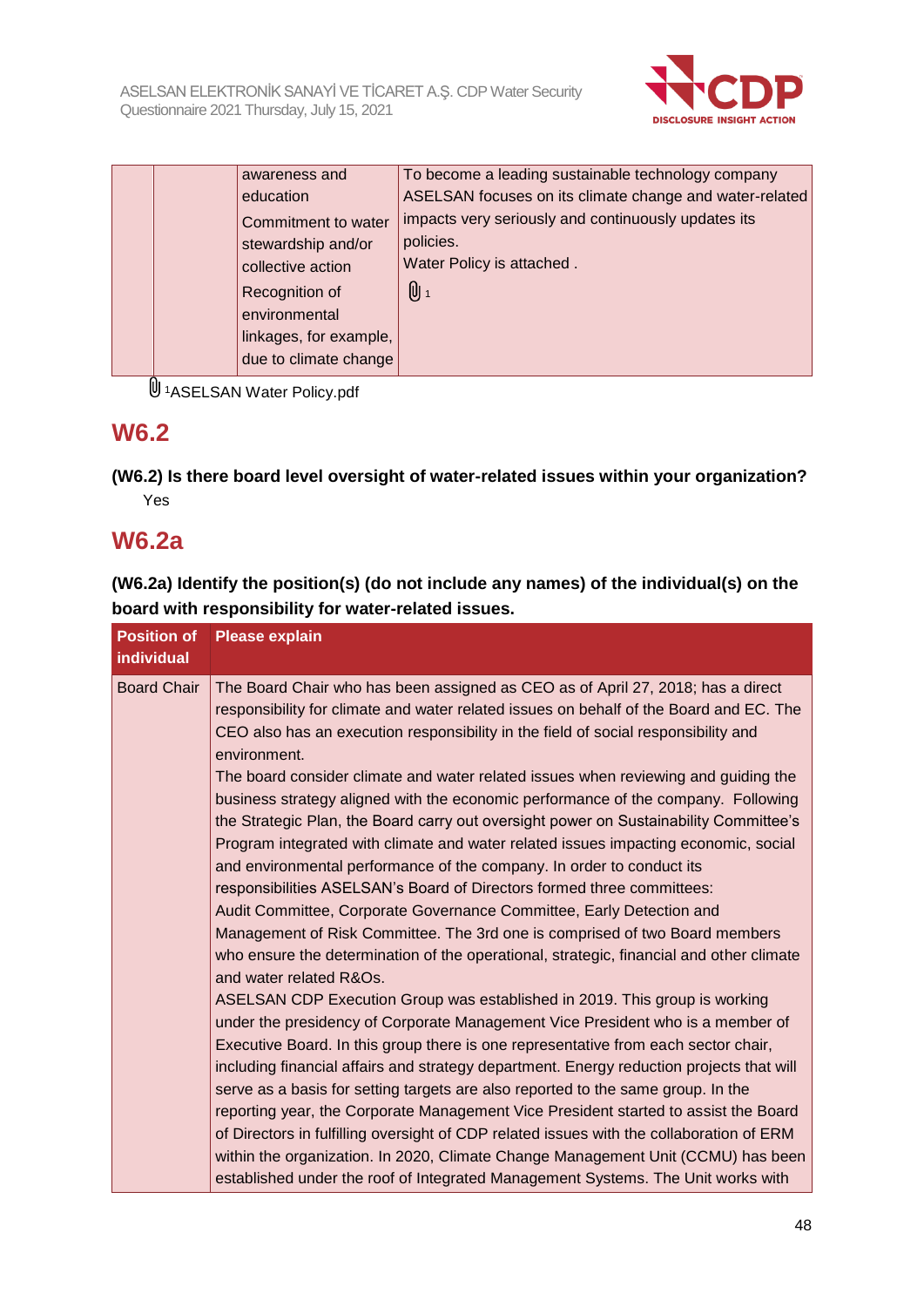

| all facilities' leaders to drive an integrated, enterprise-wide management on climate |
|---------------------------------------------------------------------------------------|
| and water issues.                                                                     |

### **W6.2b**

### **(W6.2b) Provide further details on the board's oversight of water-related issues.**

|          | <b>Frequency that</b><br>water-related<br>issues are a<br>scheduled<br>agenda item | <b>Governance</b><br>mechanisms into<br>which water-related<br><b>issues</b> are<br>integrated                                                                                                                                                                                                                                                                                                                                                                                                                                                                                    | <b>Please explain</b>                                                                                                                                                                                                                                                                                                                                                                                                                                                                                                                                                                                                                                                                                                                                                                                                                                                                                                                                                                                                                                                                                                                                                                                                                                                                                                                                                                                                                                                                                                                                                                                                                                                                                                                                                                      |
|----------|------------------------------------------------------------------------------------|-----------------------------------------------------------------------------------------------------------------------------------------------------------------------------------------------------------------------------------------------------------------------------------------------------------------------------------------------------------------------------------------------------------------------------------------------------------------------------------------------------------------------------------------------------------------------------------|--------------------------------------------------------------------------------------------------------------------------------------------------------------------------------------------------------------------------------------------------------------------------------------------------------------------------------------------------------------------------------------------------------------------------------------------------------------------------------------------------------------------------------------------------------------------------------------------------------------------------------------------------------------------------------------------------------------------------------------------------------------------------------------------------------------------------------------------------------------------------------------------------------------------------------------------------------------------------------------------------------------------------------------------------------------------------------------------------------------------------------------------------------------------------------------------------------------------------------------------------------------------------------------------------------------------------------------------------------------------------------------------------------------------------------------------------------------------------------------------------------------------------------------------------------------------------------------------------------------------------------------------------------------------------------------------------------------------------------------------------------------------------------------------|
| Row<br>1 | Scheduled - all<br>meetings                                                        | Monitoring<br>implementation and<br>performance<br>Overseeing<br>acquisitions and<br>divestiture<br>Overseeing major<br>capital expenditures<br>Providing employee<br>incentives<br>Reviewing and<br>guiding annual<br>budgets<br>Reviewing and<br>guiding business<br>plans<br>Reviewing and<br>quiding major plans of<br>action<br>Reviewing and<br>guiding risk<br>management policies<br>Reviewing and<br>guiding strategy<br>Reviewing and<br>guiding corporate<br>responsibility strategy<br>Reviewing<br>innovation/R&D<br>priorities<br>Setting performance<br>objectives | The Board reviews and guides climate and water<br>related risk management policies as scheduled. The<br>Corporate Management Vice President who leads<br>the Sustainability Committee, briefs the executive<br>committee (EC) of ASELSAN about climate and<br>water related developments and practices by<br>bringing the attention of the EC to social, legal and<br>environmental R&O's that may have an impact on<br>the Risk Management Policy of the Company. The<br>CEO and the Board of Directors oversees policy by<br>considering global climate and water related issues,<br>government relations and corporate responsibility<br>including reviewing and providing oversight of the<br>Company's Environmental Sustainability Program.<br>The board considers also climate and water related<br>issues when reviewing and guiding the whole<br>business strategy, plans, risk management policies,<br>budget plans as well as, setting organizational<br>performance objectives, monitoring implementation<br>and performance, and overseeing major capital<br>expenditures, acquisitions and divestitures. In 2020<br>the following decisions were carried out for<br>addressing climate and water related risks and<br>opportunities.<br>1- At the last quarter of the year, the Board<br>announced its intention to put an ambitious<br>emissions reduction targets by 2050 and the<br>enthusiasm to achieve them by a Climate Transition<br>Action Plan. The planing and other actions will be<br>discussed and developed during 2021-2022. It was<br>stated that, early action to ensure reductions in<br>emissions will lead to a more innovative technology<br>where climate/water related opportunities will drive<br>the company to a more competitive business field. |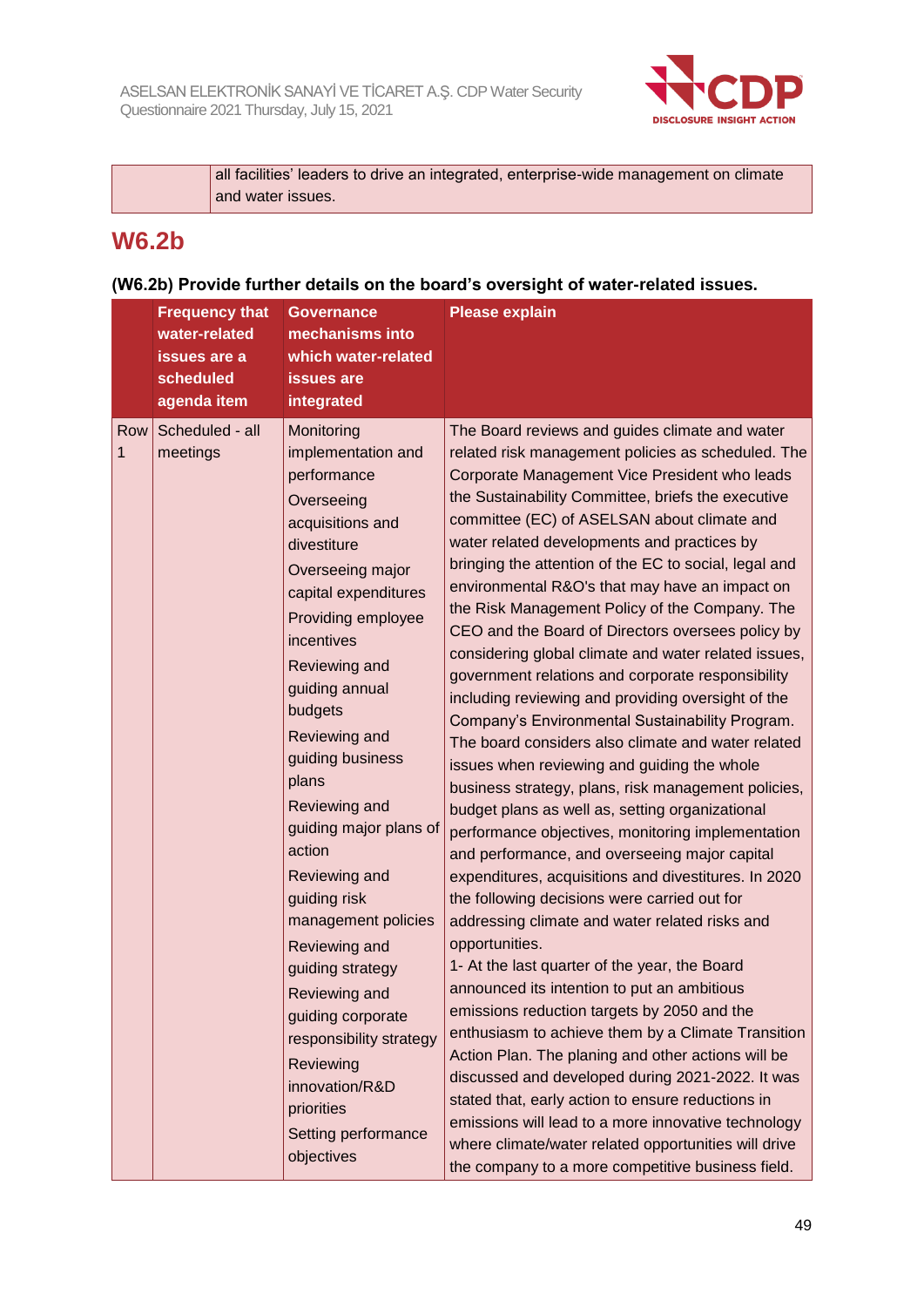

|  | For the year 2021, the decision of presiding the       |
|--|--------------------------------------------------------|
|  | Sustainability Committee by the Board Chair/CEO        |
|  | was made by the board executives. The first            |
|  | meeting was executed in June 2021.                     |
|  | 2-Climate Change Management Unit has been              |
|  | established under the roof of Integrated               |
|  | Management Systems. This unit will carry out the       |
|  | coordination, reporting and monitoring processes of    |
|  | all climate/water related issues.                      |
|  | 3. Supply Chain Management Vice President has          |
|  | been assigned. Within the scope of the purchasing      |
|  | processes, It has been decided to collect data on      |
|  | climate change related issues from the suppliers       |
|  | who have a direct impact on ASELSAN. (Due date:        |
|  | end of 2021)                                           |
|  | 4. The preparation of videos on climate-related        |
|  | issues to all delegations and employees of the         |
|  | value chain was decided (due date: end of 2021)        |
|  | 5.ISO 50001 Energy Management Systems and              |
|  | climate/water related impacts on-line training for all |
|  | employees of ASELSAN was completed. Monitoring         |
|  | and approval process of the Board is in place.         |
|  | 6-Visible Leadership activities started in 2020.       |
|  | Every month, a field visit was made with the           |
|  | relevant Vice President or the Chairman of the         |
|  | Board of Directors, and climate change and             |
|  | environmental studies were observed with a wide        |
|  | participation with employees.                          |

### **W6.3**

**(W6.3) Provide the highest management-level position(s) or committee(s) with responsibility for water-related issues (do not include the names of individuals).**

```
Name of the position(s) and/or committee(s)
Chief Executive Officer (CEO)
```
#### **Responsibility**

Both assessing and managing water-related risks and opportunities

**Frequency of reporting to the board on water-related issues** More frequently than quarterly

#### **Please explain**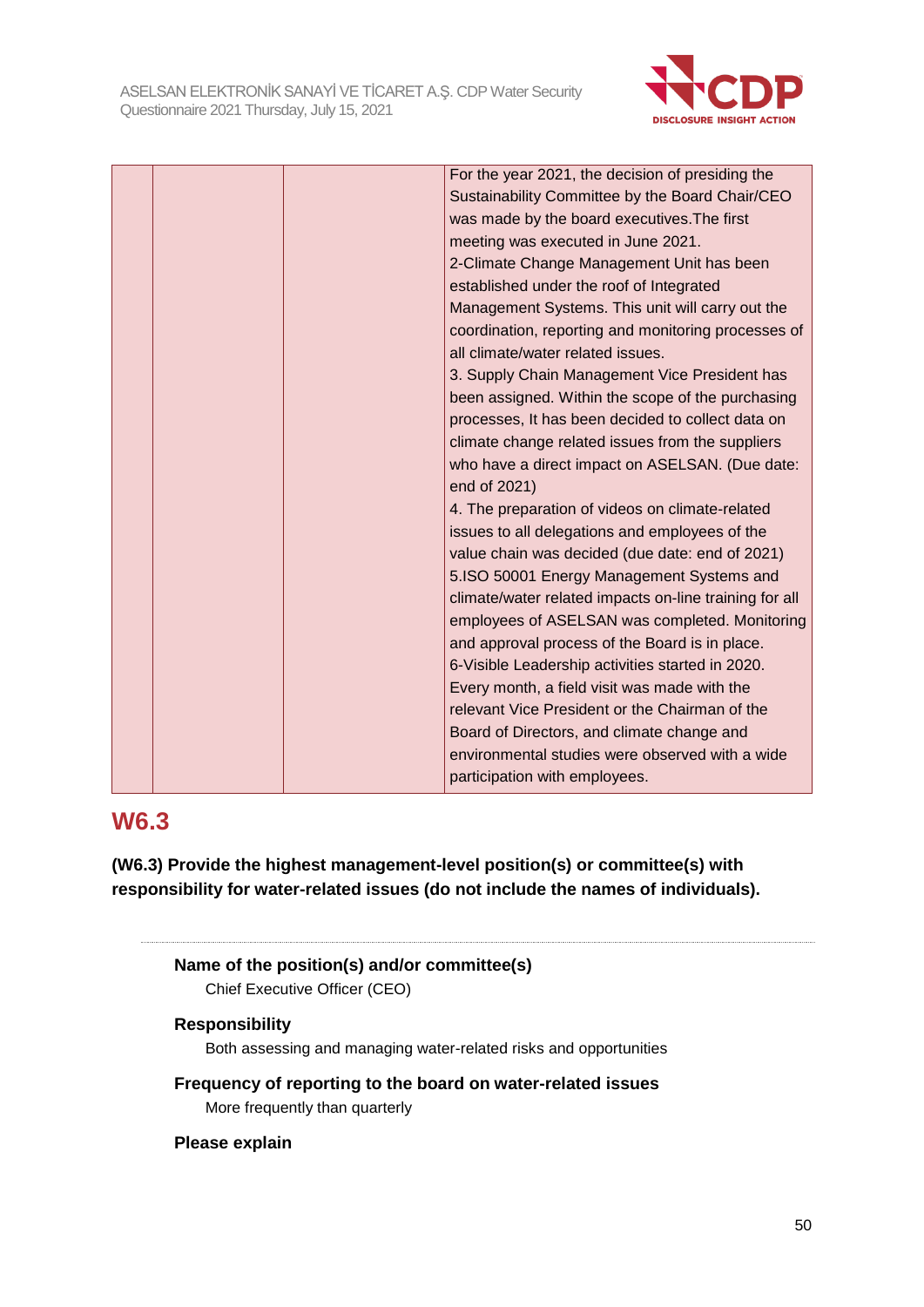

The direct responsibility for climate change within ASELSAN lies with Executive Committee headed by the CEO representing also the Board Chair. The CEO informs the board of directors who oversight the company performance on climate/water related issues. The Board assign strategic and program management responsibility to applicable board committees. ASELSAN's Board of Directors formed following committees to ensure the communication based integrated management of R&Os. Early Detection and Management of Risk Committee (EDMR), ensures the determination of the operational, strategic, financial and other climate /water related risks which are managed in compliance with company's enterprise risk-taking profile. Audit Committee and Enterprise Risk Management Coordination Committee which is responsible to assign a risk representative who has the duties to prepare risk detection and management documents and to make the coordination of related activities which are reported to EDMR Committee.

### **W6.4**

#### **(W6.4) Do you provide incentives to C-suite employees or board members for the management of water-related issues?**

|     | <b>Provide incentives for</b><br>management of water-related<br><b>issues</b> | <b>Comment</b>                                                                                                           |
|-----|-------------------------------------------------------------------------------|--------------------------------------------------------------------------------------------------------------------------|
| Row | Yes                                                                           | In ASELSAN there are incentives for certain behaviors<br>and performances, for responsible production and<br>consumption |

### **W6.4a**

**(W6.4a) What incentives are provided to C-suite employees or board members for the management of water-related issues (do not include the names of individuals)?**

|                    | Role(s)<br>entitled to<br><i>incentive</i> | <b>Performance</b><br>indicator                                                           | <b>Please explain</b>                                                                                                                                                                                                                                                                                                                                                                                                                                                |
|--------------------|--------------------------------------------|-------------------------------------------------------------------------------------------|----------------------------------------------------------------------------------------------------------------------------------------------------------------------------------------------------------------------------------------------------------------------------------------------------------------------------------------------------------------------------------------------------------------------------------------------------------------------|
| Monetary<br>reward | Corporate<br>executive<br>team             | Reduction of water<br>withdrawals<br>Improvements in<br>efficiency - direct<br>operations | Our company committed to reduce water<br>withdrawals and impact on water resources by<br>increasing water-use efficiency and improving<br>sustainable & innovative water management<br>practices across all facilities. This is included in<br>our water strategy and incorporated into senior<br>employee incentives.<br>The team has various environmental objectives<br>/goals to perform during the year. Performance<br>ratings is influenced with these plans. |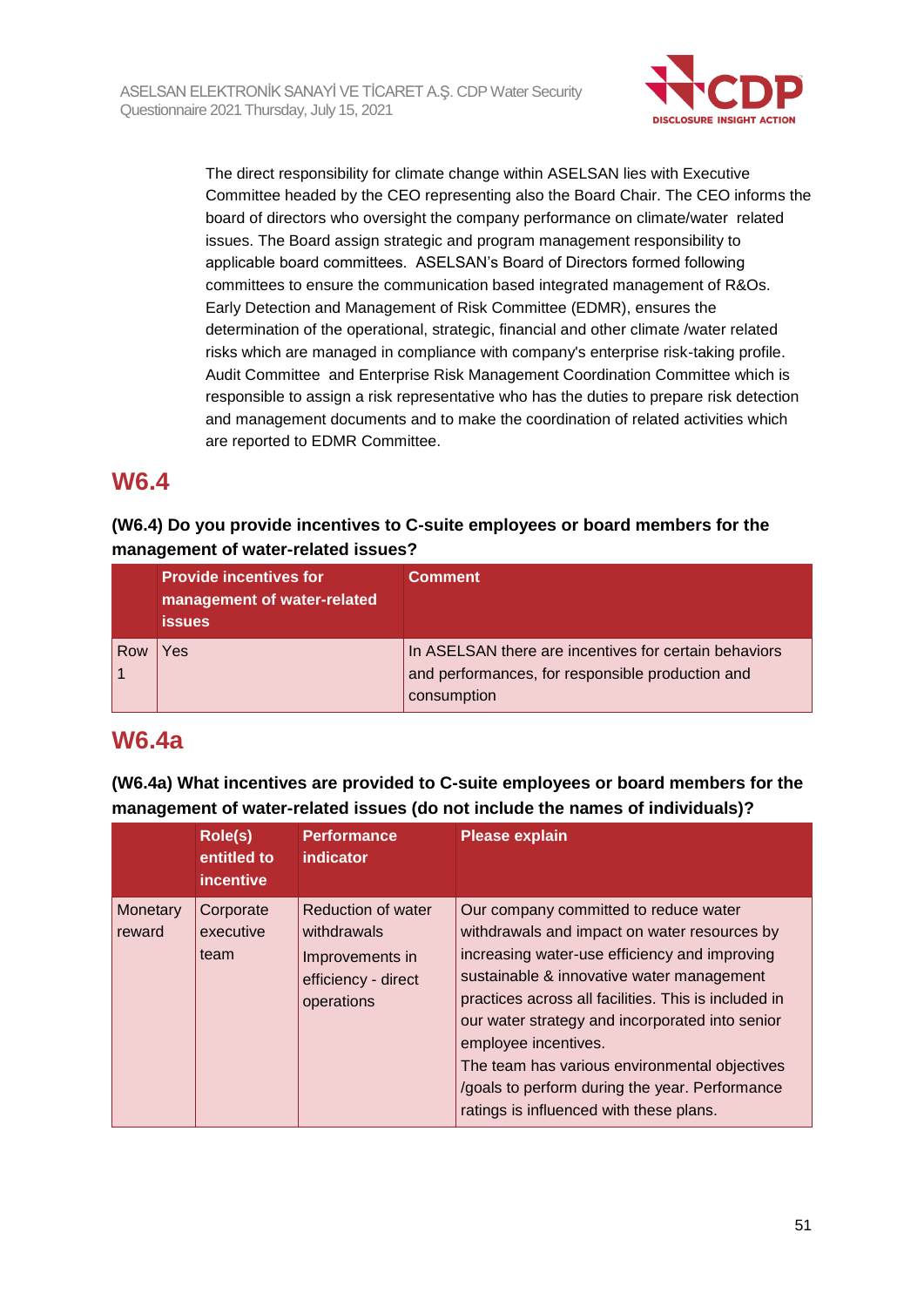

| Non-     | Other, please                        | <b>Reduction of water</b>                                                                                                                                                                                                         | In 2020 Climate Change Unit was established and                                                                                                                                                                                         |
|----------|--------------------------------------|-----------------------------------------------------------------------------------------------------------------------------------------------------------------------------------------------------------------------------------|-----------------------------------------------------------------------------------------------------------------------------------------------------------------------------------------------------------------------------------------|
| monetary | specify                              | withdrawals                                                                                                                                                                                                                       | its manager is responsible from the management                                                                                                                                                                                          |
| reward   | Climate<br>Change<br>Unit<br>Manager | Improvements in<br>efficiency - direct<br>operations<br>Improvements in<br>waste water quality -<br>direct operations<br>Implementation of<br>employee awareness<br>campaign or training<br>program<br>Supply chain<br>engagement | of climate related issues such as energy,<br>emissions and water. The manager has various<br>environmental objectives /goals to perform during<br>the year. Certificate of appreciation for ASELSAN<br>was given as non-monetary award. |

### **W6.5**

**(W6.5) Do you engage in activities that could either directly or indirectly influence public policy on water through any of the following?**

Yes, direct engagement with policy makers

### **W6.5a**

#### **(W6.5a) What processes do you have in place to ensure that all of your direct and indirect activities seeking to influence policy are consistent with your water policy/water commitments?**

According to our new corporate communication strategy, all communication activities have to be approved by our CEO/ Board Chairman who is the highest level of executive in ASELSAN, our CEO/ Board Chairman is fully aware of our general corporate strategies and our overall water and climate change strategy. Moreover, our Sustainability Committee together with our Strategic Planning and Corporate Performance Directorate are responsible of setting and tracking actions to ensure our direct and indirect activities are consistent with our overall water policy. Climate Change Management Unit has been established under the roof of Integrated Management Systems. This unit carries out the coordination, reporting and monitoring processes of all climate/ water engagement activities across business divisions and external official institutions and organizations. Any engagements with regulatory water related authorities are realized within our operations by IMS and thus consistency with the water policy and water commitments is assured.

ASELSAN also engages with GRI. It maintains its communication with its suppliers, which it considers among the most important rings of its value chain, through the Supplier Portal. ASELSAN has developed a pioneering and innovative platform to strengthen the bond with its suppliers, increase the effectiveness of nationalization efforts, further reduce foreign dependency and carry out sustainable cooperation under an integrated roof.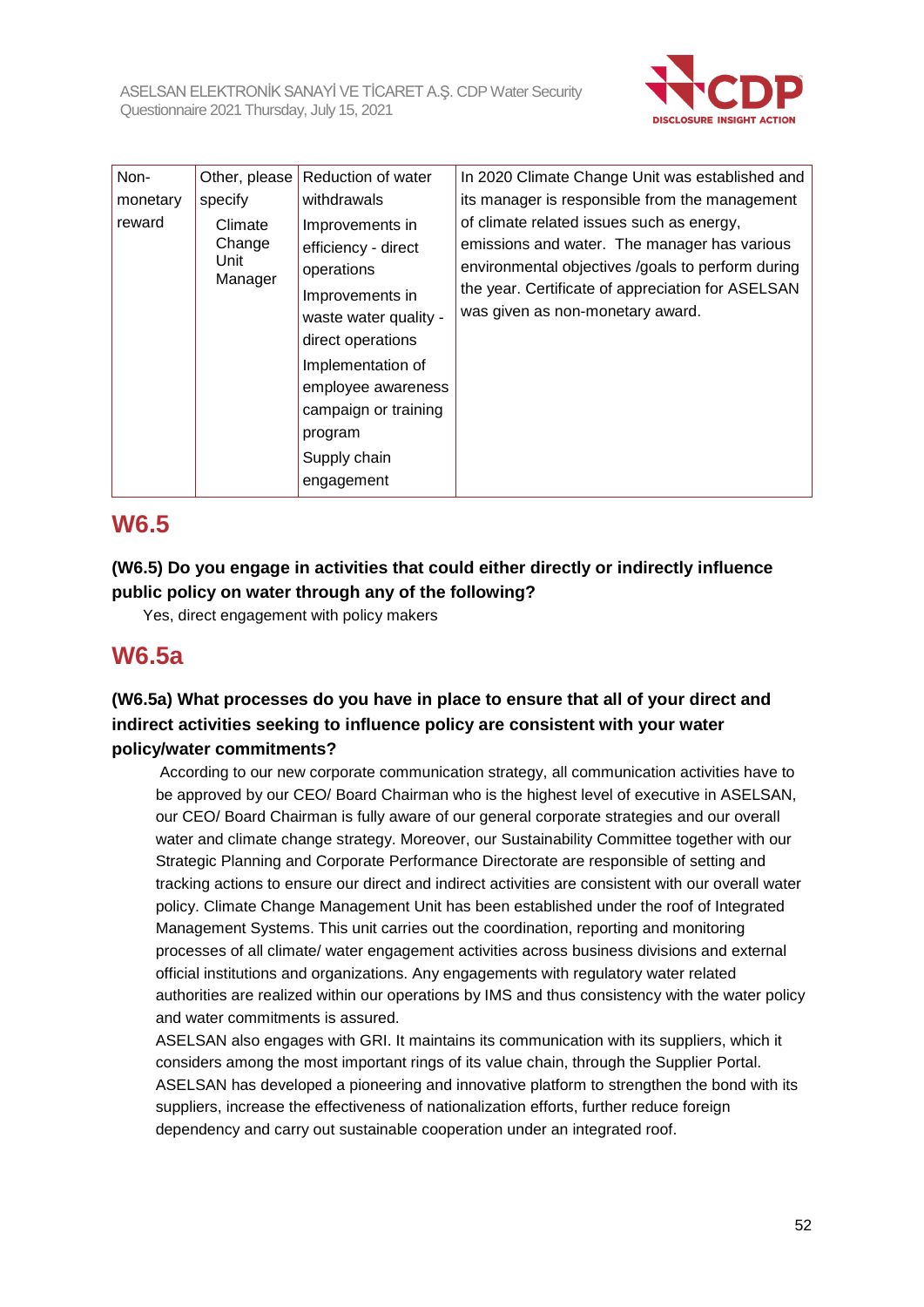

### **W6.6**

#### **(W6.6) Did your organization include information about its response to water-related risks in its most recent mainstream financial report?**

No, but we plan to do so in the next two years

# **W7. Business strategy**

### **W7.1**

#### **(W7.1) Are water-related issues integrated into any aspects of your long-term strategic business plan, and if so how?**

|                                                      | Are water-<br>related issues<br>integrated?     | Long-<br>term time<br>horizon<br>(years) | <b>Please explain</b>                                                                                                                                                                                                                                                                                                                                                                                                                                                                                                                                                                                                                                                                                                                                                                     |
|------------------------------------------------------|-------------------------------------------------|------------------------------------------|-------------------------------------------------------------------------------------------------------------------------------------------------------------------------------------------------------------------------------------------------------------------------------------------------------------------------------------------------------------------------------------------------------------------------------------------------------------------------------------------------------------------------------------------------------------------------------------------------------------------------------------------------------------------------------------------------------------------------------------------------------------------------------------------|
| Long-term<br>business<br>objectives                  | Yes, water-<br>related issues<br>are integrated | > 30                                     | Water-related issues related with water efficiency are<br>integrated in our long-term business objectives. For this<br>reason, we planned to set short, medium and long-term<br>goals and to take actions. In order to sustain a strategy<br>on climate and water, within the framework of<br>international norms, national legal requirements, UN<br>Sustainable Development Goals, we started to maintain<br>the practices and objectives on transition to a low<br>carbon economy by using our technology road map,<br>water efficiency and sustainability practices.<br>We aim to ;<br>* Use water and energy sources efficiently by reducing<br>our daily water consumption<br>* Reduce our carbon footprint against climate change;<br>* Manage our waste; by zero- waste practices |
| Strategy for<br>achieving<br>long-term<br>objectives | Yes, water-<br>related issues<br>are integrated | > 30                                     | Water-related issues related with water efficiency are<br>integrated in our long-term business objectives. For this<br>reason, we planned to set short, medium and long-term<br>goals and to take actions. In order to sustain a strategy<br>on climate and water, within the framework of<br>international norms, national legal requirements, UN<br>Sustainable Development Goals (SDG 6: Clean Water<br>and Sanitation) we started to maintain the practices and<br>objectives on transition to a low carbon economy by<br>using our technology road map, water efficiency and<br>sustainability objectives. As a technology company<br>ASELSAN started to develop innovative water related<br>products/ services. For the purpose to catch technology-                                |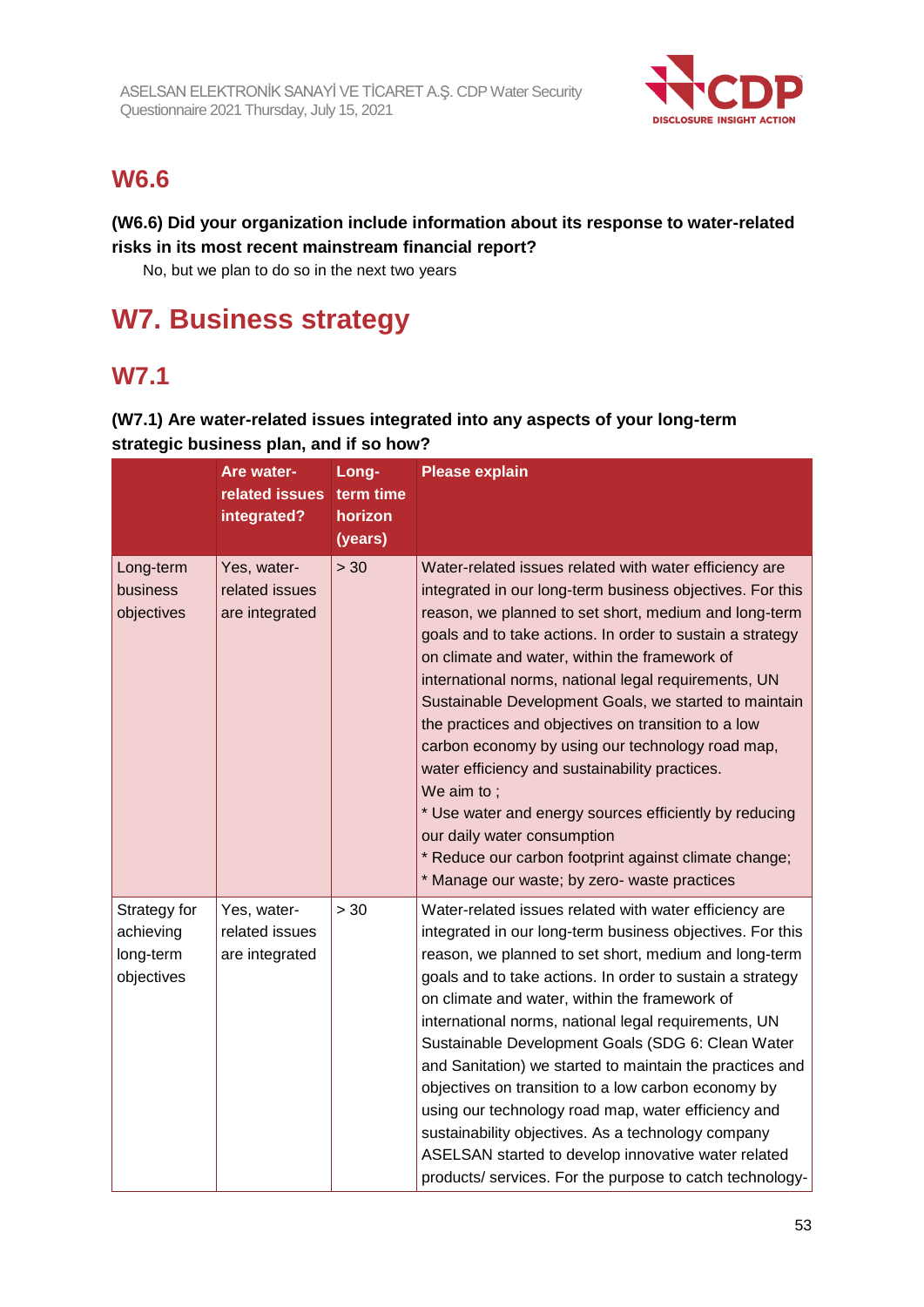

|                       |                                                 |      | based project solutions, a water competition was<br>initiated jointly with the Presidency of Republic of<br>Turkey. To prevent the environmental impacts of<br>wastewater generated by our activities, we monitor our<br>water consumption monthly in all our facilities and report<br>to responsible Senior Management and aim to reduce<br>our water consumption by using efficiency equipment,<br>without harming employee health and hygiene.<br>We are using our own SCADA system for data<br>monitoring performance, to better measure our water<br>use. |
|-----------------------|-------------------------------------------------|------|----------------------------------------------------------------------------------------------------------------------------------------------------------------------------------------------------------------------------------------------------------------------------------------------------------------------------------------------------------------------------------------------------------------------------------------------------------------------------------------------------------------------------------------------------------------|
| Financial<br>planning | Yes, water-<br>related issues<br>are integrated | > 30 | Water-related issues related with water efficiency are<br>integrated in our long-term financial planning. Our<br>financial planning related with water according to our<br>water risks, are the operational expenses and efficiency<br>measurements. We determine water-related risks<br>according to the WRI Aqueduct Tool. We have a budget<br>allocated for the measures to be taken counter identified<br>risks and for HSE training costs, insurance, flood drills<br>etc.                                                                                |

### **W7.2**

**(W7.2) What is the trend in your organization's water-related capital expenditure (CAPEX) and operating expenditure (OPEX) for the reporting year, and the anticipated trend for the next reporting year?**

**Row 1**

**Water-related CAPEX (+/- % change)**

**Anticipated forward trend for CAPEX (+/- % change)**

**Water-related OPEX (+/- % change)**

**Anticipated forward trend for OPEX (+/- % change)**

#### **Please explain**

Capital and operating expenditures specific to water are not listed separately from other environmental capital and operating expenditures, in the next two years we will develop a system to identify them.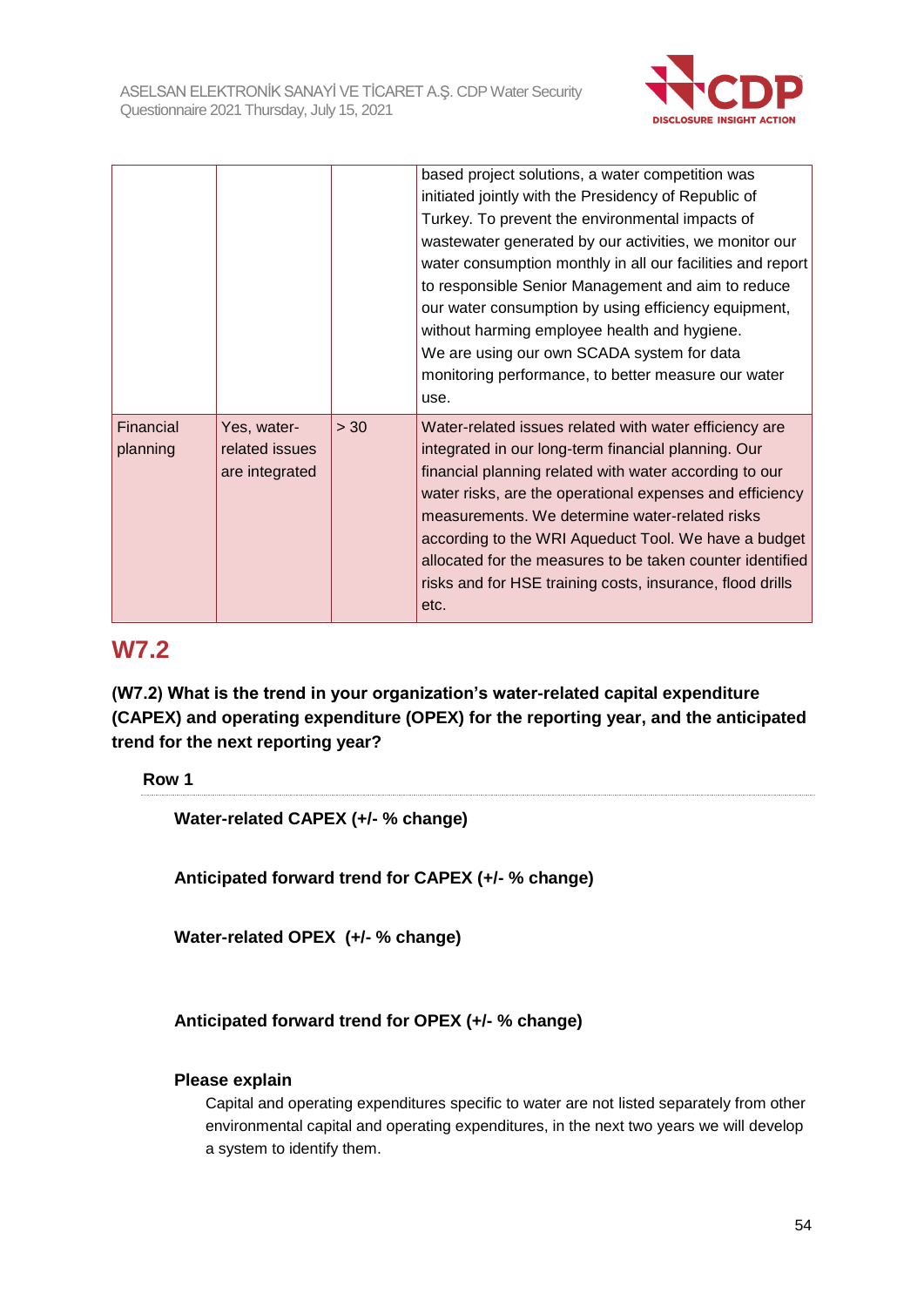

# **W7.3**

#### **(W7.3) Does your organization use climate-related scenario analysis to inform its business strategy?**

|     | Use of climate- Comment<br>related<br>scenario<br>analysis |                                                                                                                                                                                                                                                                                                                                                                                                                                                                                                                                                                                                                                                                                              |
|-----|------------------------------------------------------------|----------------------------------------------------------------------------------------------------------------------------------------------------------------------------------------------------------------------------------------------------------------------------------------------------------------------------------------------------------------------------------------------------------------------------------------------------------------------------------------------------------------------------------------------------------------------------------------------------------------------------------------------------------------------------------------------|
| Row | l Yes                                                      | We use the WRI Aqueduct Tool to assess water risk for facilities within our<br>operational control. Water risks include risks such as water stress, drought<br>risk.<br>For the next three years, we will help our suppliers to set targets by guiding<br>them to make improvements in water and energy related actions by using<br>the related tools. We will introduce an easy methodology to determine their<br>water/climate related risks by themselves with public scenarios.<br>The supplier risk assessment of ASELSAN will be improved with specified<br>measurements of success by this way. We will have an opportunity to<br>engage with our suppliers and plan diversification. |

### **W7.3a**

**(W7.3a) Has your organization identified any water-related outcomes from your climate-related scenario analysis?**

Yes

### **W7.3b**

**(W7.3b) What water-related outcomes were identified from the use of climate-related scenario analysis, and what was your organization's response?**

|     | <b>Climate-</b><br>related<br><b>scenarios</b><br>and models<br>applied | <b>Description of possible water-related</b><br><b>outcomes</b>                                                                                                                                                                                                                                                                                                                                                                                                                                       | <b>Company response to</b><br>possible water-related<br>outcomes                                                                                                                           |
|-----|-------------------------------------------------------------------------|-------------------------------------------------------------------------------------------------------------------------------------------------------------------------------------------------------------------------------------------------------------------------------------------------------------------------------------------------------------------------------------------------------------------------------------------------------------------------------------------------------|--------------------------------------------------------------------------------------------------------------------------------------------------------------------------------------------|
| Row | <b>RCP 2.6</b>                                                          | According to the IPCC RCP 2.6 scenario<br>analysis, the pH value of the oceans will<br>gradually decrease and the iron content will<br>increase. It is stated that this is almost certain. In<br>order to prevent this case, as ASELSAN, we<br>control our facilities water discharge on a daily,<br>weekly and monthly basis. If the effluent<br>parameters results are over the limits, it is<br>redirected into the treatment plant not to the<br>discharge channel. In this way, the treatment is | After this risk analysis<br><b>ASELSAN</b> conveyed its<br>request to ASKI to make a<br>change in the discharge<br>channel. A different system<br>is going to be constructed<br>in a year. |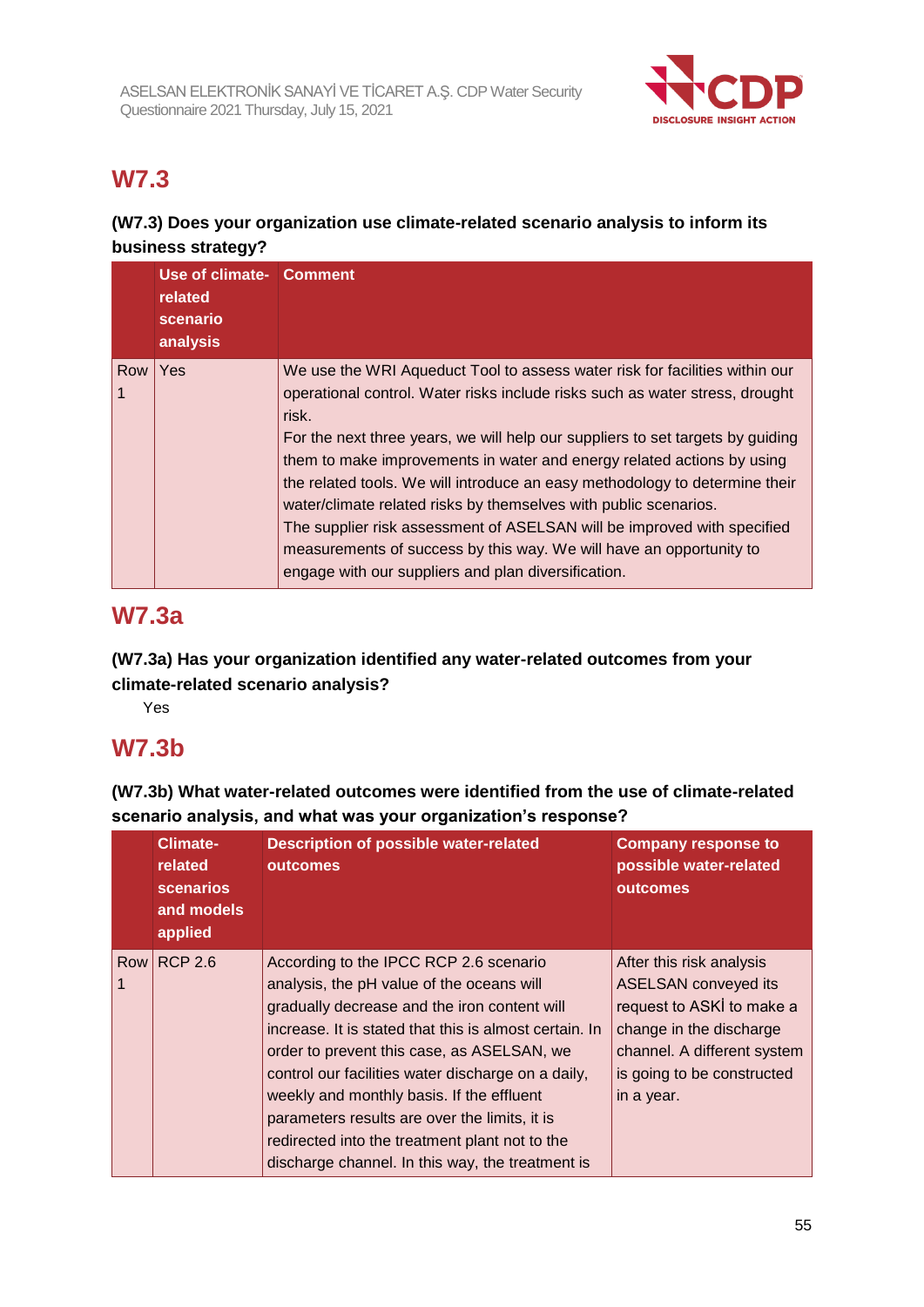

|  | ensured and the discharge is controlled.           |  |
|--|----------------------------------------------------|--|
|  | ASELSAN Macunköy campus is located close to        |  |
|  | residential areas. Therefore, the discharge of the |  |
|  | residences and the campus is given to the same     |  |
|  | municipal channel. In periods when it rains        |  |
|  | heavily, it may cause in the discharge channel     |  |
|  | the overflow problem                               |  |
|  |                                                    |  |

### **W7.4**

#### **(W7.4) Does your company use an internal price on water?**

#### **Row 1**

#### **Does your company use an internal price on water?**

No, but we are currently exploring water valuation practices

#### **Please explain**

After the identification of capital and operating expenditures specific to water, in the next two years we will work on the cost of water with its various dimensions.

# **W8. Targets**

### **W8.1**

#### **(W8.1) Describe your approach to setting and monitoring water-related targets and/or goals.**

|     | <b>Levels for</b><br>targets<br>and/or goals | <b>Monitoring at</b><br>corporate level                                                                      | Approach to setting and monitoring targets and/or goals                                                                                                                                                                                                                                                                                                                                                                                                                                                                                                                                                                                                                                                                                                                                                                                                                                                                              |
|-----|----------------------------------------------|--------------------------------------------------------------------------------------------------------------|--------------------------------------------------------------------------------------------------------------------------------------------------------------------------------------------------------------------------------------------------------------------------------------------------------------------------------------------------------------------------------------------------------------------------------------------------------------------------------------------------------------------------------------------------------------------------------------------------------------------------------------------------------------------------------------------------------------------------------------------------------------------------------------------------------------------------------------------------------------------------------------------------------------------------------------|
| Row | Company-<br>wide targets<br>and goals        | Targets are<br>monitored at<br>the corporate<br>level<br>Goals are<br>monitored at<br>the corporate<br>level | ASELSAN's Water Policy, is updated with the action of the<br>Integrated Management Systems. After the approval of the<br>CEO, it was announced to all suppliers.<br>With the strategy we have focused on reducing our water<br>impacts by setting reduction targets as part of our alignment<br>with SDGs; In the board level it is decided to establish a target<br>of a reduction in water use in 2030. The strategy and target<br>were established by the sustainability committee, including<br>Climate Change Management Unit. The Unit team surveys the<br>global developments and examines regulations on water and<br>climate related issues, such as water stress and many other<br>aspects of the current and future emerging issues setting and<br>monitoring water-related targets and/or goals.<br>Progress to targets is reviewed at regular meetings with senior<br>management to ensure progress and accountability. |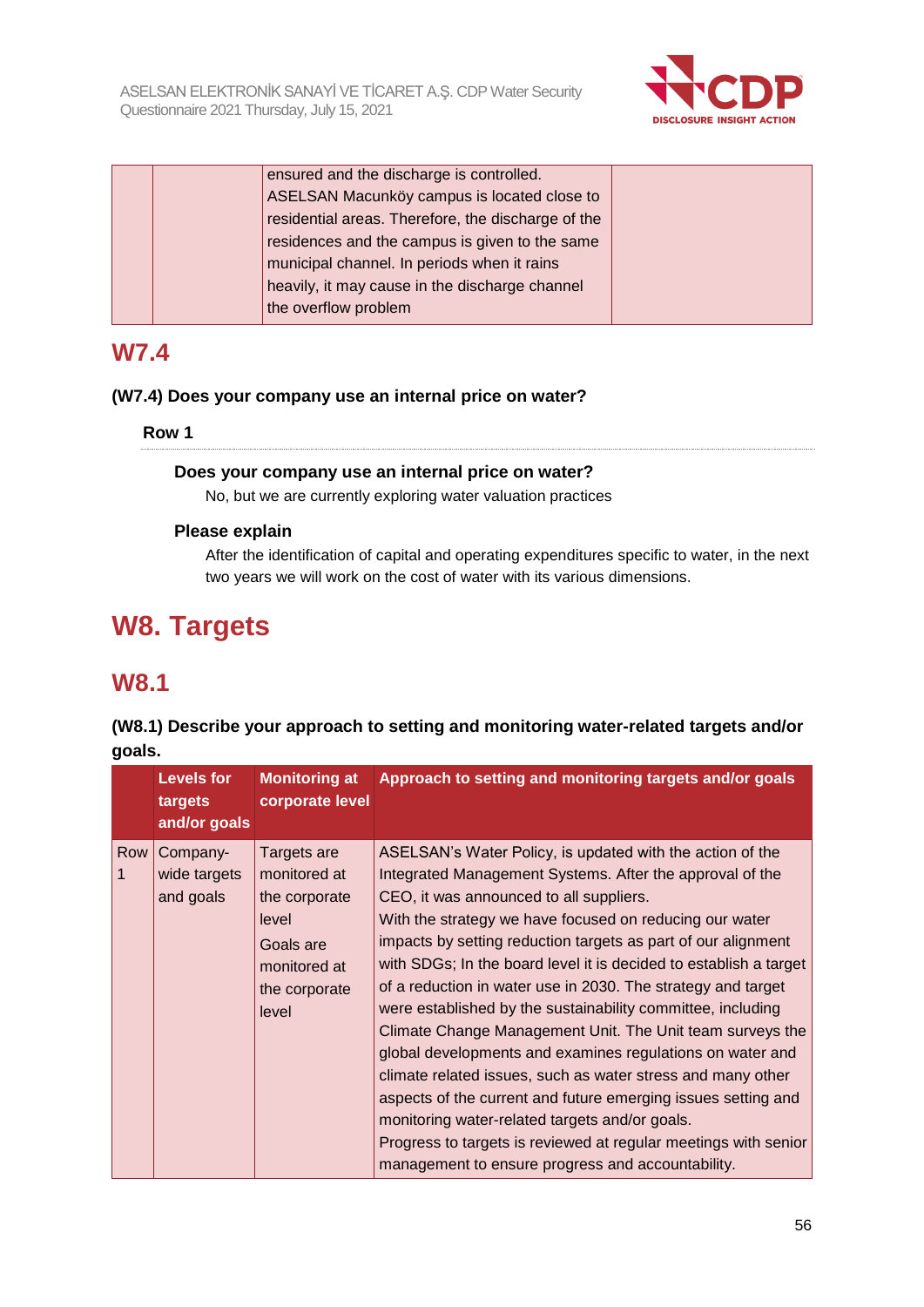

|  | In the supply chain side, for the next three years, we plan to |
|--|----------------------------------------------------------------|
|  | set targets by guiding them to make improvements in water      |
|  | and energy related actions. We will introduce an easy          |
|  | methodology to determine their water/climate related risks by  |
|  | themselves with public scenarios. The supplier risk            |
|  | assessment of ASELSAN will be improved with specified          |
|  | measurements of success by this way.                           |

### **W8.1a**

**(W8.1a) Provide details of your water targets that are monitored at the corporate level, and the progress made.**

#### **Target reference number**

Target 1

#### **Category of target**

Monitoring of water use

#### **Level**

Other, please specify Division base strategic monitoring of water use

#### **Primary motivation**

Climate change adaptation and mitigation strategiess

#### **Description of target**

Company wide monitoring is in place, it is targeted to departmentalize it by branching for all of the production units (70% in overall buildings) where water use will be monitored by continuous flow-meters. Our Primary motivation with this target is to set climate adaptation and mitigation strategies. It is significant for reducing other water-related risks.

As of action, the consumption will be determined and then targets will be set-up by division, and related financial allocation will be structured for related division. At the end of the year the best performer division will receive a non-monetary award depending on improvements in water consumption. Other performers will be guided to explore the best performers' behavioral change to reach a good performance. Monitoring will begin as flow meters are installed in the divisions.

#### **Quantitative metric**

% sites monitoring water consumption total volumes

#### **Baseline year**

2020

**Start year** 2020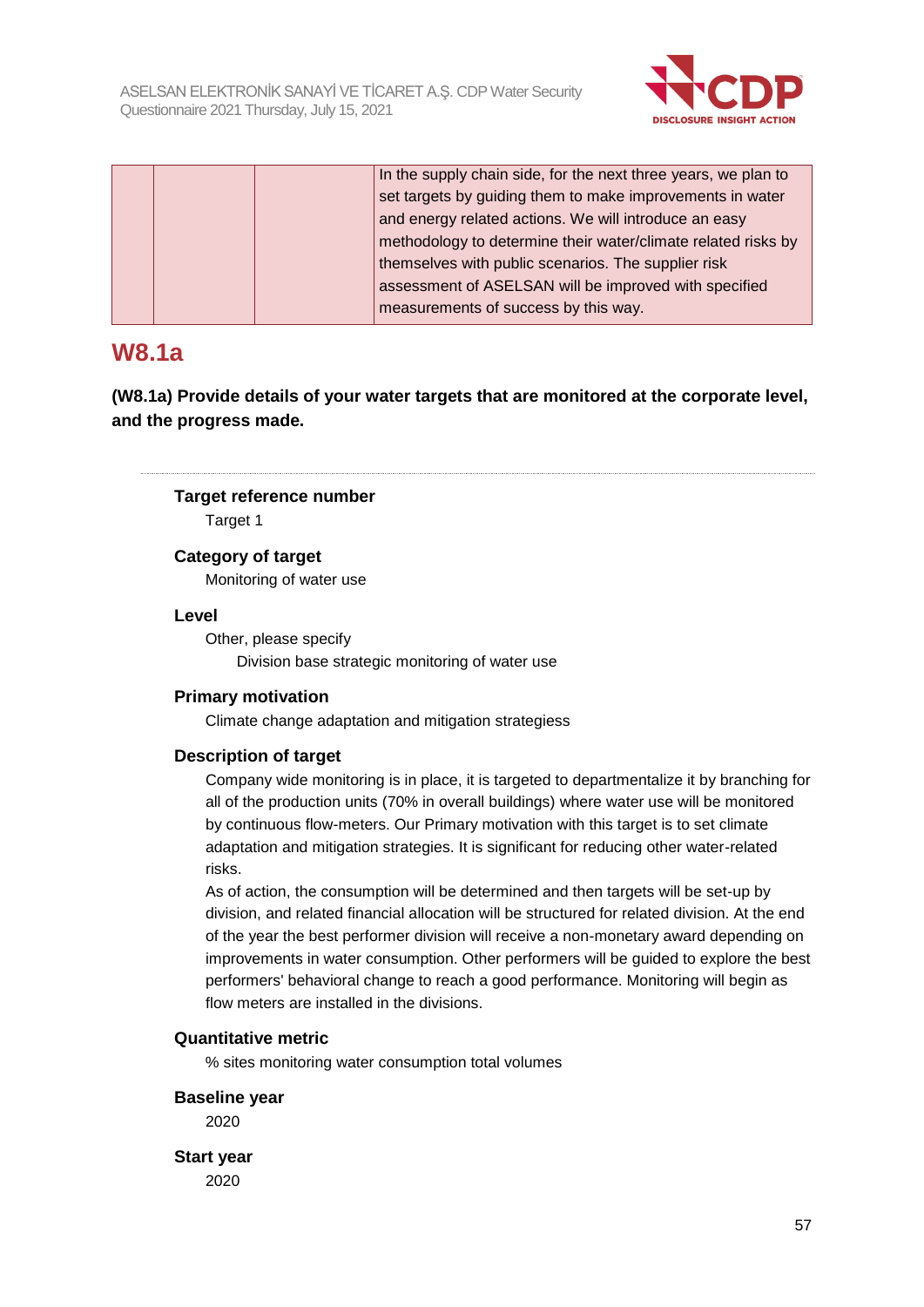

**Target year** 2030

**% of target achieved**

 $\Omega$ 

#### **Please explain**

2020 was the start year of the target . Target revision will be made every year. With the strategy we have focused on reducing our water impacts by setting reduction targets as part of our alignment with Sustainable Development Goals SDG: 6.3. In the Executive Committee Meeting it was decided to establish a target of a reduction in water use by 2030. The strategy and target were established by the Sustainability Committee, including Climate Change Management Unit. With this target which supports the SDG 6.3 ;

By 2030, our company will be a contributor to the improvement of the reduction of water quantity and indirect remediation of water quality, substantially increasing recycling and safe reuse.

#### **Target reference number**

Target 2

#### **Category of target**

Water, Sanitation and Hygiene (WASH) services in the workplace

#### **Level**

Company-wide

#### **Primary motivation**

Risk mitigation

#### **Description of target**

Hygiene and sanitation practices in public life areas are important for public health, and constitute the first building block in preventive healthcare.

After the pandemic the Executive Committee decided to be certified in 2023 with ISO 13811 standard which ensures;

\*Delivery of products and services that are compatible with legal requirements,

\*Increased hygiene and sanitation performance,

\*Increased market share and competitive power in the related sector by means of improved product and service reliability,

\*Managing and controlling the risks associated with operations,

\*Taking active role in establishing community health.

#### **Quantitative metric**

Other, please specify

ISO 13811 hygiene and sanitation management system establishment goal

#### **Baseline year**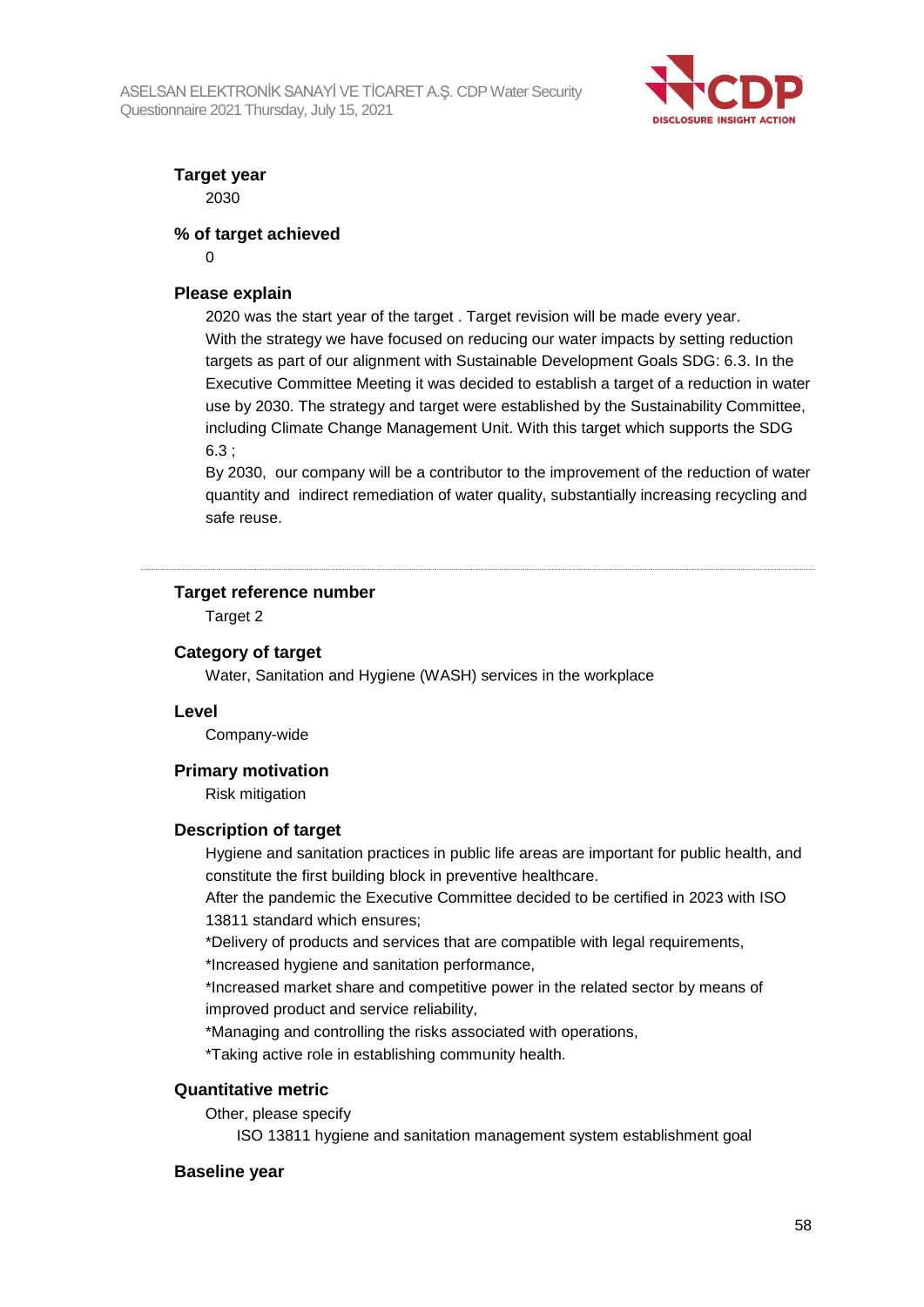

2020

**Start year** 2020

**Target year** 2023

#### **% of target achieved**

 $\Omega$ 

#### **Please explain**

By spreading to every area of life, Hygiene; starting from the individual dimension, comes out as an important factor affecting the health of the community. The new type of corona-virus (COVID-2019) epidemic, which has been reported to have started in China at the end of 19, has been declared as a "pandemic" by the World Health Organization. In this context in the reporting year, ASELSAN became the first defense industry company to qualify for COVID-19 Safe Production / Safe Service Certification by fulfilling all the standards set by TSE. ISO 13811 Standard will ensure the company to be in continuous hygienic conditions, by focusing on optimum water use. Transition applications to the standard started in 2020.

### **W8.1b**

#### **(W8.1b) Provide details of your water goal(s) that are monitored at the corporate level and the progress made.**

#### **Goal**

Engagement with suppliers to reduce the water-related impact of supplied products

#### **Level**

Business activity

#### **Motivation**

Climate change adaptation and mitigation strategies

#### **Description of goal**

Progress to targets is reviewed at regular meetings with senior management to ensure progress and accountability.

In the supply chain side, for the next three years, we plan to set targets by guiding them to make improvements in water and energy related actions. We will introduce an easy methodology to determine their water/climate related risks by themselves with public scenarios ( IPCC AR 5, RCP 4.5 and/or 2.6 by using easy tools.) and online training will be given for critic suppliers. The supplier risk assessment of ASELSAN will be improved with specified measurements of success by this way.

#### **Baseline year**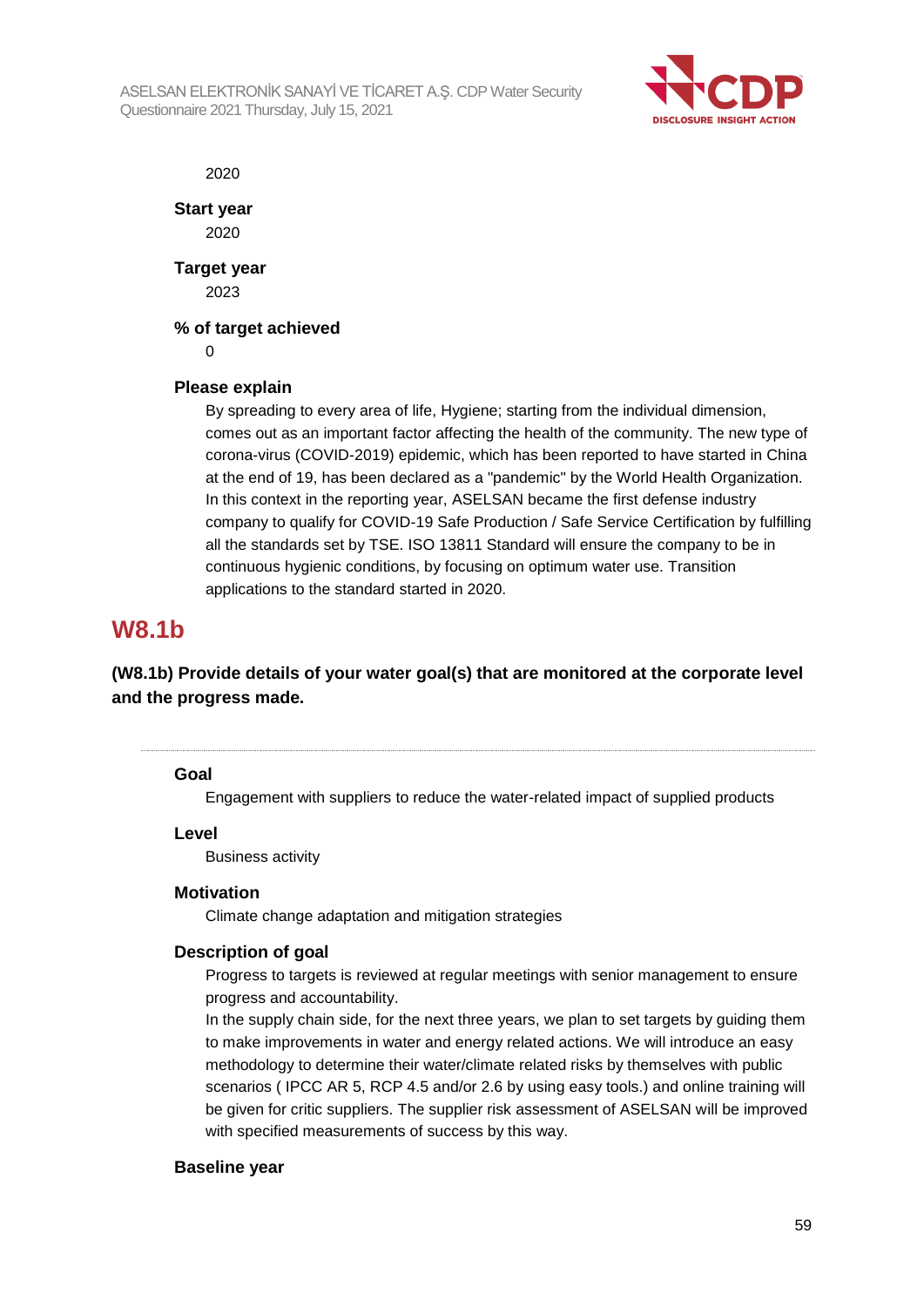

2020

**Start year**

2020

**End year**

2030

#### **Progress**

Climate Change Management Unit surveys the global developments and examines regulations on water and climate related issues, such as water stress and many other aspects of the current and future emerging issues setting and monitoring water-related targets and/or goals. ASELSAN Water Policy, was updated with the action of the Integrated Management Systems. After the approval of the CEO, it was announced to all suppliers.

In 2020, during the supplier meetings, we shared the latest environmental and climate related information with them. In the reporting year, we have informed and trained our suppliers about climate change and its impacts. The importance of data gathering about water use and energy consumption was shared with them. We encourage them to implement these initiatives in their own activities and to share the responsibility of environmental impact further down the supply chain.

# **W9. Verification**

### **W9.1**

**(W9.1) Do you verify any other water information reported in your CDP disclosure (not already covered by W5.1a)?**

No, but we are actively considering verifying within the next two years

# **W10. Sign off**

### **W-FI**

**(W-FI) Use this field to provide any additional information or context that you feel is relevant to your organization's response. Please note that this field is optional and is not scored.**

2020 ASELSAN Sustainability Report.pdf ASELSAN Water Policy.pdf 2019\_ASELSAN Annual\_Report.pdf